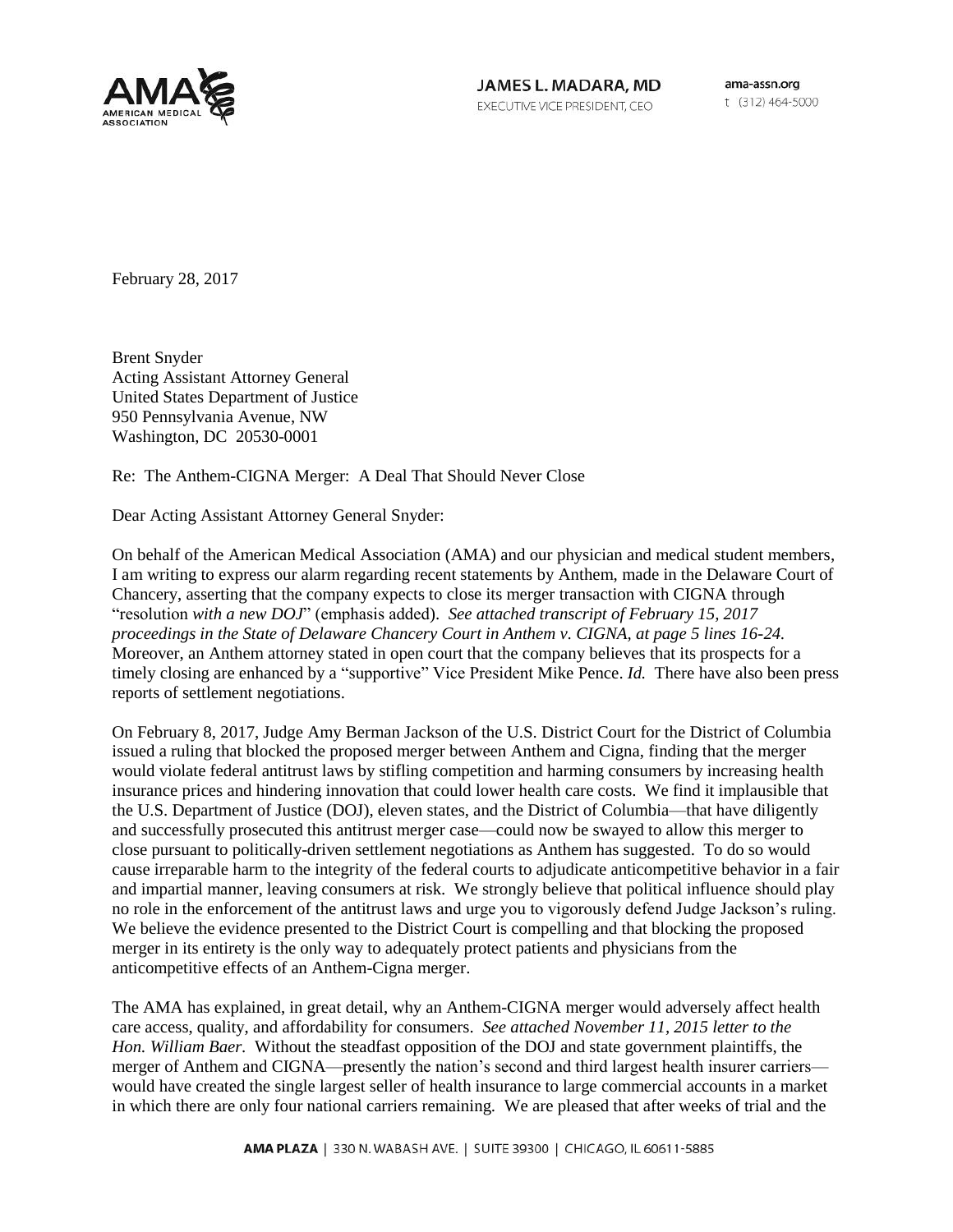Brent Snyder February 28, 2017 Page 2

testimony of many experts, Judge Jackson's decision and her thorough, well documented opinion, confirm that the proposed merger would likely have a substantial adverse effect on competition in what is already a highly concentrated market.

In conclusion, the AMA strongly supports Judge Jackson's ruling and respectfully urges the DOJ and state plaintiffs to reject any offers to settle the Anthem-CIGNA litigation.

Sincerely,

2 Wooden

James L. Madara, MD

cc: Jeff Sessions State Attorney General Plaintiffs

Attachments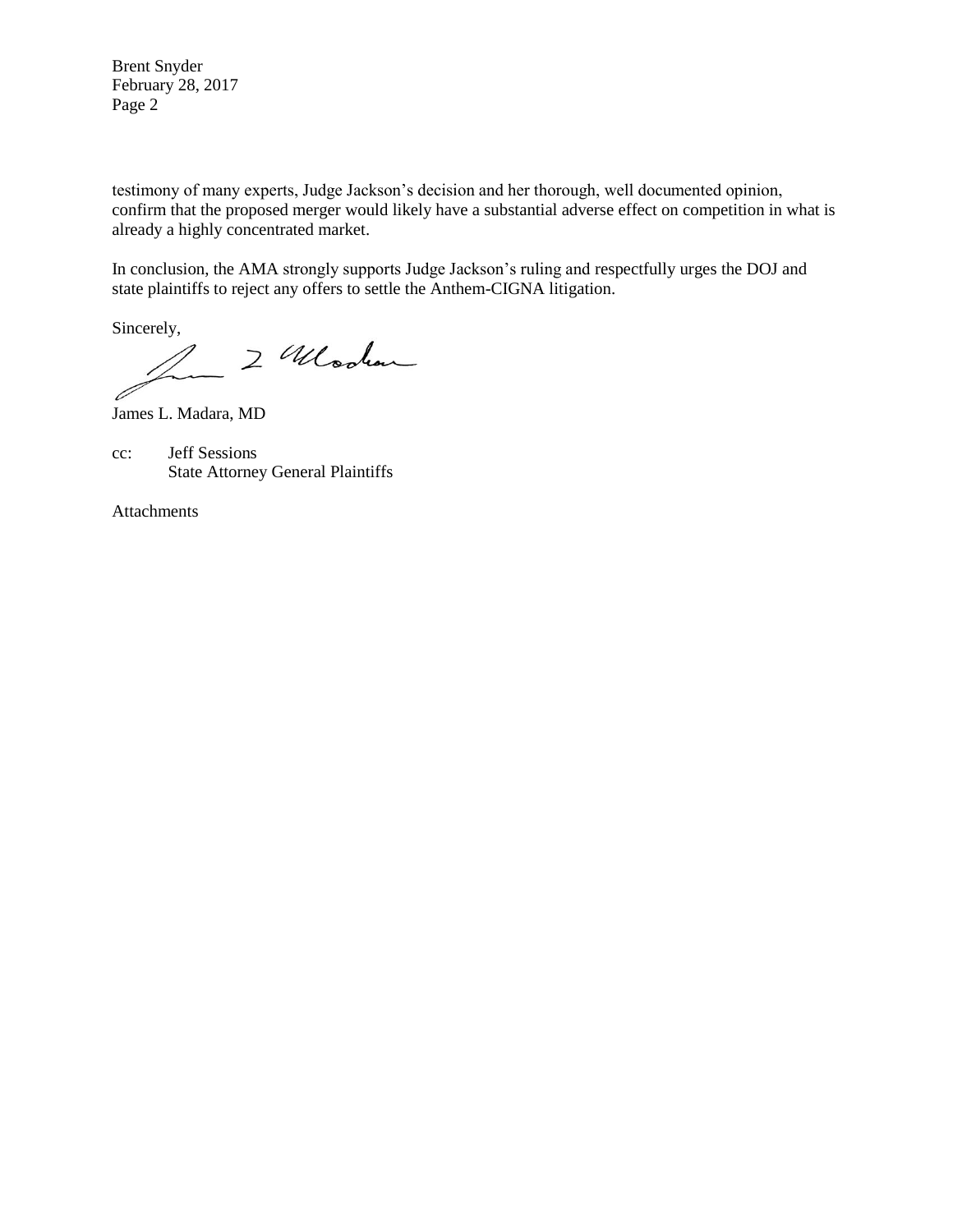

JAMES L. MADARA, MD EXECUTIVE VICE PRESIDENT, CEO

ama-assn.org t (312) 464-5000

November 11, 2015

The Honorable William Baer Assistant Attorney General United States Department of Justice Antitrust Division 950 Pennsylvania Avenue, NW Washington, DC 20530

Dear Assistant Attorney General Baer:

The American Medical Association (AMA) greatly appreciates the opportunity to provide our comments to the Antitrust Division as it engages in the vital work of investigating Aetna's proposed acquisition of Humana and Anthem's proposed acquisition of Cigna. We believe that high insurance market concentration is an important issue of public policy because the anticompetitive effects of insurers' exercise of market power pose a substantial risk of harm to consumers. Our analyses of the proposed health insurance mergers reveal significant concerns with respect to the impact on consumers in terms of health care access, quality, and affordability.

#### **SUMMARY**

- The proposed mergers are occurring in markets where there has already been a near total collapse of competition. Under the U.S. Department of Justice/Federal Trade Commission Merger Guidelines, the proposed mergers are presumed to enhance market power in a vast number of commercial and Medicare Advantage markets. Because of persisting high barriers to entry in health insurance markets, the lost competition through these proposed mergers would likely be permanent and the acquired health insurer market power would be durable.
- A growing body of peer-reviewed literature suggests that greater health insurer consolidation leads to price increases, as opposed to greater efficiency or lower health care costs. The proposed mergers can be expected to lead to a reduction in health plan quality. Insurers are already creating very narrow and restricted networks that force patients to go out of network to access care. The mergers would reduce pressures on plans to offer broader networks to compete for members and would create fewer networks that are simultaneously under no competitive pressure to respond to patients' access needs.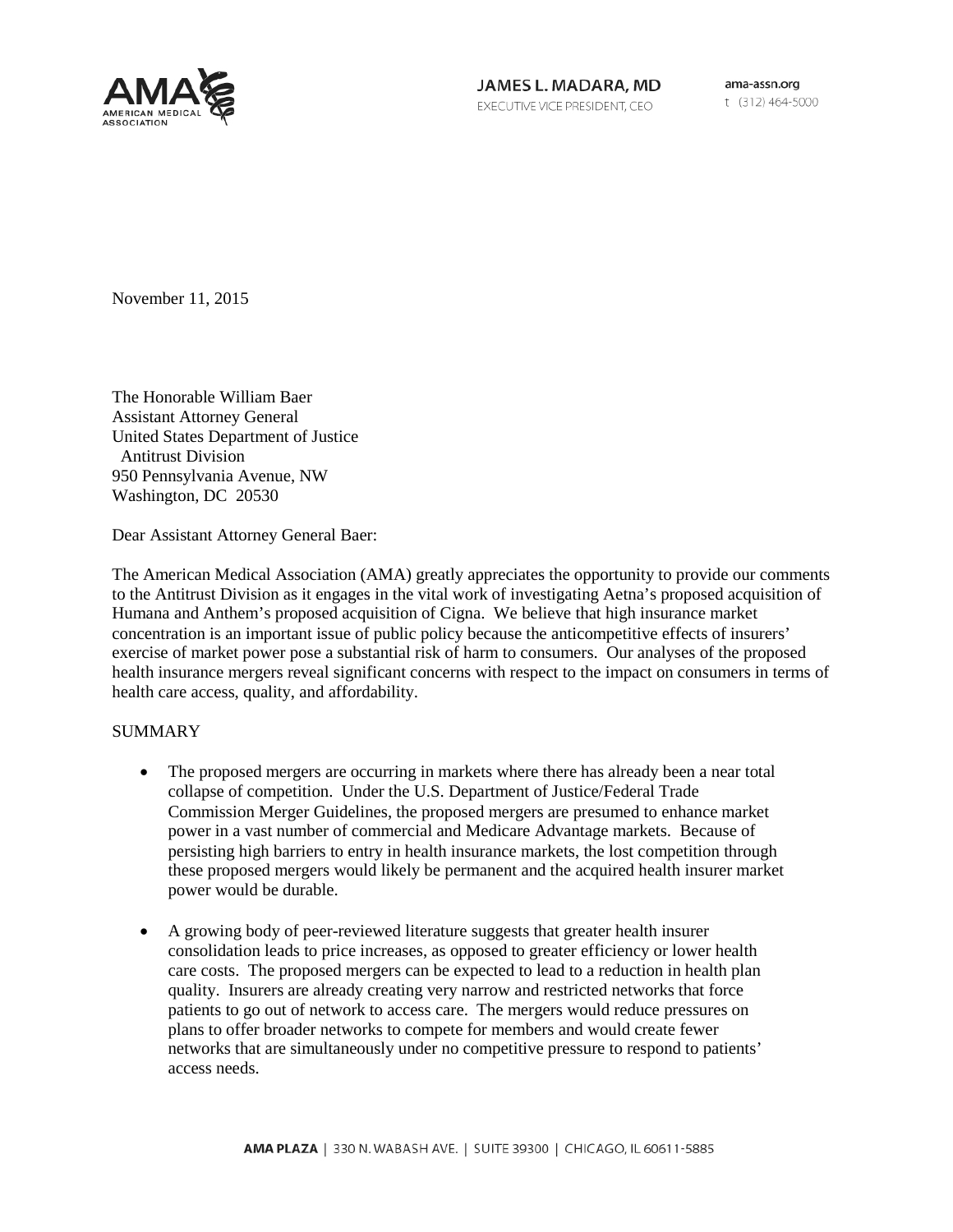- Health insurer monopsony, or buyer power, acquired through the proposed mergers would, as the Department of Justice has found in earlier cases, likely degrade the quality and reduce the quantity of physician services. Consumers do best when there is a competitive market for purchasing physician services. When mergers result in monopsony power and physicians are reimbursed at below competitive levels, consumers may be harmed in a variety of ways. Physicians may be forced to spend less time with patients to meet practice expenses. They also may be hindered in their ability to invest in new equipment, technology, training, staff, and other practice infrastructure that could improve the access to and quality of patient care and could enable physicians to successfully transition into new value-based payment and delivery models. Furthermore, in the long run health insurer exercise of monopsony power may motivate physicians to retire early or seek opportunities outside of medicine that are more rewarding. This would exacerbate an already significant shortage of primary care physicians in the United States.
- There is no evidence supporting the insurer's claim that the proposed mergers would lead to greater efficiencies and innovative payment and care management programs. There is also no economic evidence that consumers benefit when health insurers merge to respond to hospital consolidation by acquiring countervailing power.
- Fostering competition, not consolidation, benefits American consumers through lower prices, better quality, and greater choice.
- Accordingly, the AMA urges the Department of Justice to block the proposed mergers.

## THE FOUNDATION FOR AMA'S CONCLUSIONS

The AMA has participated in Congressional hearings on Anthem's proposed acquisition of Cigna and Aetna's proposed acquisition of Humana. In the course of these hearings, the AMA has analyzed the likely competitive effects of these mergers both in the sell-side market for insurance and the buy-side market for physician services. The AMA has considered data compiled annually by the AMA on competition in health insurance, recent studies on the effects of health insurance mergers, the testimony of experts called by House and Senate committees, and the written submissions and testimony of the merging parties.

The AMA has reviewed this matter from the long-standing AMA perspective that competition in health insurance, not consolidation, is the right prescription for health insurer markets. Competition will lower premiums, force insurers to enhance customer service, pay bills accurately and on time, and develop and implement innovative ways to improve quality while lowering costs. Competition also allows physicians to bargain for contract terms that touch all aspects of patient care.

The AMA has concluded that these mergers are likely to impair access, affordability, and innovation in the sell-side market for health insurance, and on the buy side, will deprive physicians of the ability to negotiate competitive health insurer contract terms in markets around the country. The result will be detrimental to consumers. "If past is prologue," notes Leemore Dafny, Ph.D., "insurance consolidation will tend to lead to lower payments to healthcare providers, but those lower payments will not be passed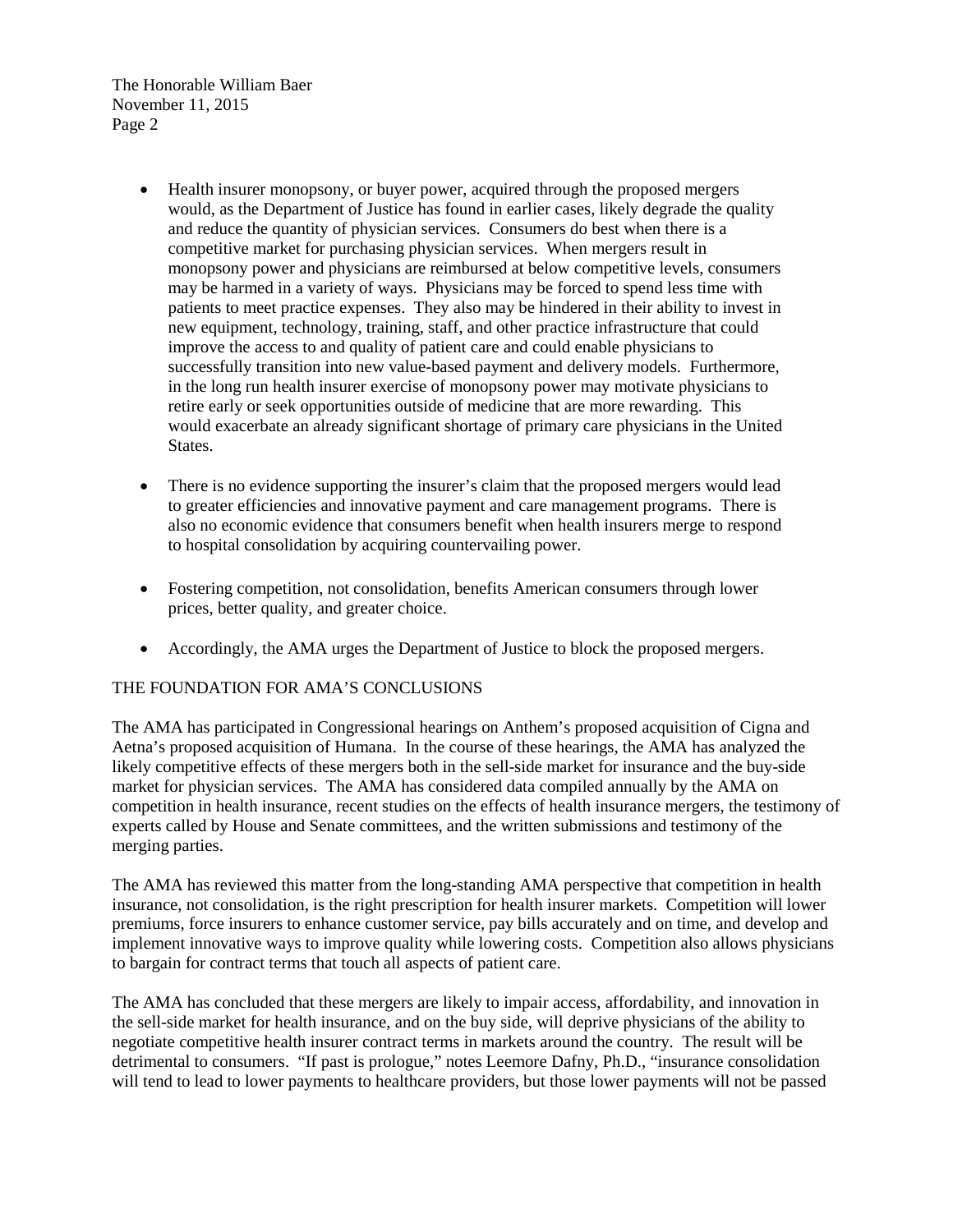on to consumers. On the contrary, consumers can expect higher insurance premiums."<sup>[1](#page-4-0)</sup> Moreover, monopsony power acquired through the mergers would enable the health insurers to control physician payment rates in a manner that could harm the quality of healthcare delivered to consumers.<sup>[2](#page-4-1)</sup> Therefore, the AMA opposes the proposed mergers.

#### MARKET SHARES AND MARKET CONCENTRATION

Competition is likely to be greatest when there are many sellers, none of which has any significant market share. Unfortunately, health insurance markets are mostly highly concentrated, meaning that typically there are few sellers and they possess significant market shares. The AMA has determined that the proposed mergers are likely to create, enhance, or entrench market power in numerous markets.

#### **Commercial Health Insurance**

For the past 14 years, the AMA has conducted the most in-depth annual study of commercial health insurance markets in the country. From 2001 to 2010, the study was based on the 1997 U.S. Department of Justice (DOJ) and Federal Trade Commission (FTC) Horizontal Merger Guidelines. Beginning with the 2011 Update, the AMA's study utilizes the 2010 iteration of the Merger Guidelines to classify markets based on whether mergers announced in those markets would raise anticompetitive concerns.<sup>[3](#page-4-2)</sup> The AMA's most recently published study, *Competition in Health Insurance: A Comprehensive Study of US Markets* (2015 update) is intended to help researchers, policymakers, and federal and state regulators identify areas of the country where consolidation among health insurers may have harmful effects on consumers, on providers of care, and on the economy. It presents health insurance market shares and concentration levels in states and metropolitan statistical areas (MSA). The AMA's study shows that there has been a near total collapse of competition in commercial, combined HMO + PPO + POS markets. In seven out of 10 metropolitan areas, these markets are highly concentrated. Moreover, 38 percent of metropolitan areas had a single health insurer with a commercial market share of 50 percent or more. Fourteen states have a single health insurer with at least a 50 percent share of the commercial health insurance market.

#### **Medicare Advantage**

The 2015 Update to its Competition in Health Insurance study does not cover the Medicare Advantage markets, which is where the merger of Humana and Aetna will be most acutely felt. However, competitive conditions in Medicare Advantage markets appear to be even more troubling than in the commercial health insurance market studied by the AMA. According to a Commonwealth Fund study published last month, 97 percent of Medicare Advantage markets (evaluated geographically at the county level) are highly concentrated and therefore characterized by a lack of competition.<sup>[4](#page-4-3)</sup>

<span id="page-4-0"></span><sup>&</sup>lt;sup>1</sup> See Dafny, "Health Insurance Industry Consolidation: What Do We Know From the Past, Is It Relevant in Light of the ACA, and What Should We Ask?" Testimony before the Senate Committee on the Judiciary, September 22, 20

<span id="page-4-1"></span><sup>&</sup>lt;sup>2</sup> Blue Cross Blue Shield of Michigan and Physicians Health Plan of Mid-Michigan Abandon Merger Plans | OPA | Department of Justice, available at[:http://www.justice.gov/opa/pr/blue-cross-blue-shield-michigan-and-physicians-health-plan-mid-](http://www.justice.gov/opa/pr/blue-cross-blue-shield-michigan-and-physicians-health-plan-mid-michigan-abandon-merger-plans)

<span id="page-4-2"></span> $\frac{3}{10}$  U.S. Dep't of Justice and Fed. Trade Comm'n, Horizontal Merger Guidelines (Aug. 19, 2010), *available at*:<br>https://www.ftc.gov/sites/default/files/attachments/merger-review/100819hmg.pdf.

<span id="page-4-3"></span>https://www.ftc.gov/sites/default/files/attachments/merger-review/100819hmg.pdf. <sup>4</sup> B. Biles, G. Casillas, and S. Guterman, *Competition Among Medicare's Private Health Plans: Does It Really Exist?* The Commonwealth Fund, August 2015.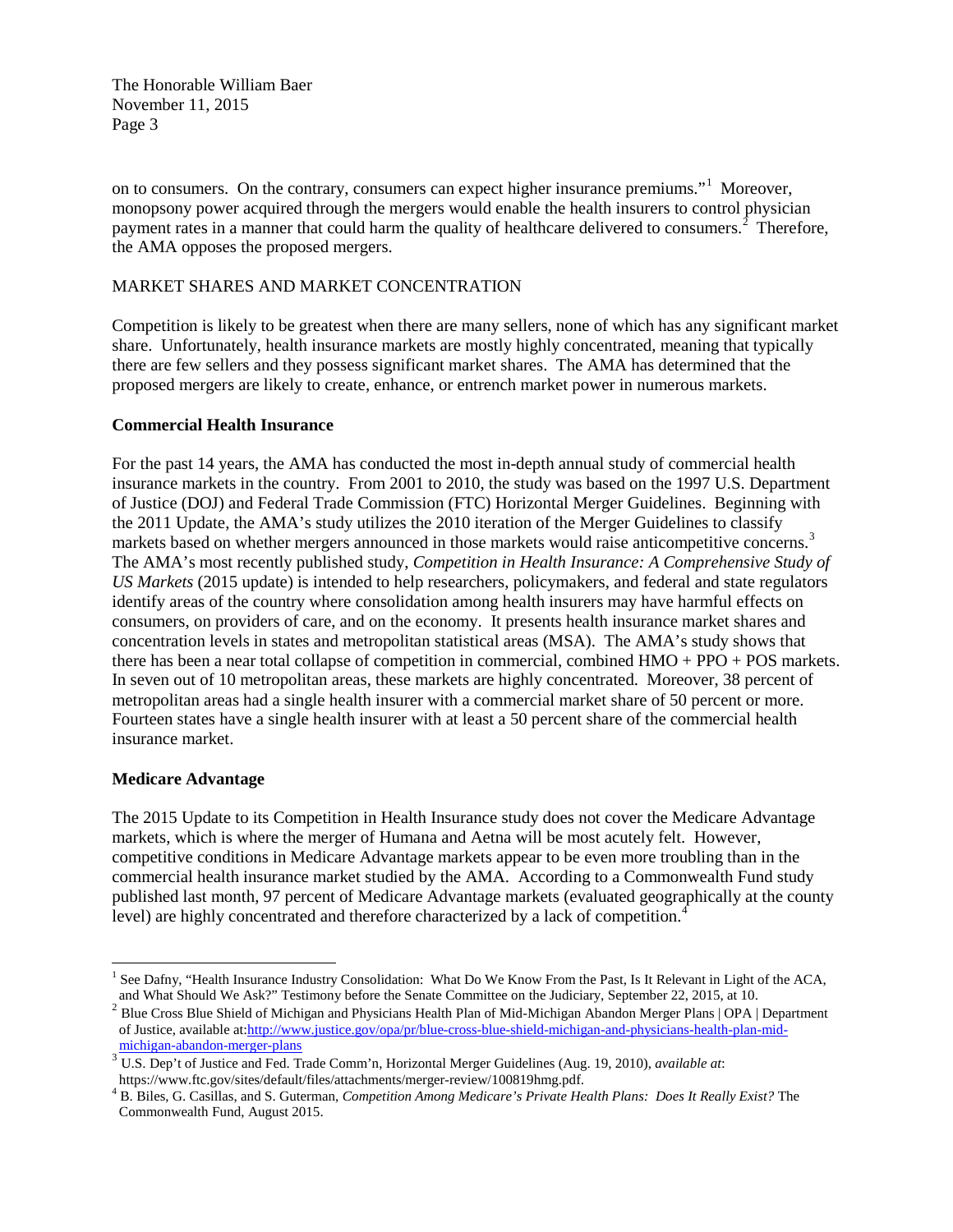Aetna has argued that insurer share of Medicare Advantage is of no antitrust relevance given that consumers have the option of enrolling in traditional Medicare and therefore, in Aetna's view, traditional Medicare and Medicare Advantage plans are not separate product markets.<sup>[5](#page-5-0)</sup> This argument glosses over the many critically important differences between Medicare Advantage and traditional Medicare that explain why Medicare is not an adequate substitute for Medicare Advantage, such that the proposed mergers should be evaluated for their effects in the Medicare Advantage market separately. Medicare Advantage plans offer substantially richer benefits at lower costs than traditional Medicare.<sup>[6](#page-5-1)</sup> Moreover, in Medicare Advantage plans seniors can receive a single plan covering a variety of benefits that seniors in traditional Medicare must assemble themselves. The combination of richer benefits and one stop shopping accounts for the strong preference by many seniors for Medicare Advantage plans. Accordingly, seniors are not likely to switch away from Medicare Advantage plans to traditional Medicare in sufficient numbers to make an anticompetitive price increase or reduction in quality unprofitable to a Medicare Advantage insurer.<sup>[7](#page-5-2)</sup> The closest competition to one Medicare Advantage insurer's plan is another insurer's Medicare Advantage plan and the presence of many competing Medicare Advantage insurers is what keeps quality competitive. Consequently, the Medicare Advantage and traditional Medicare programs constitute separate and distinct product markets and the proposed mergers should be evaluated for their effects in a Medicare Advantage market.<sup>[8](#page-5-3)</sup>

#### THE HEALTH INSURER MERGERS CREATE, ENHANCE, OR ENTRENCH MARKET POWER IN THE SALE OF HEALTH INSURANCE

#### *The Anthem-Cigna Merger*

Utilizing data obtained from HealthLeaders-Interstudy Managed Market Surveyor from January 1, 2013, the AMA has determined the commercial health insurance market concentrations and change in market concentrations that would result from the Anthem-Cigna merger. The AMA analysis shows the proposed Anthem-Cigna merger would be presumed likely, under the Merger Guidelines, to enhance market power in 85 commercial (combined HMO + PPO + POS) MSA markets. The AMA also considered the effect of the merger using states as a geographic market. The AMA found that within 10 of the 14 states (NH, IN, CT, ME, VA, GA, CO, MO, NV, and KY) in which Anthem is licensed to provide commercial coverage, the merger is likely to enhance market power. In the remaining four states (OH, CA, NY, and WI), the merger would potentially raise significant competitive concerns and warrant scrutiny under the Merger Guidelines.

<span id="page-5-0"></span><sup>5</sup> Bertolini, "Examining Consolidation in the Health Insurance Industry and its Impact on Consumers," Testimony before the Senate Committee on the Judiciary, September 22, 2015, at 5.

<span id="page-5-1"></span><sup>6</sup> *See U.S. v. United Health Group and Sierra Health Services Inc*., Civil No1:08 –cu-00322 (DDC2008); United States v.

<span id="page-5-3"></span><span id="page-5-2"></span><sup>&</sup>lt;sup>7</sup> See competitive impact statement, *United States v. United health*, supra, at 4-5.<br><sup>8</sup> See U.S. v. United Health Group and Sierra Health Services Inc., Civil No1:08 -cu-00322 (DDC2008) (the DOJ alleged that MA is a distinct market separate from the Medicare market and obtained a consent decree requiring the divestiture of United's MA business in the Las Vegas area as a precondition to obtaining merger approval); *see also* Gretchen A. Jacobson, Patricia Neuman, Anthony Damico, "At Least Half Of New Medicare Advantage Enrollees Had Switched From Traditional Medicare During 2006–11," 34 *Health Affairs* (Millwood) 48, 51 (Jan. 2015), *available at*:

[http://content.healthaffairs.org/content/34/1/48.full.pdf;](http://content.healthaffairs.org/content/34/1/48.full.pdf) R. Town and S. Liu (2003), "The Welfare Impact of Medicare HMOs," *RAND Journal of Economics* 34(4): 719-36; L.Dafny and D. Dranove (2008), "Do Report Cards Tell Consumers Anything They Don't Already Know?" *RAND Journal of Economics* 39.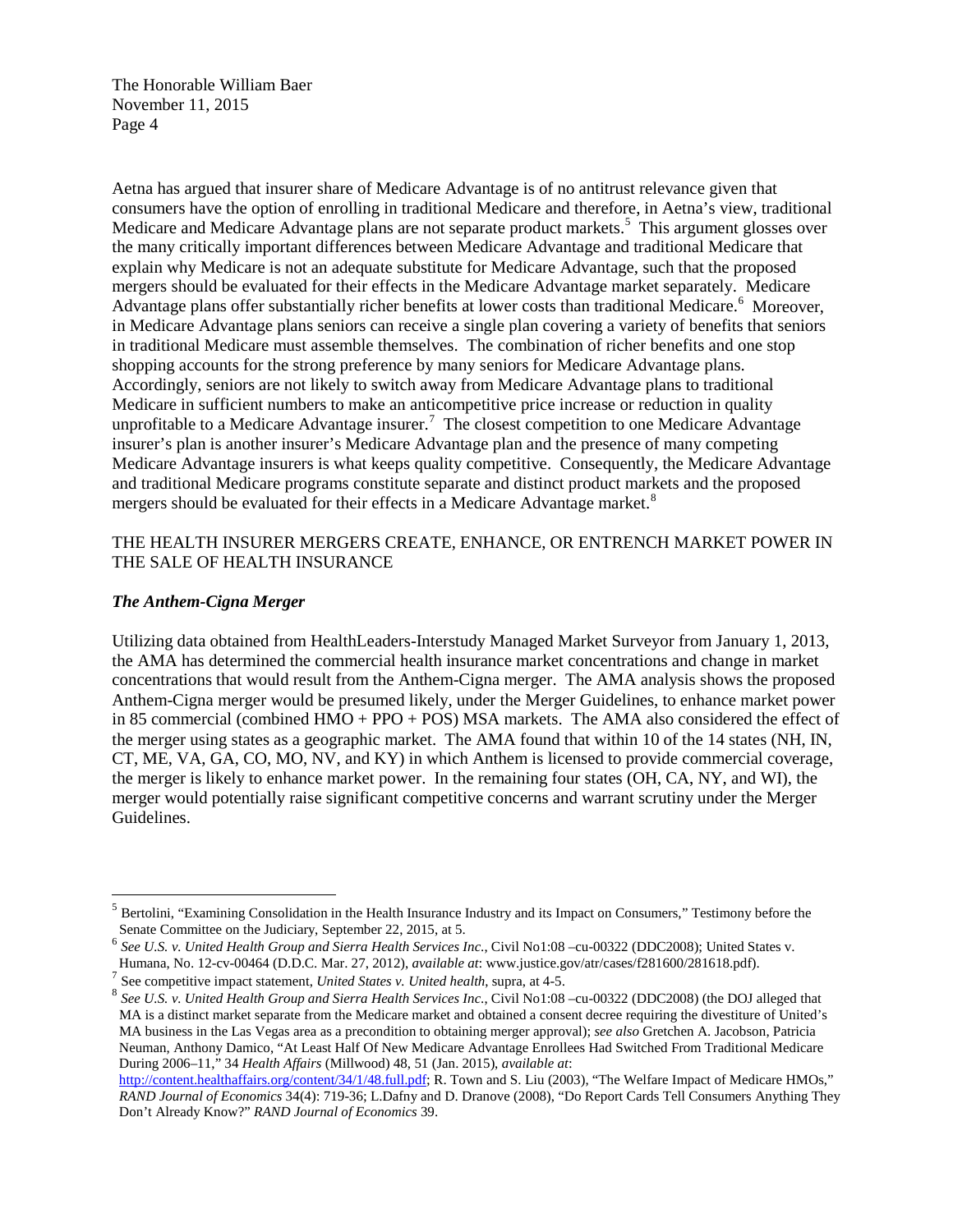Confirming the grave structural harm found by the AMA in numerous commercial health insurance markets is a slightly different market study commissioned by the American Hospital Association (AHA). That study examined MSAs *and rural counties* as the relevant geographic markets. The AHA reports that the transaction threatens to reduce competition in the sale of commercial health insurance in at least 817 relevant geographic markets. In 600 of these markets the transaction would be presumed to be likely to enhance market power under the Merger Guidelines. In another 217 markets the AHA found that under the Merger Guidelines the merger would potentially raise significant competitive concerns.

The health insurers have asked regulators to assume, without evidence, that health insurance markets are competitive "due to numerous competitors" and "other market realities." For example, in Anthem's Competitive Impact Analysis that was part of its September 22, 2015, Connecticut Insurance Department application, the insurer contends:

Due to the numerous competitors, changing health care dynamics, new entrants, public and private exchanges, new distribution channels and business models, increasing transparency, sophisticated purchasers, and other marketplace realities, Anthem believes that Anthem's acquisition of control of CIGNA will not substantially lessen competition in insurance or tend to create a monopoly in the State of Connecticut with respect to any line of business.

Notably, the Anthem "competitive analysis" provides no evidence in support of its contention that the health insurance industry in Connecticut is highly competitive and becoming more competitive. Anthem provides no data to support this opinion—no reporting of market shares, Herfindahl-Hirschman Indices (HHI), or changes in either as a result of the proposed merger. Anthem's only mention of market shares is the motivation for why it prepared the analysis in the first place: In the commercial health insurance lines of business (as well as vision and dental standalone lines of business), the Anthem-Cigna merger does not meet the pre-acquisition notification exemption standard set forth in the Connecticut General Statutes. Instead, Anthem simply lists competitors to Anthem and Cigna in the individual, small group, large group, standalone vision and standalone dental lines of business as its primary evidence of competition, and argues that the growing use of public and private exchanges, benefit administration platforms, and other technology improvements will further ensure that "competition within the health insurance market will remain vigorous and vibrant."

In contrast, a review of data from the AMA's 2015 Update to its Competition in Health Insurance study, the Connecticut Insurance Department, and the Government Accountability Office's December 2014 report on private health insurance concentration, show that Connecticut's health insurance market is already highly concentrated. Using data from its 2015 Update, a special analysis conducted by the AMA in September 2015 shows that the proposed merger between Anthem and Cigna would exceed federal antitrust guidelines in Connecticut (i.e., increase in HHI of 1,311 points for a post-merger total HHI of 3,855) and in six of its metropolitan areas (MSAs).

#### *The Aetna-Humana Merger*

Turning to the proposed merger of Humana and Aetna, that merger would combine one of the two largest insurers of Medicare Advantage (Humana) with the fourth largest (Aetna) to form the largest Medicare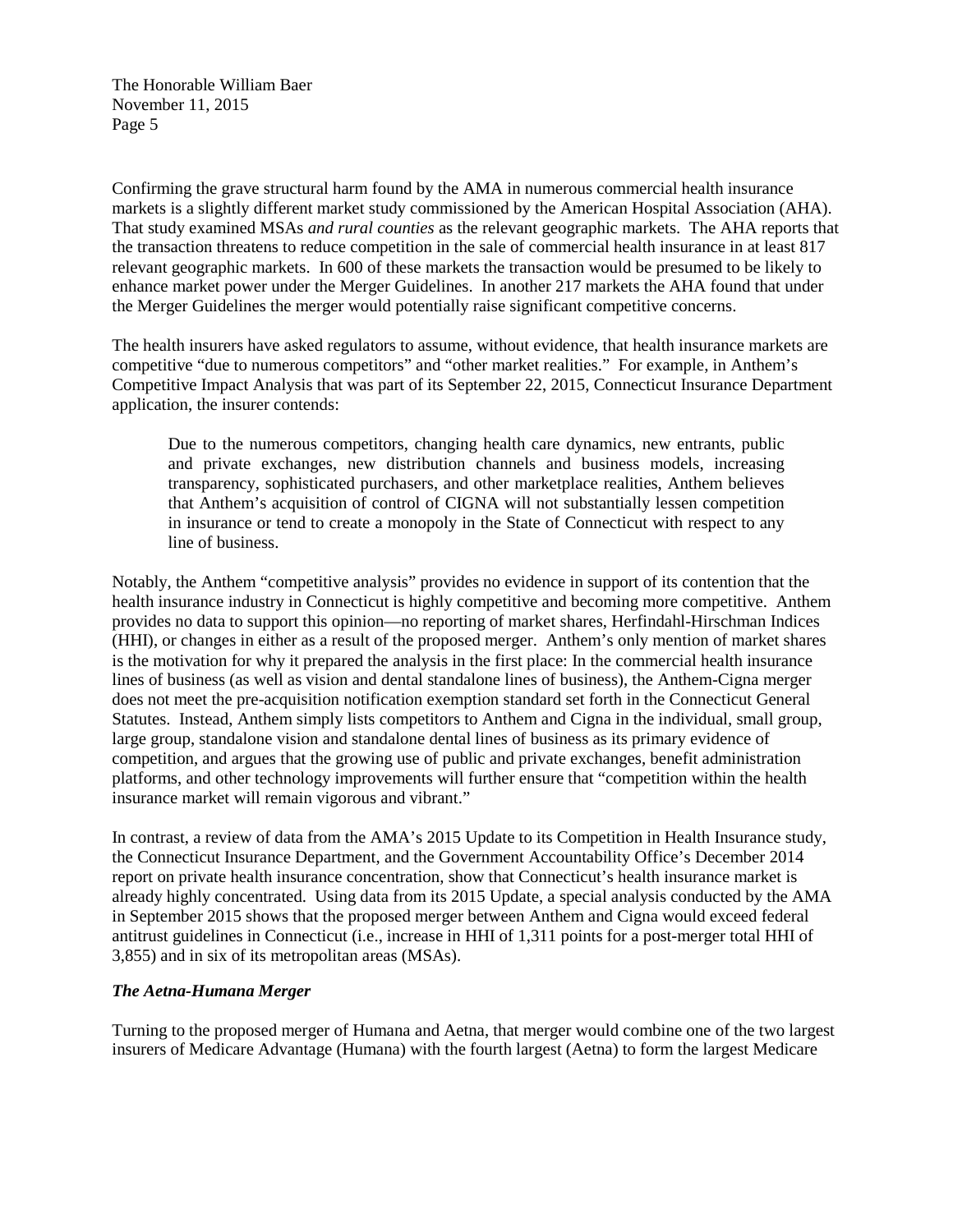Advantage insurer in the country.<sup>[9](#page-7-0)</sup> This would further concentrate a market that is already "highly concentrated among a small number of firms."<sup>[10](#page-7-1)</sup> As in the case of the Anthem/Cigna merger, the Aetna/Humana merger would have a substantial impact on a staggering number of markets. According to a market study commissioned by the AHA, more than 1000 markets (defined geographically as counties) would become highly concentrated. Under the Merger Guidelines, the merger is presumed to be likely to enhance market power in 924 counties and potentially raises significant competitive concerns in another 159 counties.

In addition to presumptively enhancing market power in Medicare Advantage markets, the Aetna/Humana merger will exacerbate the near total collapse of competition in commercial markets. AMA analysis shows that the merger would be presumed to enhance market power in the commercial markets of health insurance in 15 MSAs within seven states (FL, GA, IL, KY, OH, TX, and UT).

#### *Competition for Contracts in National Market*

There may also be a national market in which the health insurers compete or potentially compete for the contracts of large national employers. In that market there are only five national health insurance companies remaining today: Anthem, Cigna, Aetna, Humana and United Healthcare. The proposed Anthem/Cigna and Aetna/Humana mergers would pare the number of national players to three.

### THE HEALTH INSURER MERGERS CREATE, ENHANCE, OR ENTRENCH MONOPSONY POWER IN MARKETS FOR THE PURCHASE OF PHYSICIAN SERVICES

Just as the health insurer mergers would enhance market power on the selling side of the market, the mergers also would enhance monopsony or buyer's power in the purchase of inputs such as physician services, eviscerating physicians' ability to contract with alternative insurers in the face of unfavorable contract terms and ultimately inefficiently reducing the quality or quantity of services that physicians are able to offer patients. As Professor Dafny explained in her Senate testimony on these mergers, "Monopsony is the mirror image of monopoly; lower input prices are achieved by reducing the quantity or quality of services below the level that is socially optimal."[11](#page-7-2) When as here firms can also exercise seller power, the reduced prices for inputs (physician services) cause higher, not lower, output prices (health insurance premiums). See *Telecor Communications, Inc. v. S.W. Bell Tel. Co.*, 305 F.3d 1124, 1136 (10th Cir. 2002) (explaining that monopsony affects consumers because "there is a dead-weight loss associated with imposition of monopsony pricing restraints," and "[s]ome producers will either produce less or cease production altogether, resulting in less-than-optimal output of the product or service, and over the long run higher consumer prices, reduced product quality, or substitution of less efficient alternative products"). In addition to producing higher insurance premiums and a reduction in the quantity and quality of physician services, the lower than competitive physician reimbursements will deny physicians the rates necessary to support delivery reforms associated with value-based care, the cost of which the physicians—not the health insurers—must bear.

<span id="page-7-0"></span><sup>9</sup> Gretchen Jacobson, Anthony Damico, and Marsha Gold, Kaiser Family Foundation Issue Brief, *Medicare Advantage 2015 Spotlight: Enrollment Market Update*, (June 30, 2015), Figure 1, available at[: http://kff.org/medicare/issue-brief/medicare](https://urldefense.proofpoint.com/v2/url?u=http-3A__kff.org_medicare_issue-2Dbrief_medicare-2Dadvantage-2D2015-2Dspotlight-2Denrollment-2Dmarket-2Dupdate_&d=BQMFAg&c=iqeSLYkBTKTEV8nJYtdW_A&r=zMblwI8Sq5724SHzyBE4GtqIERClBtplei_3Cz4e7vg&m=9bQxIjN0br6PQy4Ax_Fjb-RmhIn3-nNFYKTJOwdVRQM&s=yNlfxMCYhro7r36e6uqN5fn0K-_F3pL8WBzyI7vT5Aw&e=)[advantage-2015-spotlight-enrollment-market-update/.](https://urldefense.proofpoint.com/v2/url?u=http-3A__kff.org_medicare_issue-2Dbrief_medicare-2Dadvantage-2D2015-2Dspotlight-2Denrollment-2Dmarket-2Dupdate_&d=BQMFAg&c=iqeSLYkBTKTEV8nJYtdW_A&r=zMblwI8Sq5724SHzyBE4GtqIERClBtplei_3Cz4e7vg&m=9bQxIjN0br6PQy4Ax_Fjb-RmhIn3-nNFYKTJOwdVRQM&s=yNlfxMCYhro7r36e6uqN5fn0K-_F3pL8WBzyI7vT5Aw&e=)<br><sup>10</sup> Id. at 13.<br><sup>11</sup> Dafny at 10

<span id="page-7-2"></span><span id="page-7-1"></span>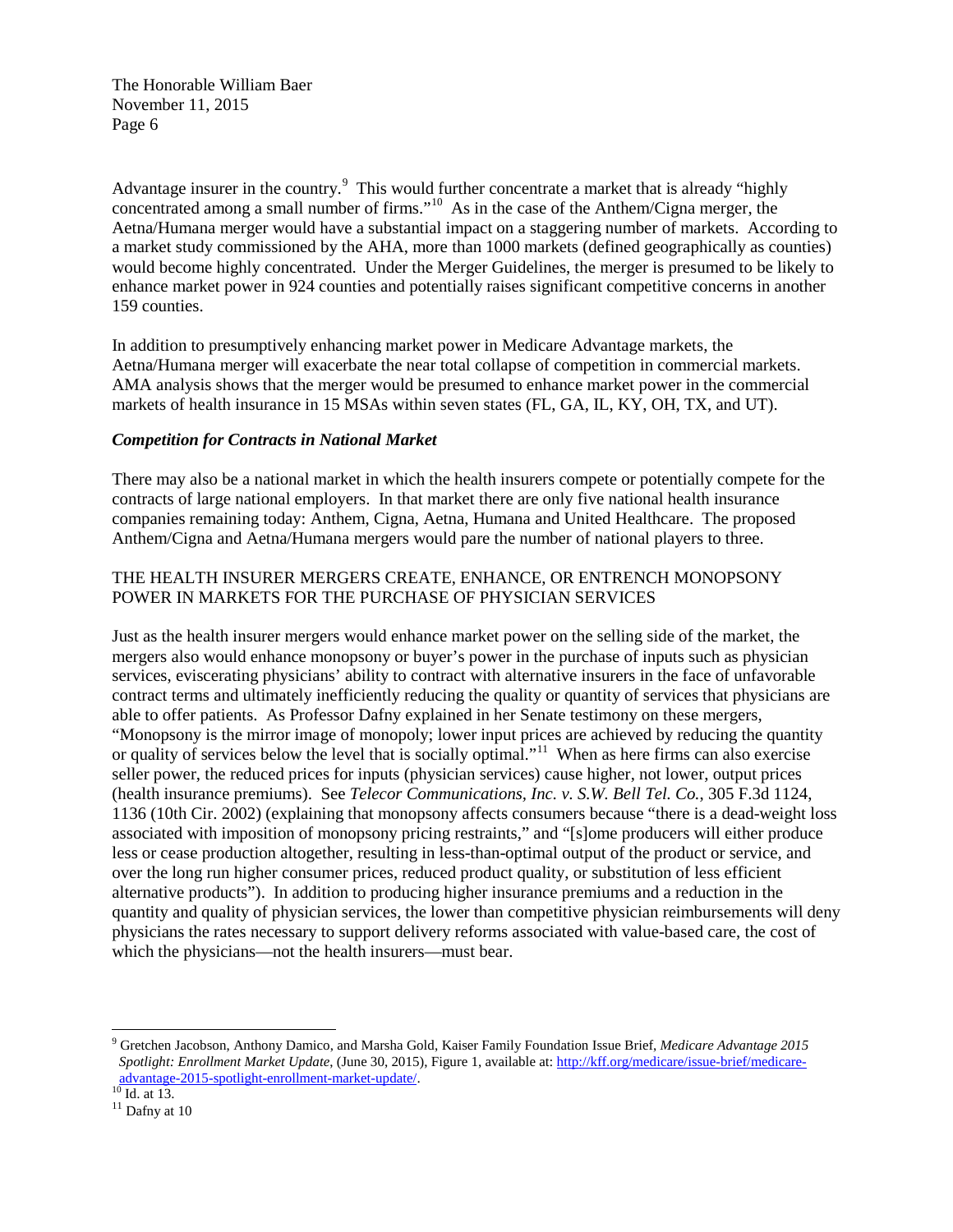In concluding that the mergers would enhance monopsony power, the AMA has followed the analytical techniques supplied by the Merger Guidelines, which require a definition of both a product market and geographic market.

The relevant product market is physician services. Insurers purchase many inputs, including physician services. There are no adequate substitutes for physician services, due to training and expertise.<sup>12</sup> Moreover, physicians are confined to supplying services within their training and licensure and cannot do something else in response to a decrease in compensation.<sup>[13](#page-8-1)</sup>

The geographic markets in which health insurers secure services from physicians roughly coincide with the localized geographic markets in which the insurer sells its services to consumers.<sup> $14$ </sup> Health insurers must obtain physician coverage in each locale where they sell insurance. Physicians are not mobile—they invest and develop their practices locally. Accordingly, the DOJ has embraced the notion of a localized market in which health insurers purchase physician services.<sup>15</sup> As the DOJ explained in the Aetna/Prudential complaint:

The patient preferences that define a localized geographic market for the sale of HMO and HMO-POS products also define a localized geographic market for physician services. Moreover, for an established physician who has invested time and expense in building a practice, the costs associated with moving his or her practice to a new geographic market are considerable, including paying for new office space and equipment and building new relationships with hospitals, other physicians, employees, and patients in the area.<sup>[16](#page-8-4)</sup>

A loss of competition on the buy side can occur within the localized geographic markets when the merging health insurers hold contracts with a significant number of providers who are financially dependent on contracting with the merging health plans and could not readily replace that business by dealing with other payers. $17$ 

According to Professor Dafny, the "textbook monopsony scenario…pertains when there is a large buyer and fragmented suppliers."<sup>[18](#page-8-6)</sup> This characterizes the market in which dominant health insurers purchase the services of physicians who typically work in small practices with 10 or fewer physicians.<sup>19</sup> Moreover, if physicians were to refuse the terms of any health insurer, they would likely suffer an irretrievable loss of revenue. That is because medical services can neither be stored nor exported. Consequently, a physician's ability to consider realistically terminating a relationship with the merged insurers because of

<span id="page-8-0"></span><sup>&</sup>lt;sup>12</sup> *See U.S. v. United Health Group and Sierra Health Services Inc.*, Civil No1: 08 –cu-00322 (DDC2008), affidavit of Professor David Dranove, PhD (February 25, 2008).

<span id="page-8-2"></span><span id="page-8-1"></span> $\frac{13}{13}$  Id. 14 See e.g., Capps, C. Buyer Power in Health Plan Mergers, J Comp Law and Econ. 2009; 6:375-391

<span id="page-8-3"></span><sup>15</sup> See e.g. *U.S. v. Aetna Inc.,* Complaint, No. 3-99CV 1398-H, ¶ 20 (June 21, 1999), available at [http://www.justice.gov/file/483516/download,](http://www.justice.gov/file/483516/download) (alleging that the relevant geographic markets were the MSAs in and around Houston and Dallas, Texas).

<span id="page-8-5"></span><span id="page-8-4"></span><sup>&</sup>lt;sup>16</sup> Id. at ¶¶ 19-20.<br><sup>17</sup> Christine White, Sarahlisa Brau, and David Marx, Antitrust and Healthcare: A Comprehensive Guide, at 163 (2013); see also U.S. Dep't of Justice and Fed. Trade Comm'n, Horizontal Merger Guidelines, supra 1, at page 33; Federal Trade Commission

<span id="page-8-6"></span>and U.S. Department of Justice, Improving Health Care: A Dose of Competition (July, 2004), at 15.<br><sup>18</sup> See Dafny, "Health Insurance Industry Consolidation: What Do We Know From the Past, Is It Relevant in Light of the ACA,

<span id="page-8-7"></span><sup>&</sup>lt;sup>19</sup> Carol K. Kane, PhD, American Medical Association Policy Research Perspectives: Updated Data on Physician Practice Arrangements: Inching Toward Hospital Ownership, July 2015.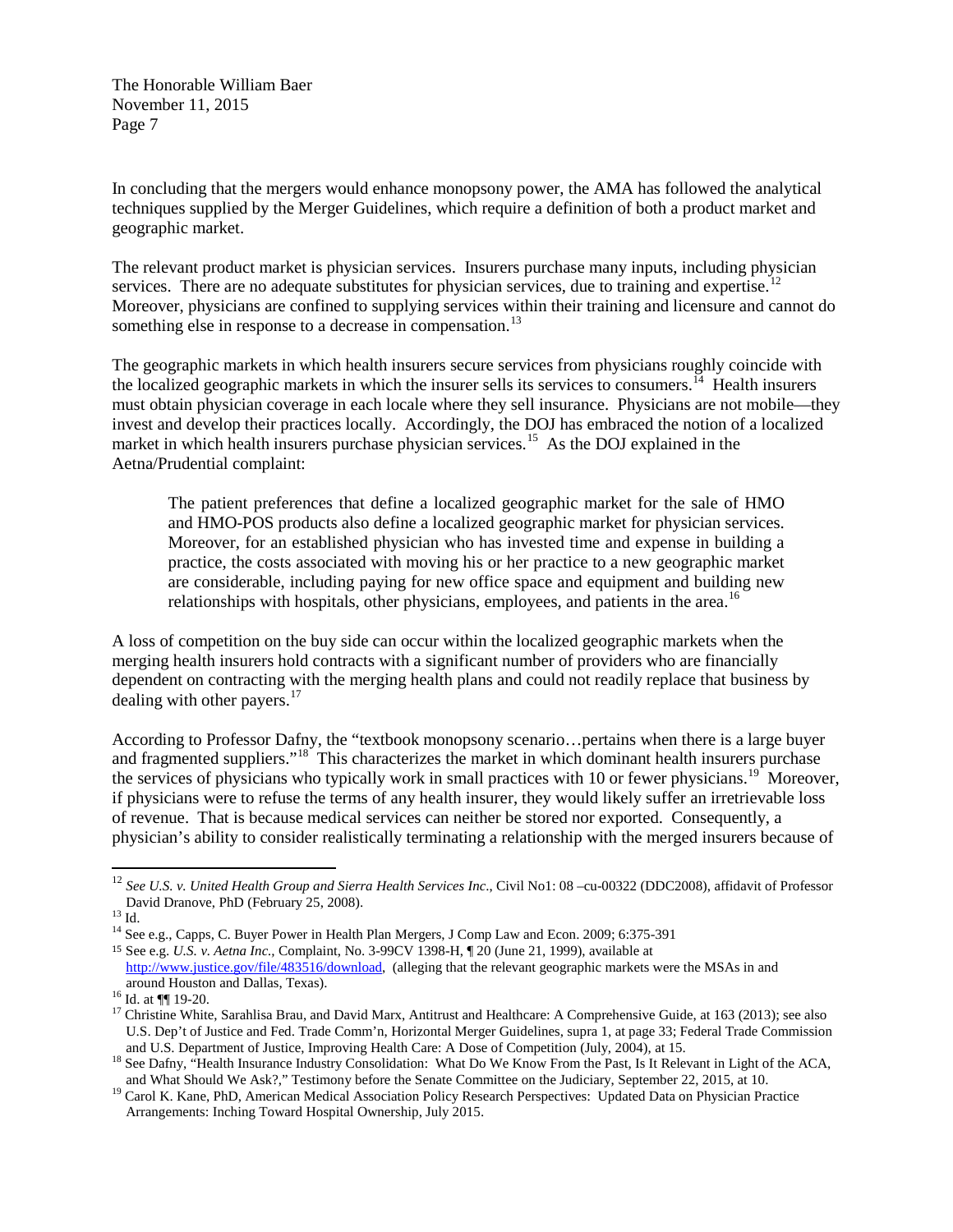low payment rates depends on that physician's ability to make up lost business by immediately switching to an alternative health insurer. However, it is difficult to convince consumers (which in many cases are employers) to switch to different health insurers.<sup>20</sup> Also, switching health insurers is a very difficult decision for physicians because it impacts their patients and disrupts their practice. The physician-patient relationship is a very important aspect to the delivery of high-quality healthcare. And it is a very serious decision both personally and professionally for physicians to disrupt this relationship by dropping a health insurer.

Given the nature of physician practices, even in markets where the merged health insurers lack monopoly or market power to raise premiums for patients, the insurers still may have the power to force down physician compensation levels, raising antitrust concerns. Thus, in the *UnitedHealth Group Inc./PacifiCare* merger, the DOJ required a divestiture based on monopsony concerns in Boulder, Colorado, even though the merged entity would not necessarily have had market power in the sale of health insurance. The reason is straightforward: the reduction in compensation would lead to diminished service and quality of care, which harms consumers even though the direct prices paid by subscribers do not increase. $21$ 

Moreover, the reductions in the number of health insurers can create health insurer oligopolies that, through coordinated interaction, can exercise buyer power. Indeed the setting of payment rates paid to physicians is highly susceptible to the exercise of monopsony power through coordinated interaction by health insurance companies. The payment rates offered to large numbers of physicians by single health insurers are fairly uniform, and health insurance companies have a strong incentive to follow a price leader when it comes to payment rates.

Some have argued that physicians who are unhappy with the fees they receive from a powerful insurer could turn away from that insurer and instead treat more Medicare and Medicaid patients. However, physicians cannot increase their revenue from Medicare and Medicaid in response to a decrease in commercial health insurer payment. Enrollment in these programs is limited to special populations, and these populations only have a fixed number of patients. Physicians switching to Medicare and Medicaid plans would have to incur substantial marketing costs to pull existing Medicare and Medicaid patients from their existing physicians. Moreover, public programs underpay providers. Thus, even if a physician dropping a commercial health insurer could attract Medicare and Medicaid, this strategy would be a losing proposition, especially at a time when value-based payment models require practice investments. Consequently, health insurers can exercise monopsony power in the commercial health insurance market.<sup>[22](#page-9-2)</sup>

<span id="page-9-0"></span><sup>20</sup> See e.g. *U.S. v. UnitedHealth Group and Pacificare Health Systems*, Complaint, No. 1:05CV02436, ¶ 37 (December 20, 2005), available at http://www.justice.gov/file/514011/download. (As alleged in the United/PacifiCare complaint, physicians encouraging patients to change plans "is particularly difficult for patients employed by companies that sponsor only one plan because the patient would need to persuade the employer to sponsor an additional plan with the desired physician in the plan's network" or the patient would have to use the physician on an out-of-network basis at a higher

<span id="page-9-1"></span><sup>&</sup>lt;sup>21</sup> See Gregory J. Werden, Monopsony and the Sherman Act: Consumer Welfare in a New Light, 74 ANTITRUST L.J. 707 (2007) (explaining reasons to challenge monopsony power even where there is no immediate impact on consumers); Marius Schwartz, *Buyer Power Concerns and the Aetna-Prudential Merger,* Address before the 5th Annual Health Care Antitrust Forum at Northwestern University School of Law 4-6 (October 20, 1999) (noting that anticompetitive effects can occur even if the conduct does not adversely affect the ultimate consumers who purchase the end-product), available at: [http://www.usdoj.gov/atr/public/spceches/3924.wpd.](http://www.usdoj.gov/atr/public/spceches/3924.wpd)

<span id="page-9-2"></span><sup>22</sup> Peter J. Hammer and William M. Sage, "Monopsony as an Agency and Regulatory Problem in Health Care," 71 Antitrust L.J. 949 (2004)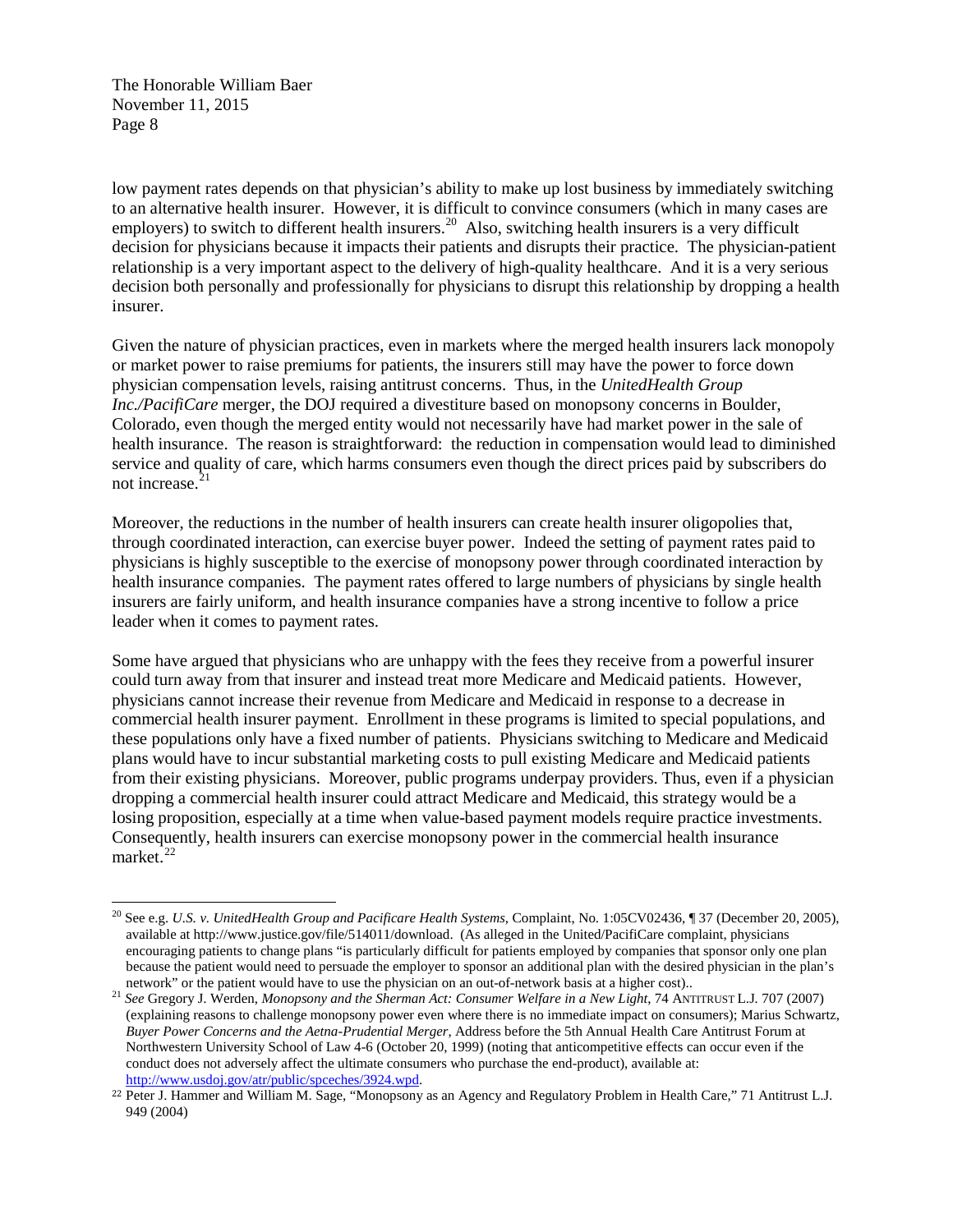Given the high market concentration levels and large commercial and MA market shares that would result from the proposed mergers in the numerous MSAs and counties identified by the AMA and AHA, the proposed Mergers would create, enhance, or entrench monopsony power.

#### BARRIERS TO ENTRY AND THE NEED TO PRESERVE POTENTIAL COMPETITION

The market share and concentration data do not overstate the mergers' future competitive significance in health insurance and physician markets. This is not a case where new market entry could defeat an exercise of monopoly or monopsony power. Instead, lost competition through a merger of health insurers is likely to be permanent and acquired health insurer market power would be durable because barriers to entry prevent the higher profits often associated with concentrated markets from allowing new entrants to restore competitive pricing. These barriers include state regulatory requirements; the need for sufficient business to permit the spreading of risk; and contending with established insurance companies that have built long-term relationships with employers and other consumers.<sup>[23](#page-10-0)</sup> In addition, a DOJ study of entry and expansion in the health insurance industry found that "brokers typically are reluctant to sell new health insurance plans, even if those plans have substantially reduced premiums, unless the plan has strong brand recognition or a good reputation in the geographic area where the broker operates."<sup>[24](#page-10-1)</sup>

Perhaps the greatest obstacle is the so-called chicken and egg problem of health insurer market entry: health insurer entrants need to attract customers with competitive premiums that can only be achieved by obtaining discounts from providers. However providers usually offer the best discounts to incumbent insurers with a significant business—volume discounting that reflects a reduction in transaction costs and greater budget certainty. Hence, incumbent insurers have a durable cost advantage.<sup>[25](#page-10-2)</sup>

The presence of significant entry barriers in health insurance markets was demonstrated in the 2008 hearings before the Pennsylvania Insurance Department on the competition ramifications of the proposed merger between Highmark Inc. and Independence Blue Cross. Substantial evidence was introduced in those hearings, showing that replicating the Blues' extensive provider networks constituted a major barrier to entry. The evidence further demonstrated that there has been very little in the way of new entry that might compete with the dominant Blues Plans in the Pennsylvania health insurance markets. In a report commissioned by the Pennsylvania Insurance Department, LECG concluded that it was unlikely that any competitor would be able to step into the market after a Highmark/IBC merger:

[B]ased on our interviews of market participants and other evidence, there are a number of barriers to entry—including the provider cost advantage enjoyed by the dominant firms in those areas and the strength of the Blue brand in those areas...On balance, the evidence suggests that to the extent the proposed consolidation reduces competition, it is

<span id="page-10-0"></span><sup>&</sup>lt;sup>23</sup> See Robert W. McCann, *Field of Dreams: Dominant Health Plans and the Search for a "Level Playing Field," Health Law* Handbook (Thomson West 2007); Mark V. Pauly, *Competition in Health Insurance Markets*, 51 Law & Contemp. Probs. 237 (1988); Federal Trade Commission and U.S. Department of Justice, Improving Health Care: A Dose of Competition (July,2004); *Vertical Restraints and Powerful Health Insurers: Exclusionary Conduct Masquerading as Managed Care?*, 51

<span id="page-10-1"></span>Law & Contemp. Probs. 195 (1988). <sup>24</sup> Sharis A. Pozen, Acting Assistant Att'y Gen., Dep't of Justice Antitrust Div., *Competition and Health Care: A Prescription for High-Quality, Affordable Care* 7 (Mar. 19, 2012) [hereinafter Pozen, *Competition and Health Care*], *available at*  http://www.justice.gov/atr/speech/competition-and-health-care-prescription-high-quality-affordable-care. 25 Id. at 7.

<span id="page-10-2"></span>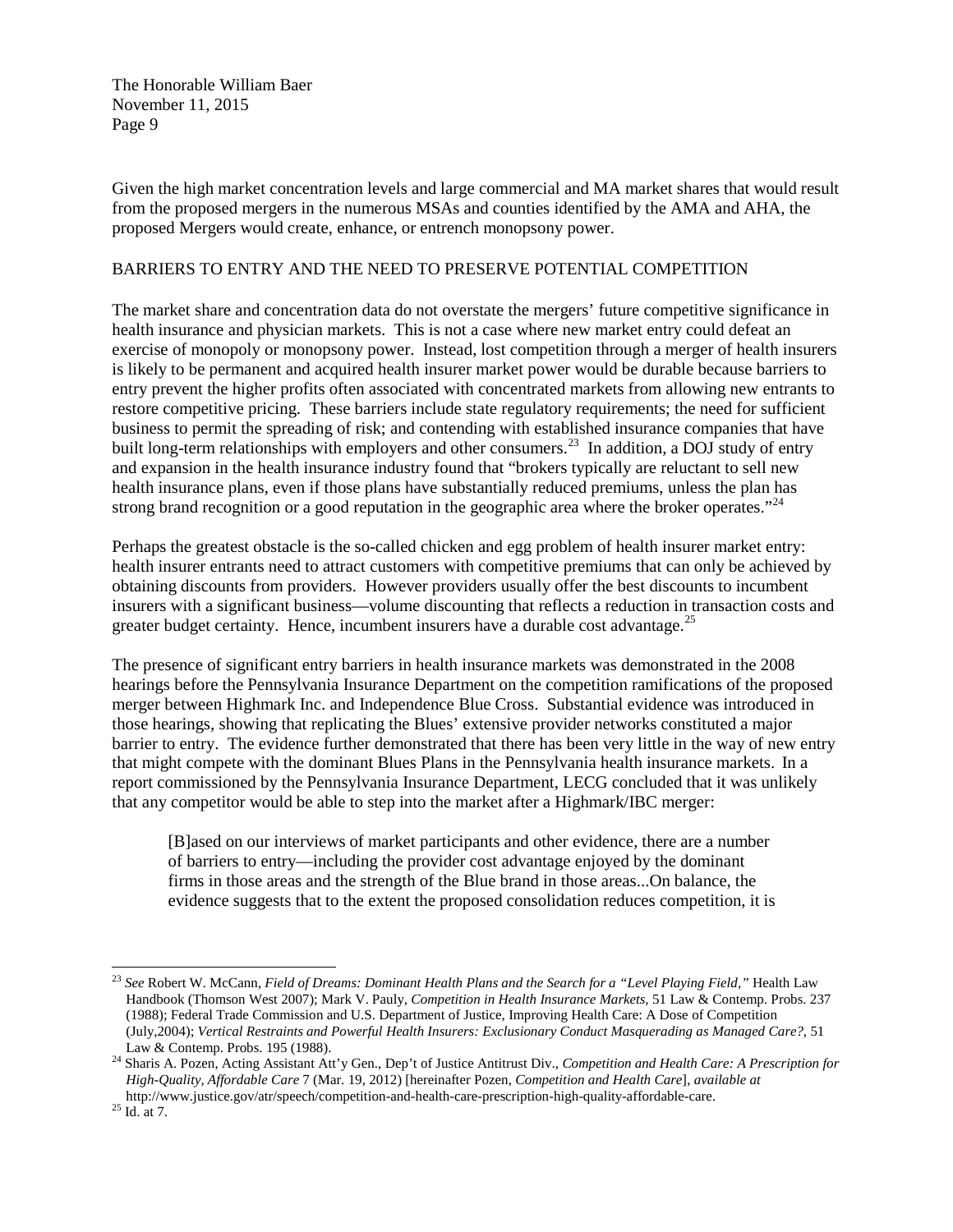> unlikely that other health insurance firms will be able to step in and replace the loss in competition.[26](#page-11-0)

The merging health insurers have argued that times have changed and the health insurance marketplaces have made entry easy. The facts however do not bear out that claim. Recent state developments only highlight the barrier to entry problem. The *New York Times* recently reported "tough going for health co-ops" created under the Affordable Care Act (ACA) to inject competition into health insurance markets.<sup>[27](#page-11-1)</sup> According to the *Times*, many co-ops "appear to be scrambling to have enough money to cover claims as well as enroll new customers as they enter their third year." According to the *Washington Post* of October 10, nearly half of the 23 ACA insurance co-ops, subsidized by millions of dollars in government loans, have been told by federal regulators that their finances, enrollment, or business model need to "shape up." One co-op has folded and four others are preparing to close in late December, including toptier co-ops that federal officials had regarded as best poised to succeed.<sup>28</sup> More closure announcements are expected.<sup>29</sup> The quick death of these co-ops illustrate that even with heavy federal subsidies, health insurance is a tough business to enter.

Moreover, only two for-profit companies that were not already health insurers, reports the *Times*, have entered the state marketplaces. One of them is Oscar, which was touted by the CEOs of Aetna and Anthem as an example of successful entry in their testimony before the Senate Judiciary Committee. (Anthem's CEO referred to Oscar as "emblematic of the changing face of the competitive landscape in the insurance industry.") However, according to the *Times*, Oscar estimated in a regulatory filing that it lost about \$27.5 million last year, roughly half of its 2014 revenue. The CEO of Oscar, one of the very few new companies to even attempt entry, described the task as "quite daunting."[30](#page-11-4) In any event, the insurers' bold claim of new entry is not evidence and their descriptions of new entry opportunities are as consistent with the insurance markets experiencing net exit as with their assertions of net entry.

#### *The Loss of Potential Competition*

One of the most important implications of the barriers to entry that persist with the advent of the exchanges is the need to preserve the potential competition that would be lost if an incumbent insurer is acquired. Thus, when one of the two largest insurers of Medicare Advantage (Humana) is acquired by the fourth-largest (Aetna) to form the largest Medicare Advantage insurer in the country, the highly concentrated geographic markets where Humana faces little competition are deprived of their most likely entrant, Aetna. The foreclosure of this future market role serves to lessen competition. Professor Dafny expressed concern about this loss of potential competition in her Senate testimony: "[C]onsolidation even in non-overlapping markets reduces the number of potential entrants who might attempt to overcome price-increasing (or quality-reducing) consolidation in markets where they do not currently operate.<sup>[31](#page-11-5)</sup>

<sup>&</sup>lt;sup>26</sup> LECG Inc., "Economic Analyses of the Competitive Impacts From The Proposed Consolidation of Highmark and IBC."

<span id="page-11-1"></span><span id="page-11-0"></span>September 10 2008, Page 9.<br>
<sup>27</sup> "Tough going for Co-ops," the New York Times, September 15, 2015, available at<br>
http://www.nytimes.com/2015/09/16/business/health-cooperatives-find-the-going-tough.html?ref=health

<span id="page-11-2"></span><sup>&</sup>lt;sup>28</sup> "Financial health shaky at many Obamacare insurance co-ops," The Washington Post, October 10, 2015, available at https://www.washingtonpost.com/national/health-science/financial-health-shaky-at-many-obamacare-insurance-co-

<span id="page-11-4"></span><span id="page-11-3"></span>ops/2015/10/08/2ab8f3ec-6c66-11e5-9bfe-e59f5e244f92\_story.html?postshare=3211444658813888<br>
<sup>29</sup> Id.<br>
<sup>30</sup> This \$1.5 billion Startup is Making Health Insurance Suck Less, Wired, March, 20, 2015, available at<br>
http://www.wir

<span id="page-11-5"></span> $h^{31}$  Dafny, supra note 15, at 13.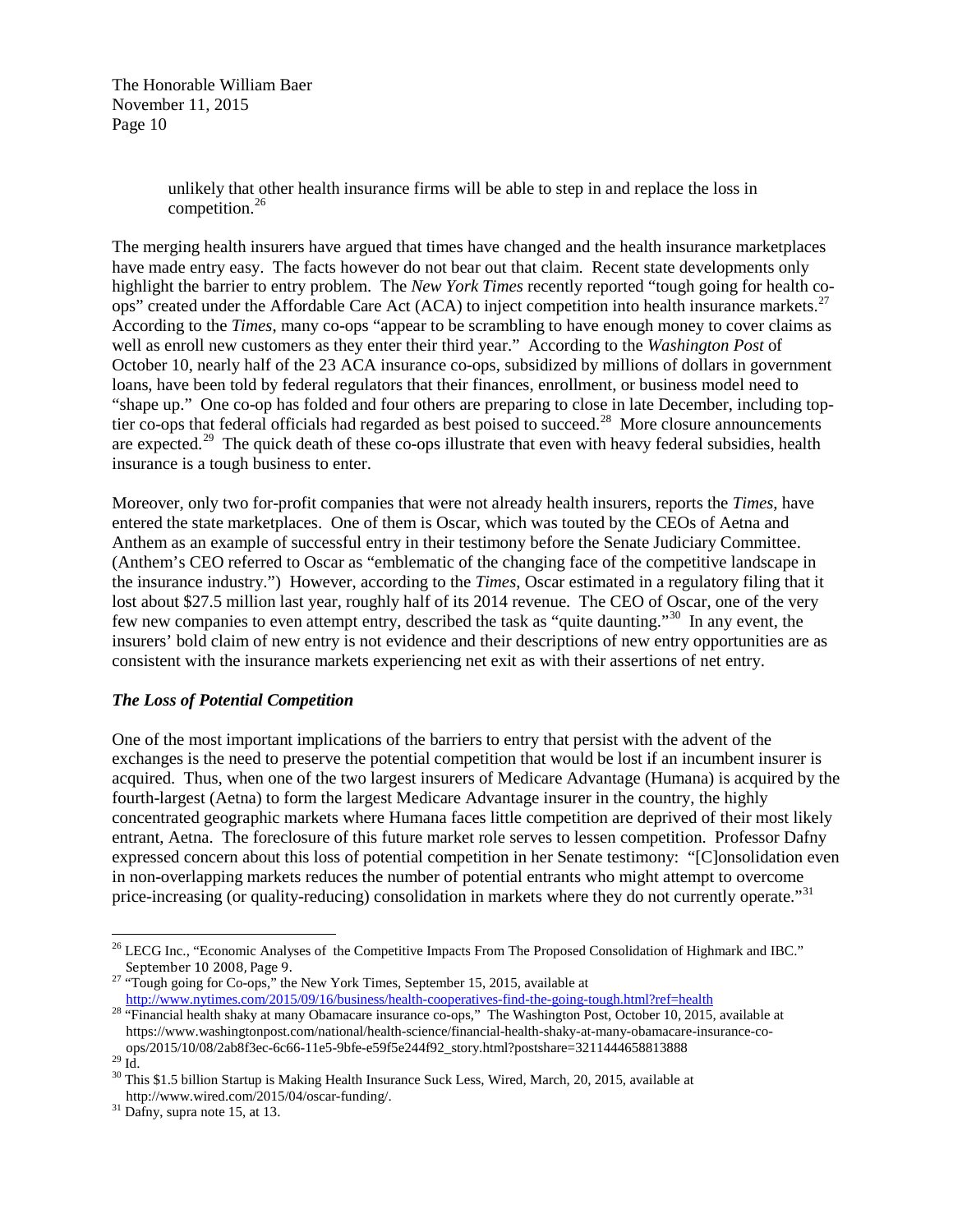Commenting on the loss of potential competition that would accompany the proposed mergers, Professor Thomas L. Greaney, who is one of the country's leading experts on antitrust in healthcare, observes:

An important issue…is whether the proposed mergers will lessen *potential competition*  that was expected under the ACA (the potential entry by large insurers into each other's markets, incidentally, was the argument advanced as to why a "public option" plan was unnecessary). At present all four of the merging companies compete on the exchanges and they overlap in a number of states. [citation omitted]. Notably, prior to the announced mergers, these insurers appear to have been considering further expanding their footprint on the exchanges by entering a number of new states. [citation omitted]. Thus reducing the array of formidable potential entrants into exchange markets from the "Big 5" to be "Remaining 3" will undermine the cost containment effects of competition in exchange markets. The lessons of oligopoly are pertinent here: consolidation that would pare the insurance sector down to less than a handful of players is likely to chill the enthusiasm for venturing into a neighbor's market or engaging in risky innovation. One need look no further than the airline industry for a cautionary tale.<sup>[32](#page-12-0)</sup>

#### THE PROPOSED MEGAMERGERS ARE LIKELY TO HARM CONSUMERS

The AMA has evaluated the potential effects of the proposed megamergers on both: (1) the sale of health insurance products to employers and individuals (the sell side); and (2) the purchase of health care provider (including physician) services (the buy side).<sup>[33](#page-12-1)</sup> The AMA has concluded that on the sell side the mergers are likely to result in higher premium levels to health care consumers and/or a reduction in the quality of health insurance that can take the form of a reduction in the availability of providers, a reduction in consumer service, etc. On the buy side, the mergers could enable the merged entities to lower payment rates for physicians such that there would be a reduction in the quality or quantity of the services that physicians are able to offer patients.

#### *Likely Detrimental Effects for Consumers in the Health Insurance Marketplace*

#### **Price Increases**

A growing body of peer-reviewed literature suggests that greater consolidation leads to price increases, as opposed to greater efficiency or lower health care costs.

Two studies have examined the effects of past health insurance mergers on premiums. A study of the 1999 merger between Aetna and Prudential found that the increased market concentration was associated with higher premiums.<sup>[34](#page-12-2)</sup> Most recently, a second study examined the premium impact of the 2008 merger between UnitedHealth Group Inc. and Sierra Health Services. That merger led to a large increase in concentration in Nevada health insurance markets. The study concluded that in the wake of the merger,

<span id="page-12-0"></span><sup>&</sup>lt;sup>32</sup> Greaney, "The State of Competition in the Health Care Marketplace: The Patient Protection and Affordable Care Act's Impact

<span id="page-12-1"></span>on Competition," Testimony before the House Committee on the Judiciary, September 22, 2015, at 10.<br>
<sup>33</sup> U.S. v. Aetna Inc., supra note 12, at  $\P$  17-18; United States v. United Health Group Inc. No. 1:05CV02436 (D.D.C., D

<span id="page-12-2"></span><sup>&</sup>lt;sup>34</sup> Leemore Dafny et al, "Paying a Premium on your Premium? Consolidation in the US health insurance industry," *American Economic Review* 2012; 102: 1161-1185.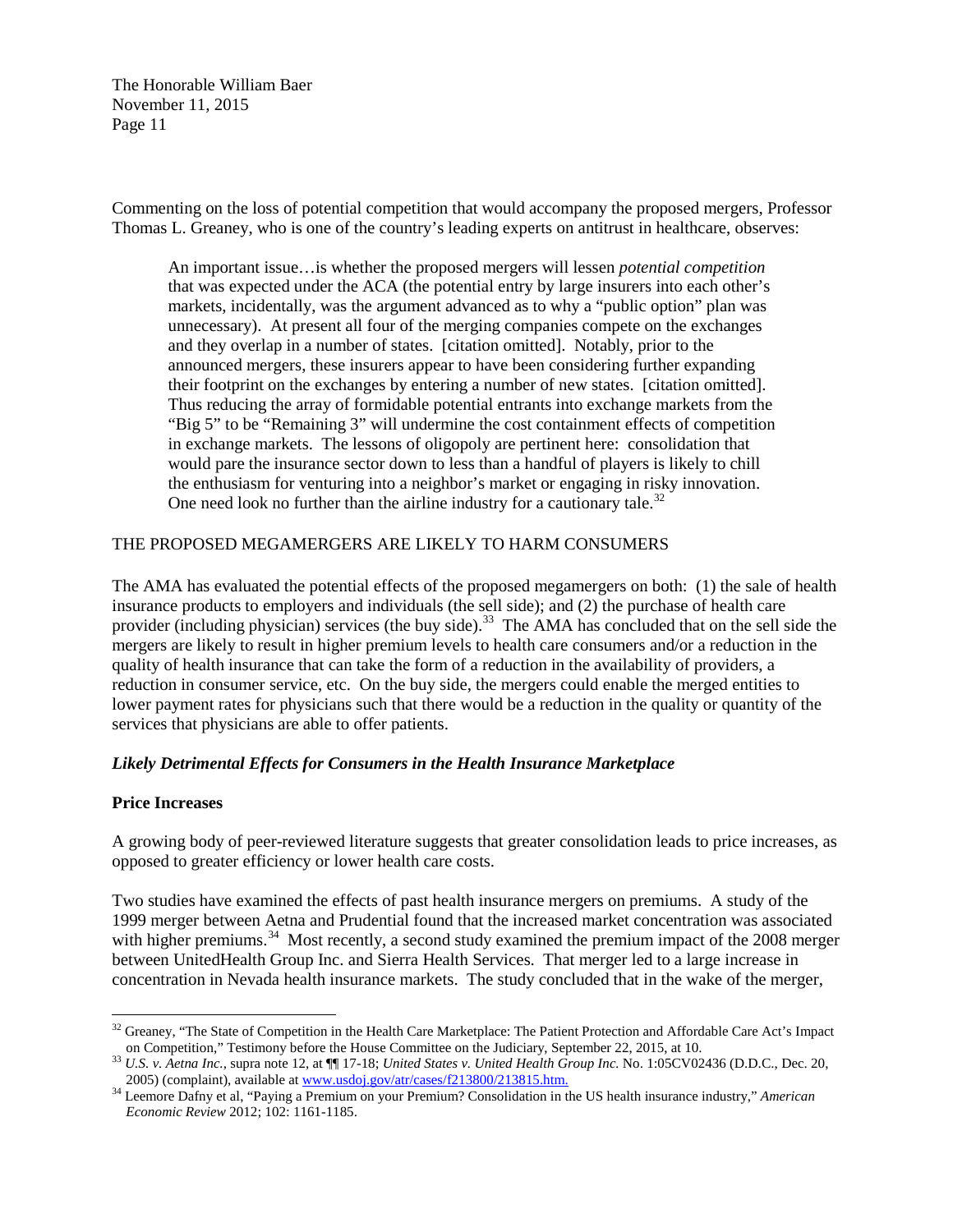premiums in Nevada markets increased by almost 14 percent relative to a control group. These findings suggest that the merging parties exploited their resulting market power, to the detriment of consumers.<sup>[35](#page-13-0)</sup>

Also, recent studies suggest premiums for employer sponsored fully insured plans are rising more quickly in areas where insurance market concentration is increasing.<sup>[36](#page-13-1)</sup>

Consistent with the observation that the loss of competition accompanying health insurer mergers results in higher premiums is research finding that competition among insurers is associated with lower premiums.[37](#page-13-2) Research suggests that on the federal health insurance exchanges, the participation of one new carrier (i.e., UnitedHealth Group Inc.) would have reduced premiums by 5.4 percent, while the inclusion of all companies in the individual insurance markets could have lowered rates by 11.1 percent.<sup>38</sup> Professor Dafny observes that there are a number of studies documenting lower insurance premiums in areas with more insurers, including on the state health insurance marketplaces, the large group market, and in Medicare Advantage.<sup>[39](#page-13-4)</sup>

#### **Medical Loss Ratio Does Not Protect Consumers**

The health insurers claim that medical loss ratio (MLR) regulations will protect consumers from the anticompetitive merger consequences predicted by research. The MLR measures how much of the premium dollar goes to pay for medical claims and quality activities instead of administrative costs and marketing. Large group insurers must devote at least 85 percent of premium revenues-net of taxes and licensing fees to medical claims and quality improvement. (An 80 percent requirement applies to small group/individual plans). However, the MLR requirements do not apply to more than half of Americans under age 65 with health insurance coverage because the rules do not apply to privately-insured enrollees in self-insured plans. Also, as Professor Dafny has observed, for the regulations to constrain an exercise of market power "they must 'bind:' the statutory floors must be higher than we would otherwise see."<sup>40</sup> Thus, there may be substantial room for profitable merger-related price increases in the individual market in particular, notwithstanding the minimum MLR requirement. She further observes that because the MLR is calculated at the state and market level, it is conceivable that mergers can enable insurers to offset low MLRs in one geographic area or sub-segment with high MLR in another.<sup>41</sup> In addition, the MLR does not address the level of the premium increase, only the percentage used for claims and quality activities. Finally, MLR regulation does not address non-price dimensions of health insurer competition such as product design, provider networks, and customer service. Therefore the MLR does not protect consumers from post-merger harm along "value" dimensions.

<span id="page-13-0"></span><sup>&</sup>lt;sup>35</sup> Jose R. Guardado, David W. Emmons, and Carol K. Kane, "The Price Effects of a Large Merger of Health Insurers: A Case Study of UnitedHealth-Sierra" *Health Management, Policy and Innovation*, 2013; 1(3) 16-35.<br><sup>36</sup> Dafny, supra note 15, at 11.<br><sup>37</sup> Dafny et al., supra note 34.

<span id="page-13-1"></span>

<span id="page-13-3"></span><span id="page-13-2"></span><sup>&</sup>lt;sup>38</sup> "More Insurers, Lower Premiums? Evidence from Initial Pricing in the Health Insurance Marketplaces," *Kellogg Insight* (July 7, 2014), http://insight.kellogg.northwestern.edu/article/more\_insurers\_lower\_premiums. <sup>39</sup> Dafny, supra note 15, at 11. <sup>40</sup> Dafny, Id., at 14.

<span id="page-13-4"></span>

<span id="page-13-6"></span><span id="page-13-5"></span> $^{41}$  Id.  $\,$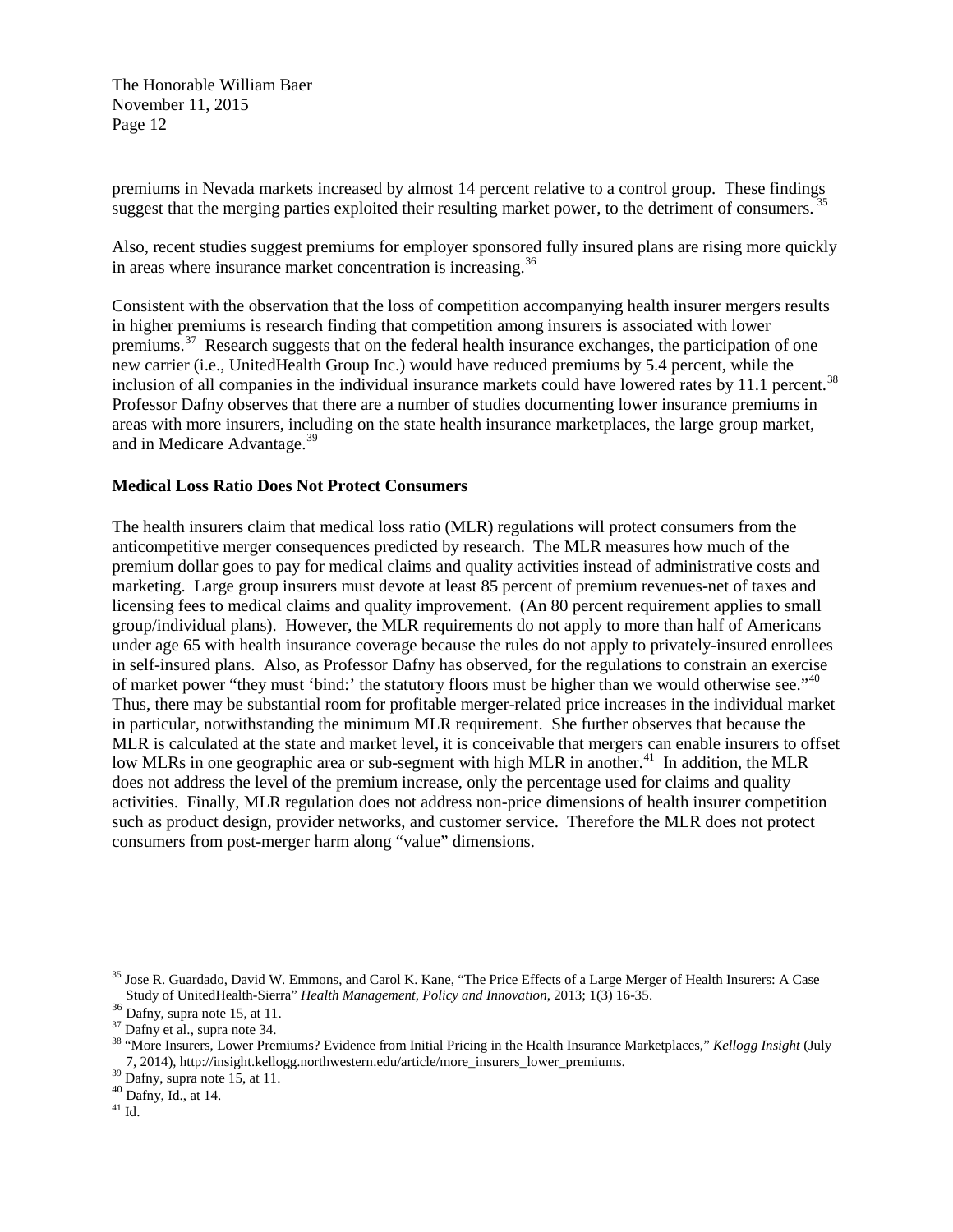#### Plan Quality

The mergers can be expected to adversely affect health insurance plan quality. Insurers are already creating very narrow and restricted networks that force patients to go out-of-network to access care. A merger would reduce pressures on plans to offer broader networks to compete for members and would create fewer networks that are simultaneously under no competitive pressure to respond to patients' access needs. As a result, it is even more likely that patients will find themselves in inadequate networks and be forced to access out-of-network care at some point. Similarly, it is very likely that patients will find themselves at in-network hospitals where, given their restricted network plans, many of the hospitals' physicians will not have been offered a contract by the insurer.

While the relationship between insurer consolidation and plan quality requires additional research, one study in the Medicare Advantage market found that more robust competition was associated with greater availability of prescription drug benefits.<sup>[42](#page-14-0)</sup> As Professor Dafny observes, "the competitive mechanisms" linking diminished competition to higher prices operate similarly with respect to lower quality."<sup>[43](#page-14-1)</sup>

#### Merger Efficiency Claims are Unsupported and Speculative

Professor Dafny noted in her Senate testimony that claims of offsetting efficiencies cannot ameliorate the competitive harm from these mergers. "Efficiencies must be merger-specific and verifiable…and there is still the question of whether benefits will be passed through to consumers in light of that diminished competition."[44](#page-14-2) Insurers have a dismal track record of passing any savings from an acquisition on to consumers, and there is no reason to believe that this transaction would be any different. Under these circumstances, we suggest that the DOJ review the merging insurers' efficiency claims with skepticism similar to that expressed by the Ninth Circuit Court of Appeals in the merger case of *St. Alphonsus Medical Center and Federal Trade Commission v. St. Luke's, 778 F.3d 775 (9<sup>th</sup> Cir, 2015). ("The* Supreme Court has never expressly approved an efficiencies defense to a section 7 claim…We remain skeptical about the efficiencies defense in general and about its scope in particular.") $^{45}$  $^{45}$  $^{45}$ 

Turning to the health insurers' specific efficiency claims, "[t]here is no evidence that larger insurers are more likely to implement innovative payment and care management programs…[and] there is a countervailing force offsetting this heightened incentive to invest in…reform: more dominant insurers in a given insurance market are less concerned with ceding market share."<sup>[46](#page-14-4)</sup> In fact, "concerted delivery" system reform efforts have tended to emerge from other sources, such as provider systems…and non-national payers," according to Professor Dafny, not commercial health insurers.<sup>[47](#page-14-5)</sup>

In any event, the vague "innovative payment" and "care management" claims made by the health insurers in their Congressional testimony are undermined by the studies of consummated health insurance mergers discussed above, which show that the mergers actually resulted in harm to consumers in the form of higher, not lower, insurance premiums.

<span id="page-14-3"></span><span id="page-14-2"></span>

<span id="page-14-1"></span><span id="page-14-0"></span><sup>&</sup>lt;sup>42</sup> See R. Town and S. Liu, supra note 6.<br><sup>43</sup> Dafny, supra note 15, at 11.<br><sup>44</sup> Id. at 16.<br><sup>45</sup> St. Alphonsus Medical Center and Federal Trade Commission v. St. Luke's, 778 F.3d 775, 789-790 (9<sup>th</sup> Cir, 2015)<br><sup>46</sup> Dafny

<span id="page-14-5"></span><span id="page-14-4"></span>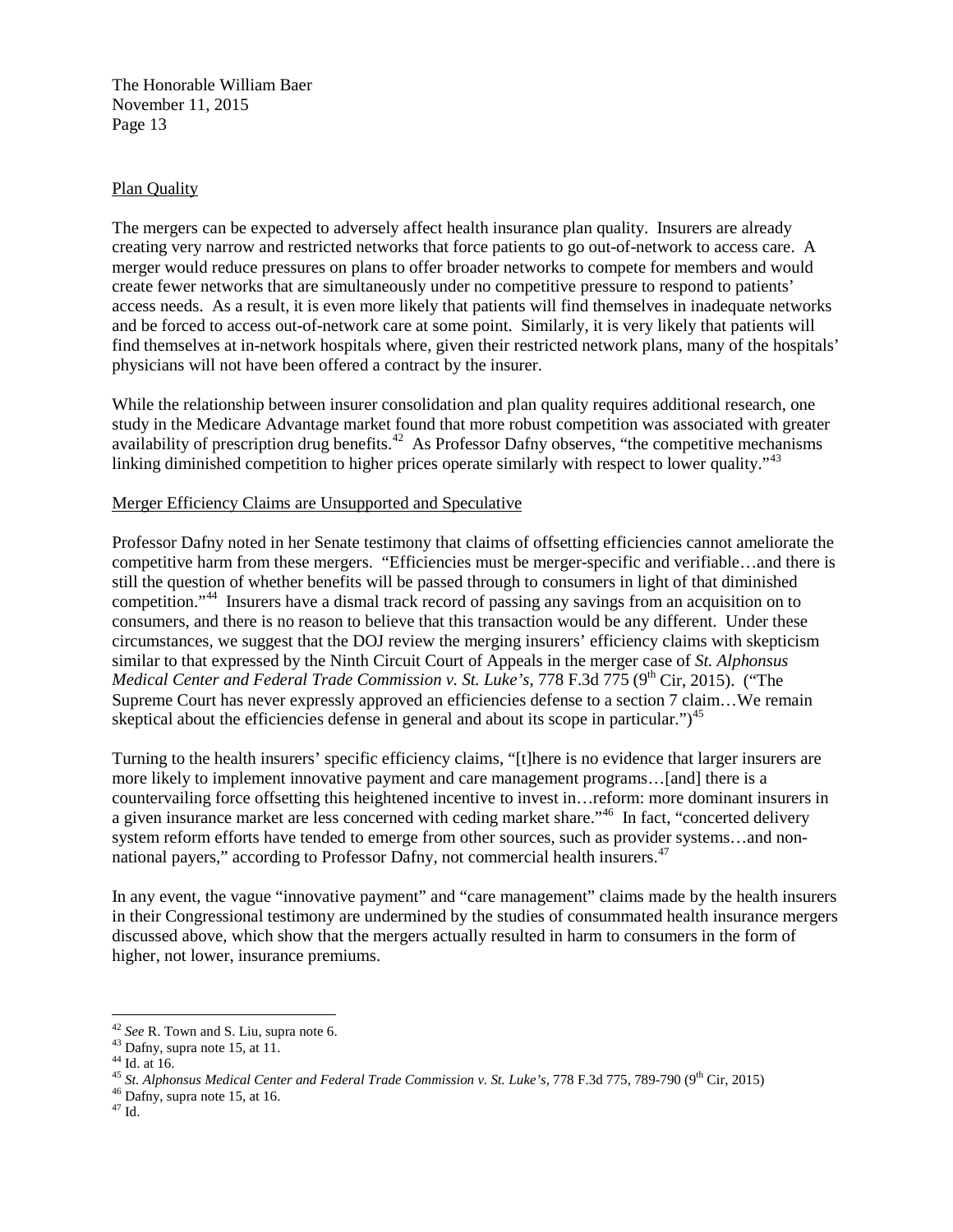#### Countervailing Power Is Not a Consumer Welfare Enhancing Efficiency

Several scholars have observed that one of the motivations for the health insurer mergers is to respond to hospital consolidation by acquiring countervailing power to force hospital prices down to the benefit of consumers.[48](#page-15-0) There is, however, no economic evidence that the formation of bilateral hospital/health insurer monopolies—a battle between proverbial Sumo wrestlers—benefits consumers. Professor Greaney observes that such matches often end in a handshake and consumers get crushed.<sup>[49](#page-15-1)</sup> The better answer to hospital consolidation is to recognize that integrated care does not necessarily require hospitalled consolidation and that by encouraging entry into hospital markets, hospital markets can be made competitive.

Fortunately, regulators can take steps to encourage new entry.<sup>50</sup> Low-hanging fruit in this area would be removing barriers to health care market entry that the government itself has erected. These include strengthening and expanding program integrity exemptions for physicians participating in alternative payment and delivery models, more flexible antitrust enforcement policies to foster physician networks engaged in alternative payment models (APMs) and the elimination of state certificate of need (CON) laws and the ban placed by the ACA on physician-owned specialty hospitals (POH). This latter restriction is radically inconsistent with the general thrust of the ACA, which is to encourage competition, such as the creation of health insurance exchanges and the formation of new delivery systems.

# *The Health Insurer Monopsony Power Acquired Through the Mergers Would Likely Degrade the Quality and Reduce the Quantity of Physician Services*

Just as the proposed mergers would enable the merged firms to raise premiums or reduce levels of service, they would also be likely to be able to lower payment rates for physicians to a degree that would reduce the quality or quantity of services that they offer to patients such that the mergers would violate section 7 of the Clayton Act.

The DOJ has successfully challenged two health insurer mergers (half of all cases brought against health insurer mergers) based in part on DOJ claims that the mergers would have anticompetitive effects in the purchase of physician services. These challenges occurred in the merger of Aetna and Prudential in Texas in 1999,<sup>[51](#page-15-3)</sup> and the merger of UnitedHealth Group Inc. and Pacific Care in Tucson, Arizona and in Boulder, Colorado in 2005.<sup>[52](#page-15-4)</sup>

In a third merger matter occurring in 2010—Blue Cross Blue Shield of Michigan and Physicians Health Plan of Mid-Michigan—the health insurers abandoned their merger plans when the DOJ complained that

<span id="page-15-0"></span><sup>48</sup> See Prof. Mark Pauly of the Wharton School at *Health Care Management Professor Mark Pauly PhD Discusses Proposed Health Care Insurance Company Mergers*, available at: [http://knowledge.wharton.upenn.edu/article/whats-driving-health](https://urldefense.proofpoint.com/v2/url?u=http-3A__knowledge.wharton.upenn.edu_article_whats-2Ddriving-2Dhealth-2Dinsurers-2Dmerger-2Dmania_&d=BQMFAg&c=iqeSLYkBTKTEV8nJYtdW_A&r=zMblwI8Sq5724SHzyBE4GtqIERClBtplei_3Cz4e7vg&m=hEMUc2PFQIukoyqSi4W6OUQmSeIPJKSZT8VhMZDaFXw&s=tcNzHQcNNjYwHeiAvK7XrN2x25TWppYsztYcJfY3MyE&e=)[insurers-merger-mania/,](https://urldefense.proofpoint.com/v2/url?u=http-3A__knowledge.wharton.upenn.edu_article_whats-2Ddriving-2Dhealth-2Dinsurers-2Dmerger-2Dmania_&d=BQMFAg&c=iqeSLYkBTKTEV8nJYtdW_A&r=zMblwI8Sq5724SHzyBE4GtqIERClBtplei_3Cz4e7vg&m=hEMUc2PFQIukoyqSi4W6OUQmSeIPJKSZT8VhMZDaFXw&s=tcNzHQcNNjYwHeiAvK7XrN2x25TWppYsztYcJfY3MyE&e=) and Prof. Thomas Greaney, "*Examining Implications of Health Insurance Mergers*," available at:

<span id="page-15-3"></span>

<span id="page-15-2"></span><span id="page-15-1"></span><sup>&</sup>lt;sup>49</sup> Greaney, "Examining Implications of Health Insurance Mergers."<br><sup>50</sup> Id.<br><sup>51</sup> U.S. *v. Aetna Inc.*, supra note 12, at  $\P\P$  17-18; *see also U.S. v. Aetna, Inc.*, No. 3-99 CV 1398-H, at 5-6 (Aug. 3, 1999) (revised<br><sup>51</sup>

<span id="page-15-4"></span><sup>&</sup>lt;sup>52</sup> United States v. United Health Group Inc. No. 1:05CV02436 (D.D.C., Dec. 20, 2005) (complaint), available at: [www.usdoj.gov/atr/cases/f213800/213815.htm.](http://www.usdoj.gov/atr/cases/f213800/213815.htm)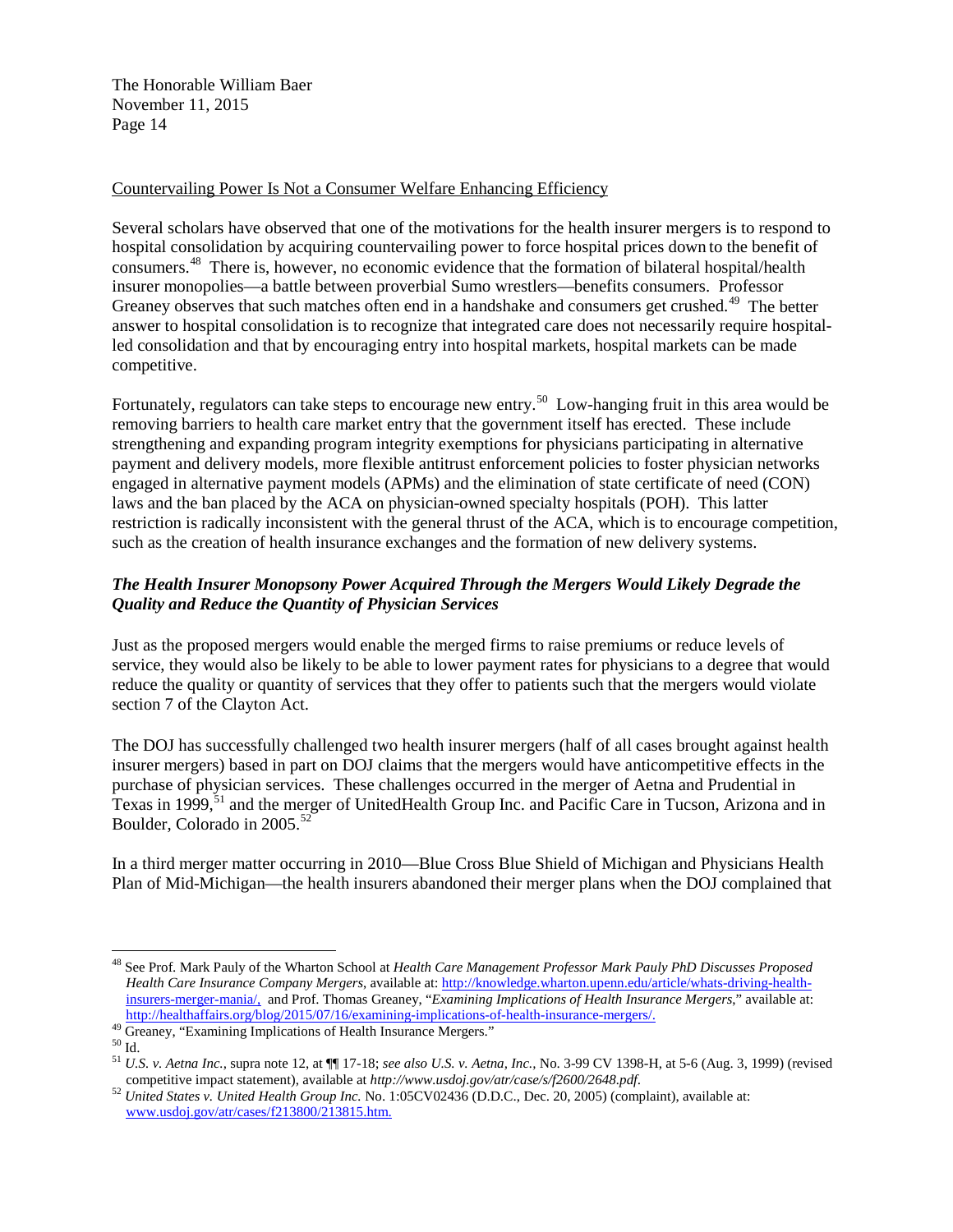the merger "…would have given Blue Cross Michigan the ability to control physician payment rates in a manner that could harm the quality of healthcare delivered to consumers."<sup>[53](#page-16-0)</sup>

DOJ's monopsony challenges properly reflect the Agency's conclusions that it is a mistake to assume that a health insurer's negotiating leverage acquired through merger is a good thing for consumers. On the contrary, consumers can expect higher insurance premiums."<sup>[54](#page-16-1)</sup> Health insurer monopsonists typically are also monopolists.<sup>[55](#page-16-2)</sup> Facing little if any competition, they lack the incentive to pass along cost savings to consumers. Also, the demand for health insurance is inelastic—when the price is raised, the insurer's total revenue increases, and when price falls so do total revenues.<sup>[56](#page-16-3)</sup>

Consumers do best when there is a competitive market for purchasing physician services. This was the well-documented conclusion reached in the 2008 hearings before the Pennsylvania Insurance Department on the competition ramifications of the proposed merger between Highmark, Inc. and Independence Blue Cross. Based on an extensive record of nearly 50,000 pages of expert and other commentary, $57$  the Pennsylvania Insurance Department was prepared to find the proposed merger to be anticompetitive in large part because it would have granted the merged health insurer undue leverage over physicians and other health care providers. This leverage would be "to the detriment of the insurance buying public" and would result in "weaker provider networks for consumers who depend on these networks for access to quality healthcare."[58](#page-16-5) The Pennsylvania Insurance Department further concluded:

Our nationally renowned economic expert, LECG, rejected the idea that using market leverage to reduce provider reimbursements below competitive levels will translate into lower premiums, calling this an "economic fallacy" and noting that the clear weight of economic opinion is that consumers do best when there is a competitive market for purchasing provider services. LECG also found this theory to be borne out by the experience in central Pennsylvania, where competition between Highmark and Capital Blue Cross has been good for providers and good for consumers.<sup>[59](#page-16-6)</sup>

For example, compensation below competitive levels hinders physicians' ability to invest in new equipment, technology, training, staff and other practice infrastructure that could improve the access to, and quality of, patient care. It may also force physicians to spend less time with patients to meet practice expenses. Mergers may also cause even tighter provider networks, reducing patient access to physicians and effectively curtailing the quantity of their services. When one or more health insurers dominate a market, physicians can be pressured not to engage in aggressive patient advocacy, a crucial safeguard of patient care.

<span id="page-16-0"></span><sup>53</sup> Blue Cross Blue Shield of Michigan and Physicians Health Plan of Mid-Michigan Abandon Merger Plans | OPA | Department of Justice, available at:

[http://www.justice.gov/opa/pr/blue-cross-blue-shield-michigan-and-physicians-health-plan-mid-michigan-abandon-merger](http://www.justice.gov/opa/pr/blue-cross-blue-shield-michigan-and-physicians-health-plan-mid-michigan-abandon-merger-plans)[plans.](http://www.justice.gov/opa/pr/blue-cross-blue-shield-michigan-and-physicians-health-plan-mid-michigan-abandon-merger-plans) <sup>54</sup> Dafny, supra note 15, at 9. <sup>55</sup> Peter J. Hammer and William M. Sage, *Monopsony as an Agency and Regulatory Problem in* 

<span id="page-16-2"></span><span id="page-16-1"></span>*Health Care*, 71 ANTITRUST. L.J. 949 (2004).<br><sup>55</sup> Peter J. Hammer and William M. Sage, *Monopsony as an Agency and Regulatory Problem in Health Care*, 71 ANTITRUST. L.J.<br>949 (2004).

<span id="page-16-4"></span><span id="page-16-3"></span><sup>&</sup>lt;sup>56</sup> Su Liu & Deborah Chollet, supra note 39.<br><sup>57</sup> See *http://www.ins.state.pa.us/ins/lib/ins/whats\_new/Excerpts\_from\_PA\_Insurance\_Dept\_Expert\_Reports.pdf for background<br>information, including excerpts from the experts.* 

<span id="page-16-6"></span><span id="page-16-5"></span><sup>&</sup>lt;sup>58</sup> *See* Statement of Pennsylvania Insurance Commissioner Joel Ario on Highmark and IBC Consolidation (January 22, 2009). <sup>59</sup> Id.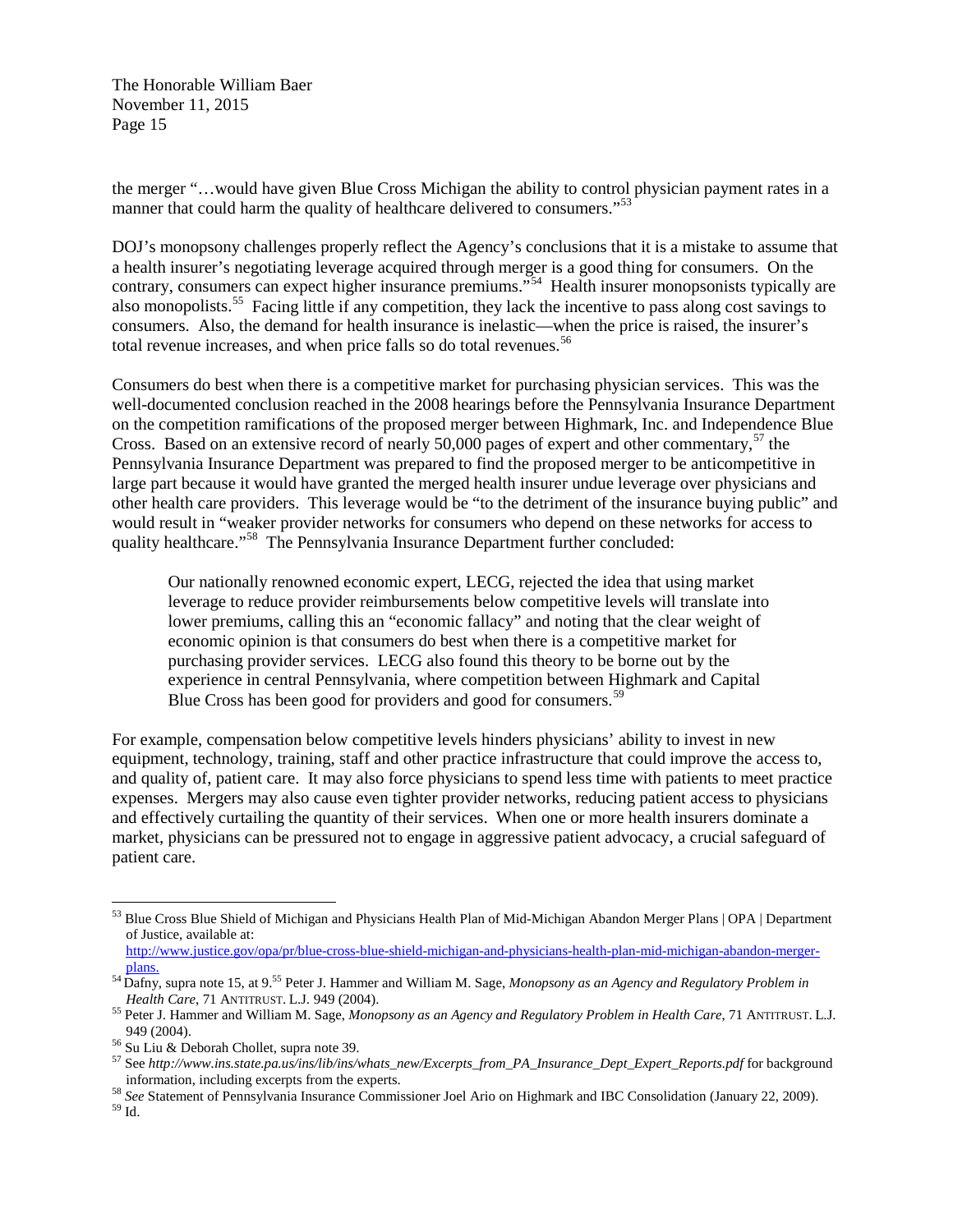Verifying the threat to consumers, a consumer representative testified in the Senate Judiciary Committee hearing on the mergers that they could "force doctors and hospitals to go beyond trimming costs, to cut costs so far that it begins to degrade the care and service they provide below what consumers value and  $need$ ."<sup>60</sup>

Such reduction in service levels and quality of care causes immediate harm to consumers. In the long run, it is imperative to consider whether monopsony power will harm consumers by driving physicians from the market. Health insurer payments that are below competitive levels may reduce patient care and access by motivating physicians to retire early or seek opportunities outside of medicine that are more rewarding, financially or otherwise. According to a 2015 study released by the Association of American Medical Colleges, the U.S. will face a shortage of between 46,000-90,000 physicians by 2025. The study, which is the first comprehensive national analysis that takes into account both demographics and recent changes to care delivery and payment methods, projects shortages in both primary and specialty care.<sup>[61](#page-17-1)</sup> Recent projections by the Health Resources and Services Administration similarly suggest a significant shortage of primary care physicians in the United States. $62$ 

Moreover, according to a recent survey by Deloitte, six in 10 physicians said it was likely that many physicians would retire earlier than planned in the next one to three years, a perception that Deloitte stated is fairly uniform among all physicians, irrespective of age, gender, or medical specialty.<sup>[63](#page-17-3)</sup> According to the Deloitte survey, 57 percent of physicians also said that the practice of medicine was in jeopardy and nearly 75 percent of physicians thought that the "best and the brightest" may not consider a career in medicine. Finally, most physicians surveyed believed that physicians would retire or scale back practice hours, based on how the future of medicine is changing.<sup>64</sup>

## *Monopsony Anticompetitive Effects May be Especially Felt by Consumers and Physicians in The Market for Medicare Advantage*

Mergers resulting in monopsony power within the MA market would likely be felt most acutely by physicians who specialize in providing services to the elderly. With limited capacity to expand their business to traditional Medicare, these physicians may be especially harmed by the exceptionally high degree of concentration in the MA market where the lack of competition enables insurers to depress fees paid to physicians for services under MA.

## *DOJ Should Block the Mergers to Protect the Quality and Quantity of Physician Services*

Given that the proposed mergers would result in countless highly concentrated commercial and MA markets where the merged entities either possessed substantial market shares or could exercise buyer power through coordinated interaction, it is critical for antitrust enforcers to oppose the proposed mergers

<span id="page-17-0"></span><sup>&</sup>lt;sup>60</sup> Statement of George Slover, Senior Policy Counsel, Consumers Union, Hearing of the Senate Committee on the Judiciary (September 22, 2015), *available at*: http://www.judiciary.senate.gov/meetings/examining-consolidation-in-the-health-

<span id="page-17-1"></span><sup>&</sup>lt;sup>61</sup> *See* IHS Inc., The Complexities of Physician Supply and Demand: Projections from 2013 to 2025. Prepared for the Association of American Medical Colleges: 2015.

<span id="page-17-2"></span> $62$  See health resources and services administration, projecting the supply and demand for primary care physicians through 2020

<span id="page-17-3"></span>in brief (November 2013).<br><sup>63</sup> Deloitte 2013 Survey of U.S. Physicians: Physician perspectives about health care reform in the future of the medical profession. <sup>64</sup> Id.

<span id="page-17-4"></span>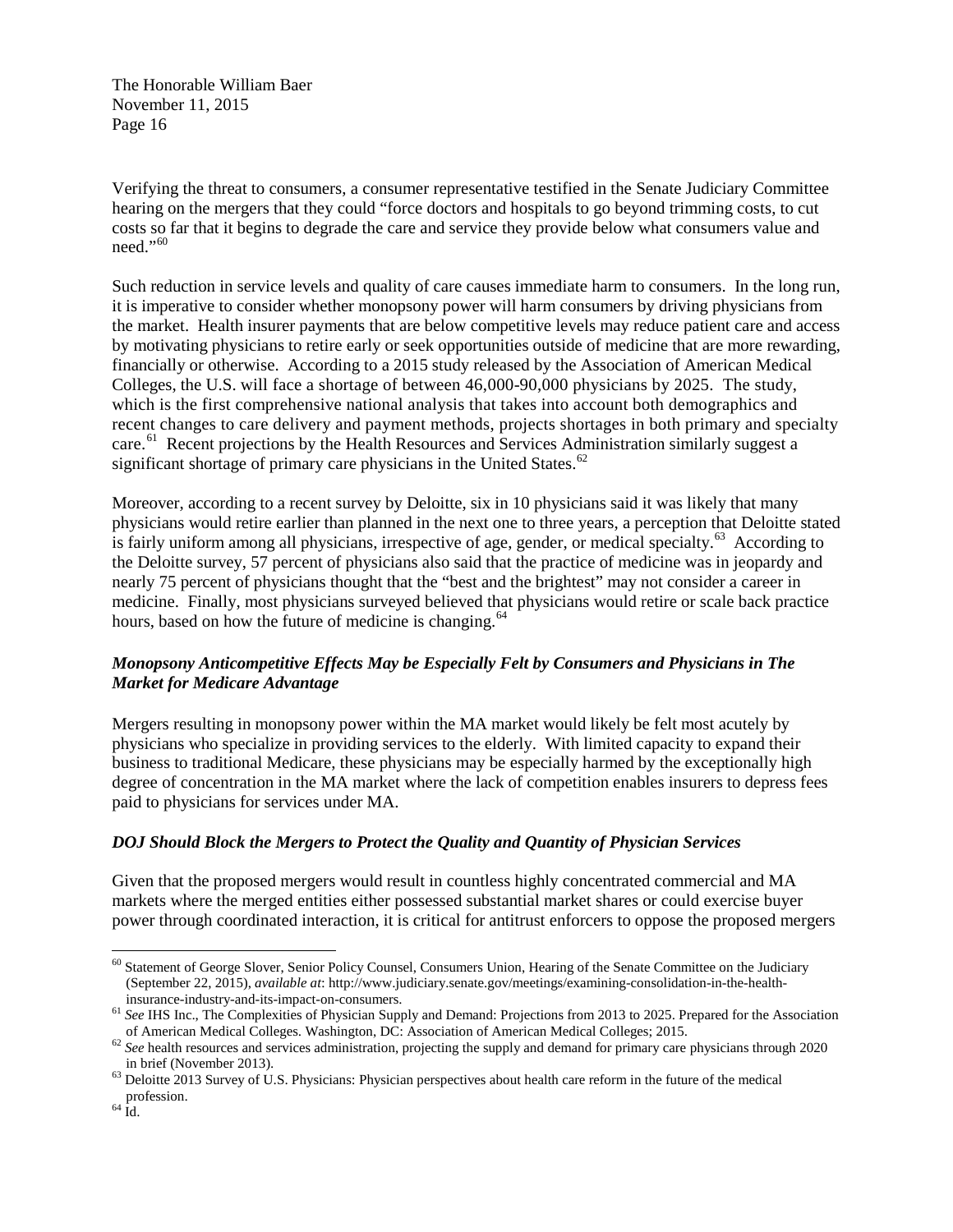so that physicians have adequate competitive alternatives. Unless successfully opposed, the merged entities would likely be able to lower payment rates for physicians to a degree that would reduce the quality or quantity of services that physicians offer to patients.

#### REMEDIES: DIVESTITURES WOULD BE UNWORKABLE AND INADEQUATE TO PROTECT **CONSUMERS**

Any remedy short of blocking the mergers would not adequately protect consumers. A divestiture would not protect against the loss of potential competition that occurs when two of the five largest health insurers are eliminated. Moreover, divesture could be highly disruptive to the marketplace and cause harm to consumers, especially in Medicare Advantage markets where the elderly would be faced with a new insurer.

As a practical matter, the overwhelming number of markets adversely affected by the proposed mergers, along with the barriers to entry to health insurance most recently demonstrated by the failure of the federally subsidized co-op program, makes unlikely that the DOJ could find proposed buyers of assets that could supply health insurance at a cost and quality comparable to that of the merger parties in the huge number of affected markets. Moreover, any qualified purchaser able to contract with a cost competitive network of hospitals and physicians, if found, would likely already be a market participant, and a divestiture to such an existing market participant would not likely return the market to even premerger levels of competition.

Also troublesome is the apparent absence of a viable divestiture remedy in a national market where five national insurers compete for employer contracts. There are no would-be purchasers with the size and scope of the existing five national insurers that could replace the lost national competition.

Accordingly, the AMA respectfully urges DOJ to block the mergers in order to protect consumers from premium increases, lower plan quality, and a reduction in the quantity and quality of physician services. We thank the Antitrust Division for its vigilant merger enforcement and look forward to helping augment your analysis with data and insights gleaned from our studies of health insurance markets.

Sincerely,

2 Wlooken

James L. Madara, MD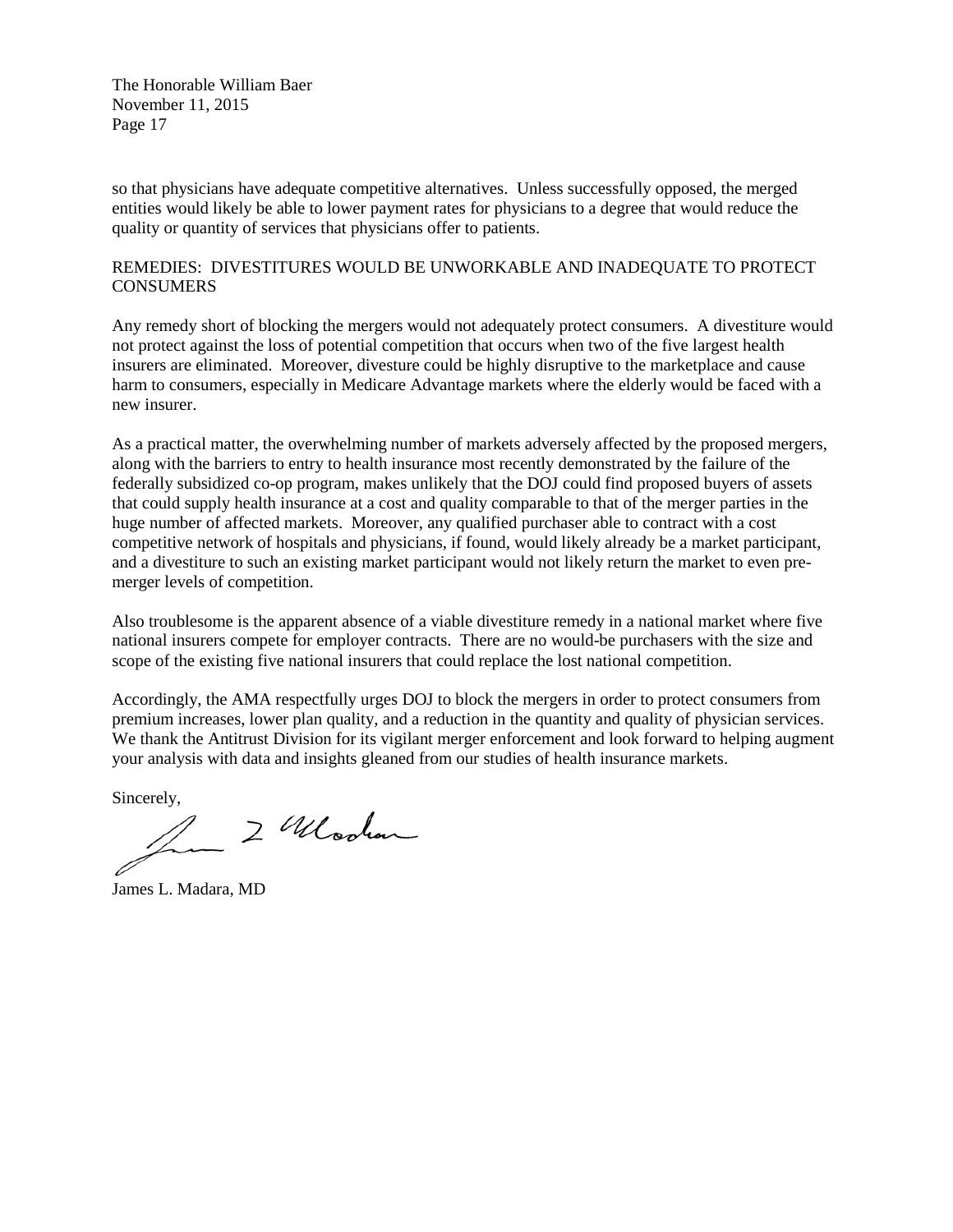# **EXHIBIT A**

*United States of America, et al. v. Anthem Inc.* Appeal No. 17-5024 (D.C. Cir.)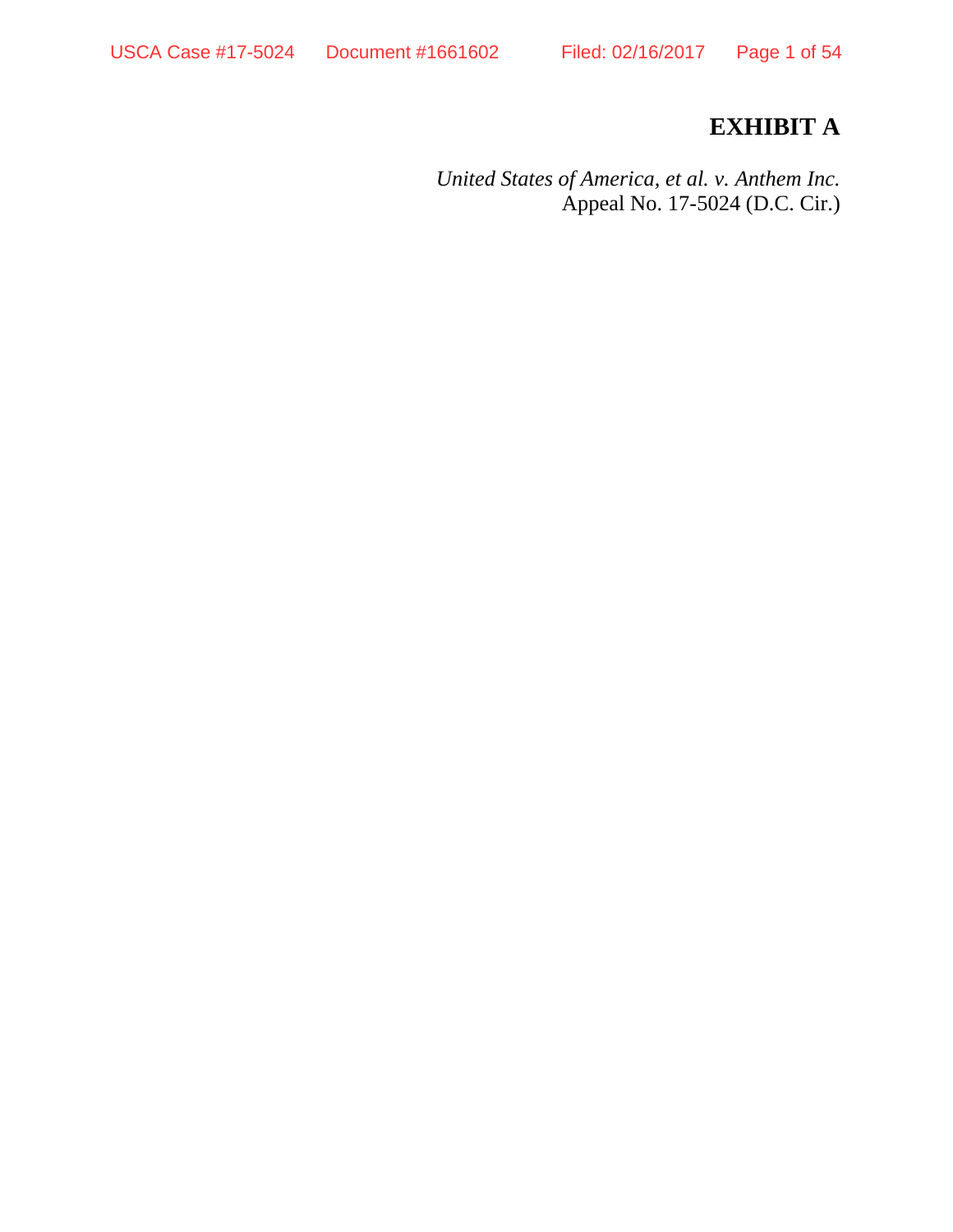# IN THE COURT OF CHANCERY OF THE STATE OF DELAWARE

) ) ) ) ) ) ) ) )

| ANTHEM, INC.,      |  |
|--------------------|--|
| Plaintiff,         |  |
| v.                 |  |
| CIGNA CORPORATION, |  |
| Defendant.         |  |
|                    |  |

C.A. No. 2017-0114-JTL

# **ORDER GRANTING MOTION FOR TEMPORARY RESTRAINING ORDER**

Effective immediately, pending further order of this court, defendant Cigna Corporation is subject to a temporary restraining order and is enjoined from terminating the Agreement and Plan of Merger dated as of July 23, 2015, among Anthem, Inc., Anthem Merger Sub Corp., and Cigna Corporation.

Vice Chancellor Dated: February 15, 2017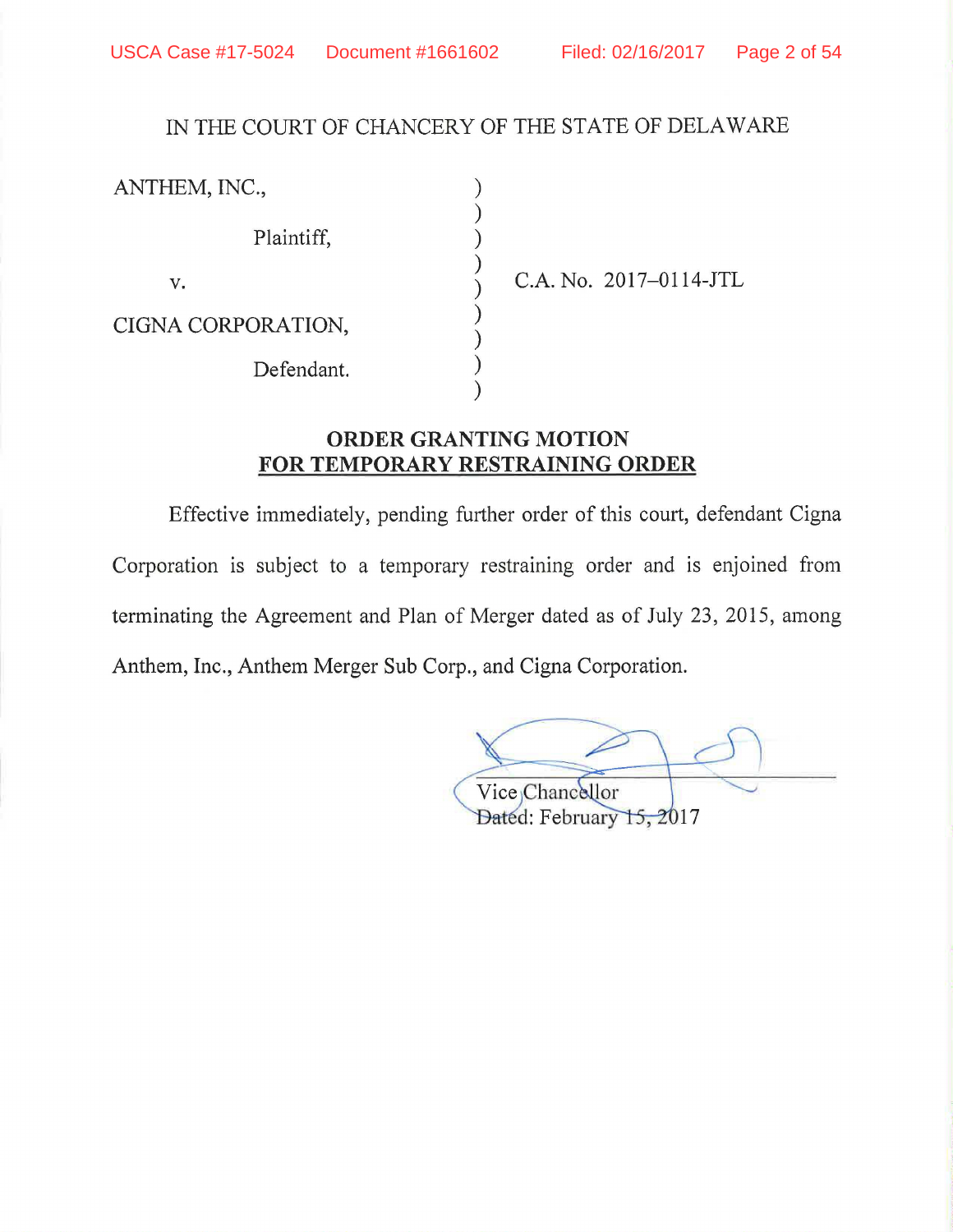$\begin{array}{ccc} \bullet & \bullet & 1 \end{array}$ IN THE COURT OF CHANCERY OF THE STATE OF DELAWARE ANTHEM, INC.,  $\cdot$ the contract of the contract of the contract of the contract of the contract of the contract of the contract of Plaintiff,  $\qquad \qquad :$ the contract of the contract of the contract of the contract of the contract of the contract of the contract of v.  $\qquad \qquad \bullet$  : C.A. No. : 2017-0114-JTL CIGNA CORPORATION, the contract of the contract of the contract of the contract of the contract of Defendant. :  $-$  Chambers Leonard L. Williams Justice Center 500 North King Street Wilmington, Delaware Wednesday, February 15, 2017 4:00 p.m. - - - BEFORE: HON. J. TRAVIS LASTER, Vice Chancellor - - - TELECONFERENCE PLAINTIFF'S MOTION FOR A TEMPORARY RESTRAINING ORDER AND THE COURT'S RULING ------------------------------------------------------ CHANCERY COURT REPORTERS 500 North King Street Wilmington, Delaware 19801 (302) 255-0521 USCA Case #17-5024 Document #1661602 Filed: 02/16/2017 Page 3 of 54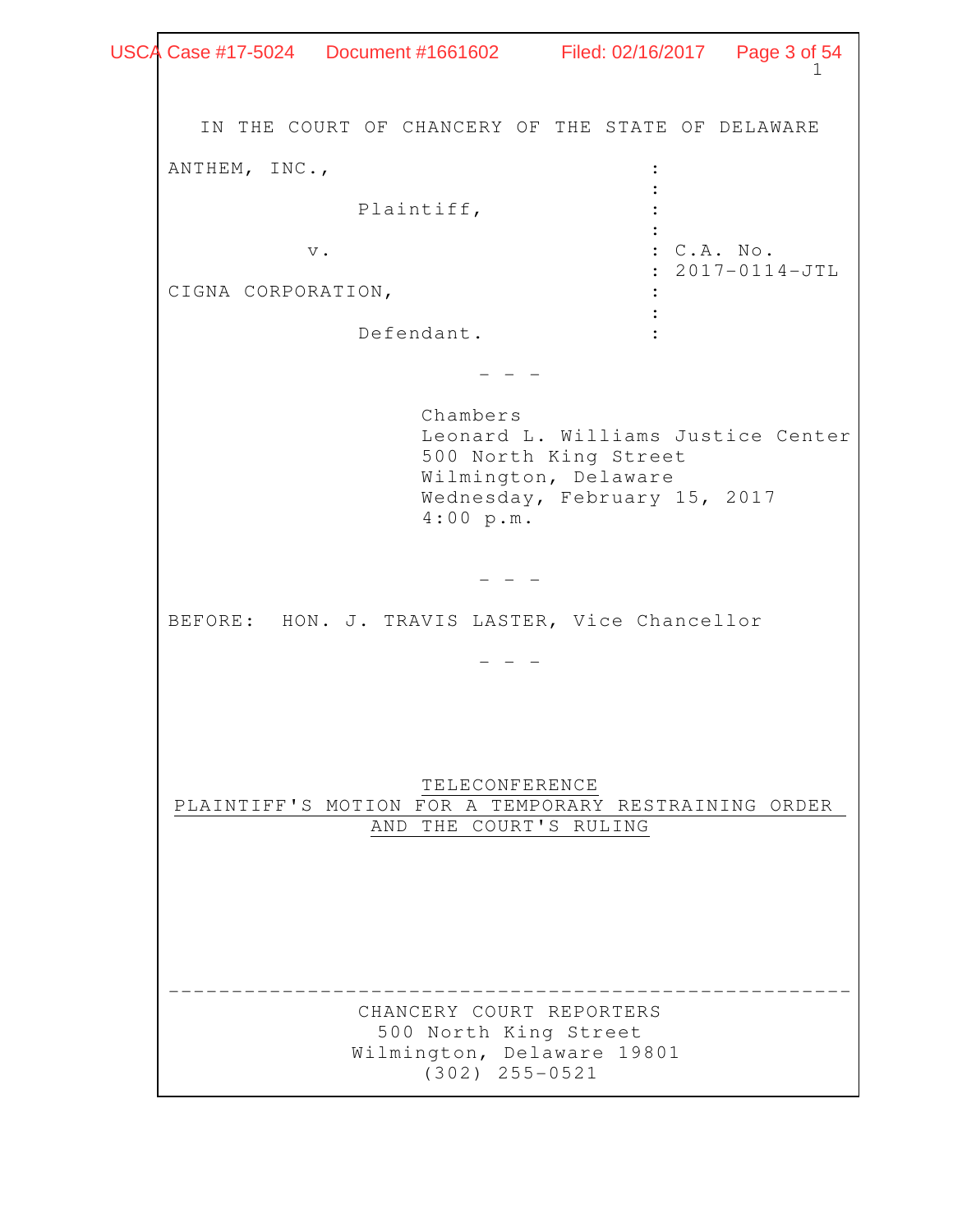```
\overline{\phantom{a}} 2
     APPEARANCES: (via telephone) 
              KEVIN M. COEN, ESQ. 
              D. MCKINLEY MEASLEY, ESQ. 
              RICHARD LI, ESQ. 
              Morris, Nichols, Arsht & Tunnell LLP 
                     -and- 
              GLENN M. KURTZ, ESQ. 
              CLAUDINE COLUMBRES, ESQ. 
              of the New York Bar 
              White & Case LLP 
                for Plaintiff 
             DAVID E. ROSS, ESQ. 
             ADAM D. GOLD, ESQ. 
             Ross Aronstam & Moritz LLP 
                     -and-
             WILLIAM SAVITT, ESQ. 
             of the New York Bar 
             Wachtell, Lipton, Rosen & Katz LLP 
                for Defendant 
                                  - - - 1
  2
  3
  4
  5
  6
  7
  8
  9
10
11
12
13
14
15
16
17
18
19
20
21
22
23
24
USCA Case #17-5024 Document #1661602 Filed: 02/16/2017 Page 4 of 54
```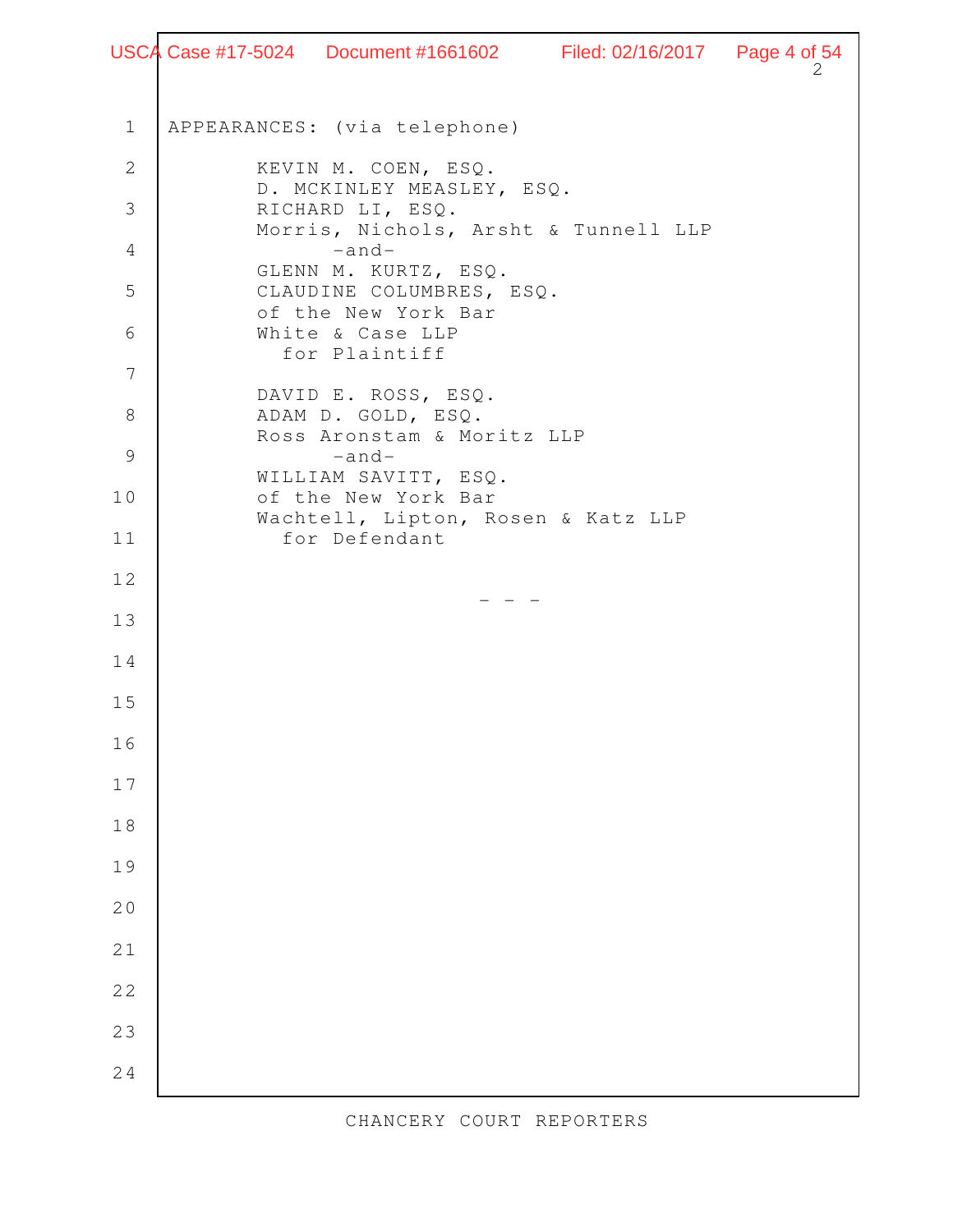$\frac{3}{3}$ THE COURT: Good afternoon, everyone. This is Travis Laster speaking. I'd like to start by asking Delaware counsel for Anthem to speak up and tell me who is on the line and who will be making the presentation this afternoon. MR. COEN: Good afternoon, Your Honor. This is Kevin Coen at Morris Nichols here on behalf of Anthem. With me in my office is Mac Measley, and on the line is Glenn Kurtz and Claudine Columbres from White & Case. Mr. Kurtz will be speaking today on behalf of Anthem. THE COURT: Okay. I have the same request for Delaware counsel for CIGNA. MR. ROSS: Good afternoon, Your Honor. David Ross of Ross, Aronstam & Moritz on behalf of CIGNA. Adam Gold of our office is here with me. Also on the line is Bill Savitt of Wachtell Lipton Rosen & Katz, for whom we filed a pro hac motion a few minutes ago. And with the Court's permission, Mr. Savitt will be speaking on behalf of CIGNA. THE COURT: All right. That's fine. So to let you know what I have done, I have read the entire complaints in both the 1 2 3 4 5 6 7 8 9 10 11 12 13 14 15 16 17 18 19 20 21 22 23 24 Case #17-5024 Document #1661602 Filed: 02/16/2017 Page 5 of 54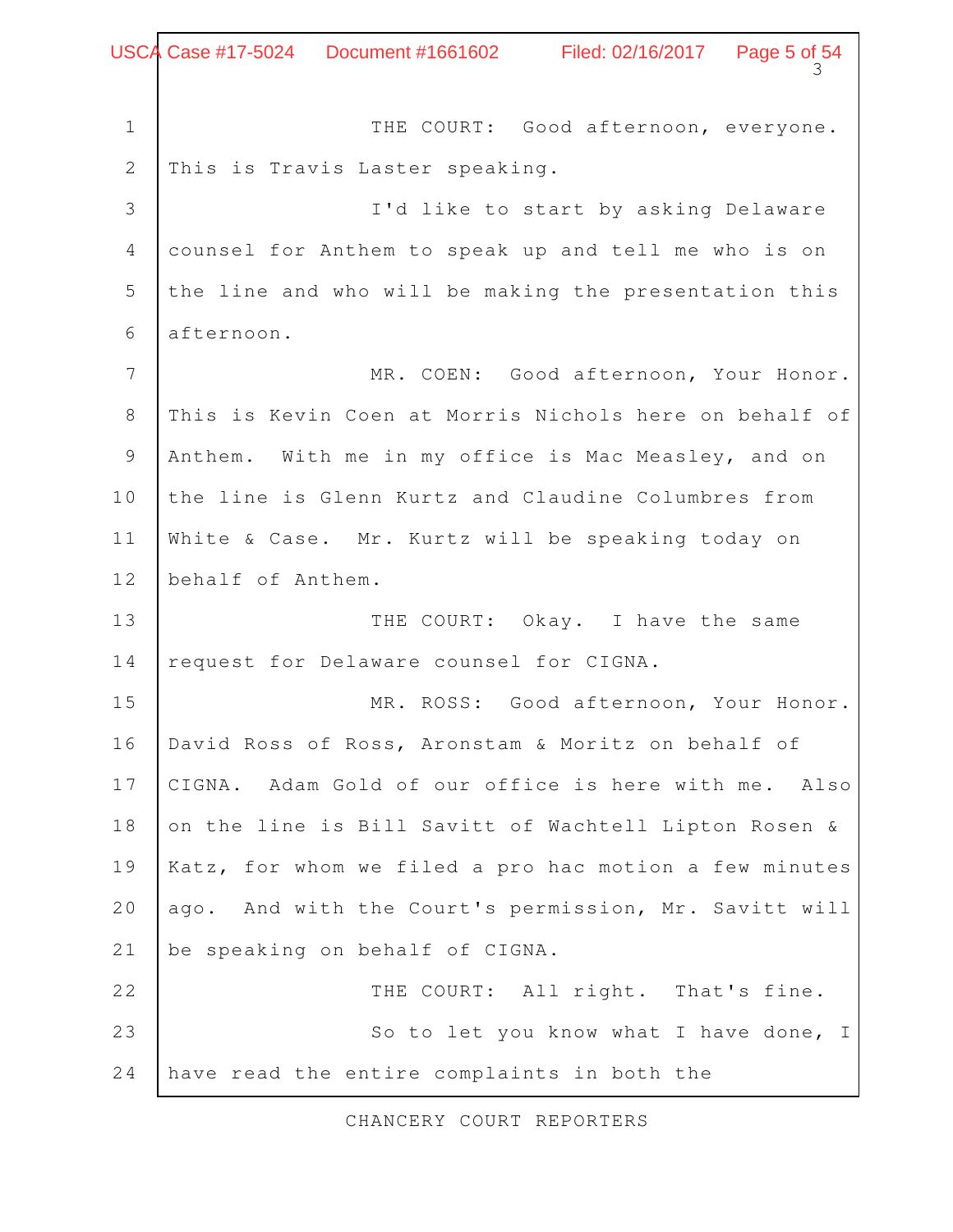# $4$ Anthem-initiated case, which we're technically here on, as well as the CIGNA-initiated case that is its companion. I have looked at but I can't pretend to have read fully by any means the termination provisions in the merger agreement; and I have read memorandum of law in support of the TRO; and I have looked at the proposed form of orders; and most recently, I have read Mr. Ross' letter. So I say that because you all have radically different views of the underlying facts, and I don't think it will behoove any of us to use this time to review your respective positions on the underlying facts or how you reached this phase. What I think would be helpful is if you all focused your minds and your comments on whether a TRO should be granted and then what type of schedule we should have, depending on what happens, with or without a TRO. So with that framing, Mr. Kurtz, I'd ask you to go first. MR. KURTZ: Thank you, Your Honor. Good afternoon. THE COURT: Good afternoon. 1 2 3 4 5 6 7 8 9 10 11 12 13 14 15 16 17 18 19 20 21 22 23 24 Case #17-5024 Document #1661602 Filed: 02/16/2017 Page 6 of 54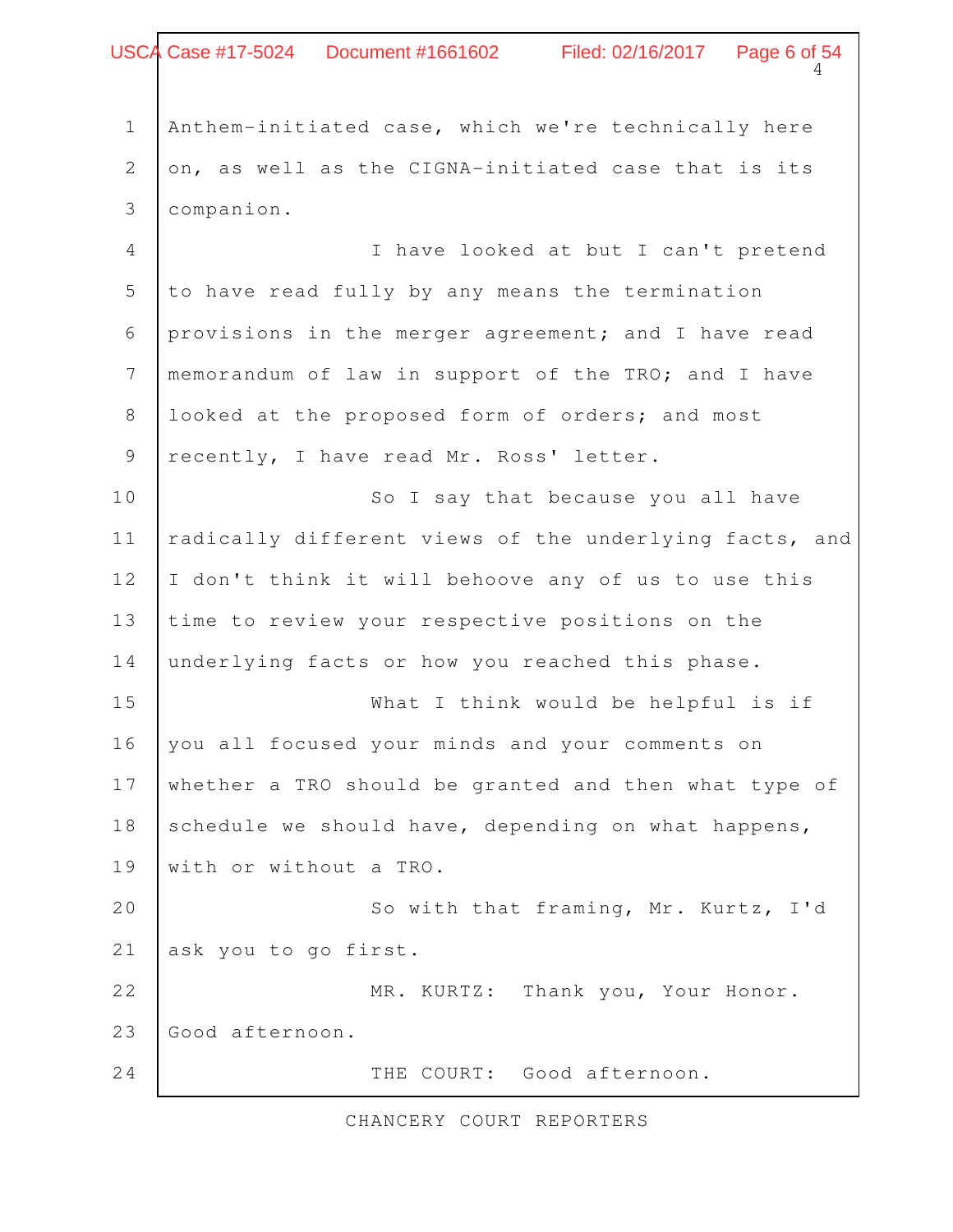MR. KURTZ: I will try to avoid talking about too many of the merits which are in dispute. I think we could say that there is one matter that has been agreed to, and that is that the merger is a unique and transformative merger; that it would offer better and lower cost health care to tens of millions of consumers; and it would pay over \$13 billion of deal premium value to CIGNA shareholders. So without intending a pun here, there is a great deal at stake. This case and this motion are brought to preserve that value by maintain the status quo in the deal and, specifically, by enjoining termination and interference with ongoing efforts to clear the merger. I think it's important for the Court to understand that there are at least two pathways to a closing here. One is through appeal and the other is through resolution with a new DOJ. And the motion is intended to preserve those options, primarily. There's reasons that we believe the merger is still able to clear. Notably, now Vice President Pence was supportive of the transaction as the governor of Indiana. The merger would allow 1 2 3 4 5 6 7 8 9 10 11 12 13 14 15 16 17 18 19 20 21 22 23 24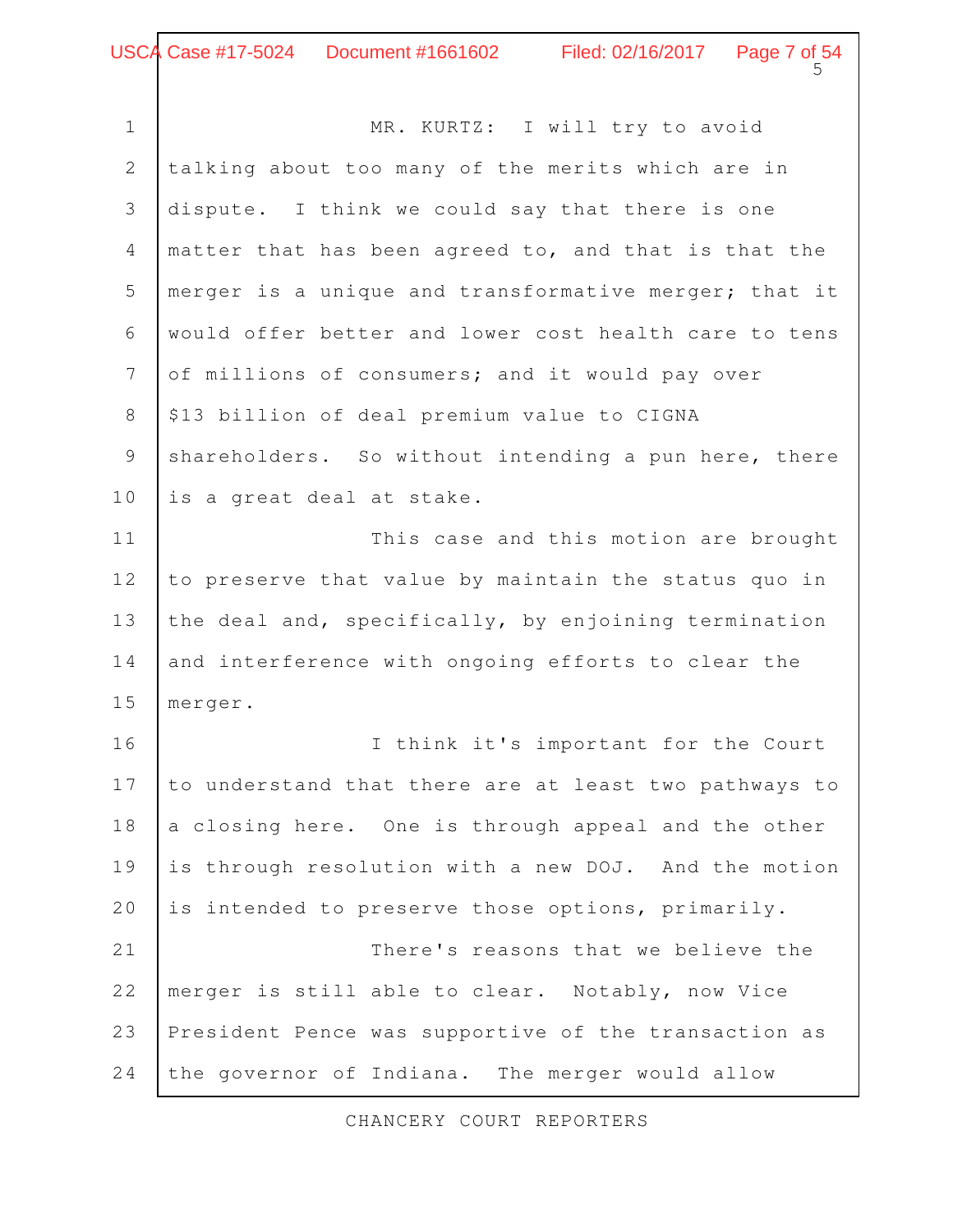|                | USCA Case #17-5024  Document #1661602   Filed: 02/16/2017   Page 8 of 54 |
|----------------|--------------------------------------------------------------------------|
| $\mathbbm{1}$  | Anthem to expand into nine new states under the                          |
| $\overline{2}$ | Affordable Care Act.                                                     |
| 3              | That seems particularly important now,                                   |
| $\overline{4}$ | as Aetna has pulled out of certain states and it's                       |
| 5              | mulling over whether to reduce its presence further.                     |
| 6              | And today, timely enough, Humana announced a decision                    |
| $\overline{7}$ | to pull out of the exchanges altogether. Looking at                      |
| $\,8\,$        | new rules, this is a way to sort of help with that as                    |
| 9              | well.                                                                    |
| 10             | And then on the appeal front, Anthem                                     |
| 11             | promptly filed a motion to expedite. The D.C. Circuit                    |
| 12             | Court set a schedule that had the Government's papers                    |
| 13             | going in today and a reply by Anthem tomorrow at                         |
| 14             | 12:00. And we think that's what generated the                            |
| 15             | termination notice, because now the Government has                       |
| 16             | taken enormous advantage of this to oppose the                           |
| 17             | expedition as saying the deal is now dead. And we're                     |
| 18             | looking to get a TRO in place in order to be able to                     |
| 19             | let the D.C. Circuit Court know by tomorrow at noon                      |
| 20             | that the deal has not been terminated.                                   |
| 21             | Obviously, the lynchpin of a TRO is                                      |
| 22             | ordinarily irreparable harm. We have two forms of                        |
| 23             | irreparable harm here. The termination of a unique                       |
| 24             | and transformative merger is irreparable harm.<br>The                    |

 $\Gamma$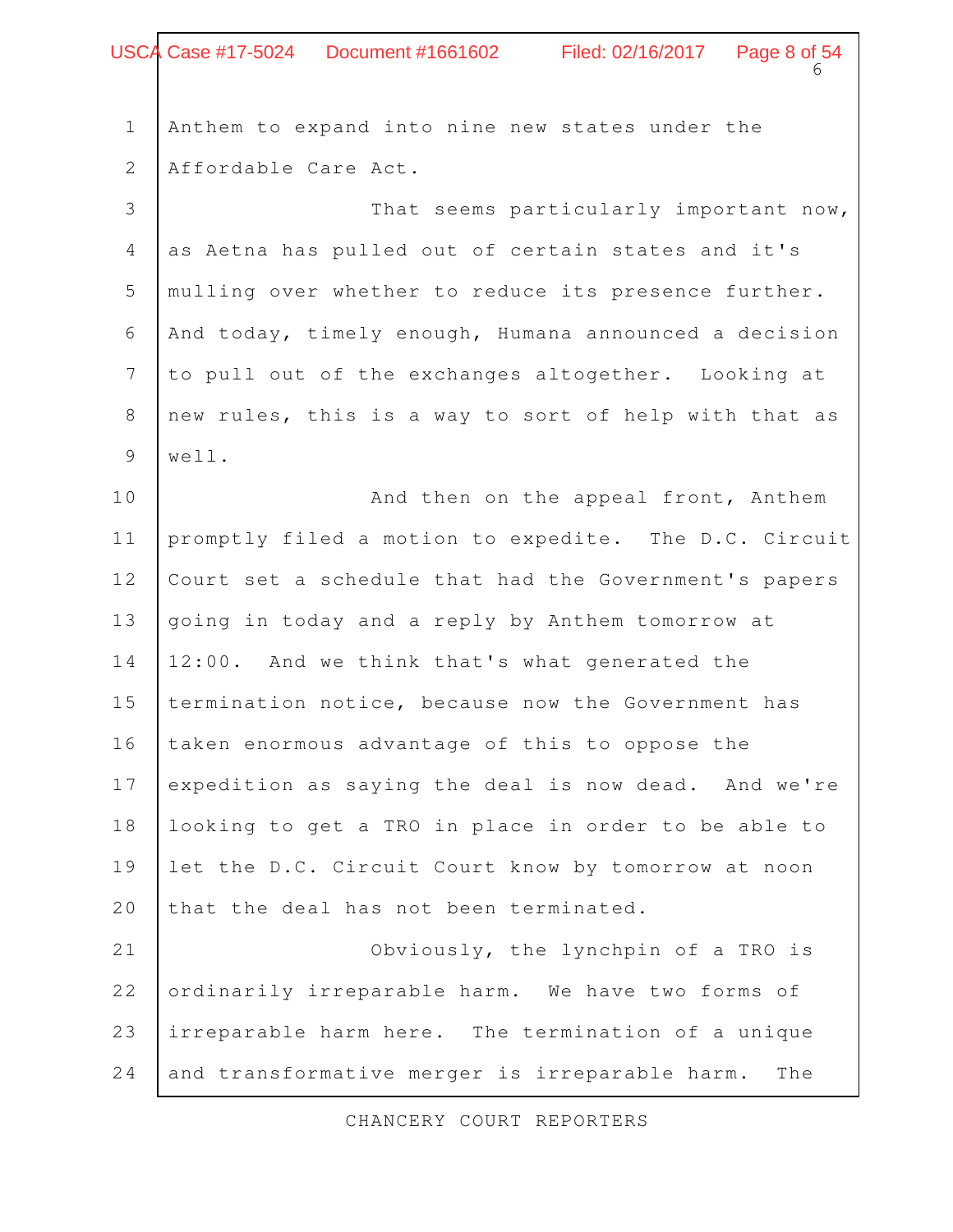# $\overline{7}$ Case #17-5024 Document #1661602 Filed: 02/16/2017 Page 9 of 54

courts in Delaware have repeatedly recognized that: True North, Oracle, Hollinger, Revlon. There's no replacement. There is no replacement here. 1 2 3

The second irreparable harm here is the damage if not the entire thwarting of an appeal. If there's no merger in place, then we can expect DOJ to move to strike an appeal as no longer available. Then it wouldn't be justiciable if you were litigating a decision that couldn't result in the consummation of a merger. That has been recognized by several courts, that the loss of an appellate right is irreparable harm, harm that can't be compensated for with money damages. 4 5 6 7 8 9 10 11 12 13

And then a third way to get to irreparable harm is that CIGNA agreed that a breach of the merger agreement constitutes irreparable harm. Delaware courts have enforced those provisions. It seems particularly appropriate here, where you have extremely large and sophisticated parties represented by lots of counsel to support that and enforce it. And I'll get to momentarily why we think that we have a clear right to keep the merger alive. So we think this presents a textbook case of irreparable harm. When you have irreparable harm, the 14 15 16 17 18 19 20 21 22 23 24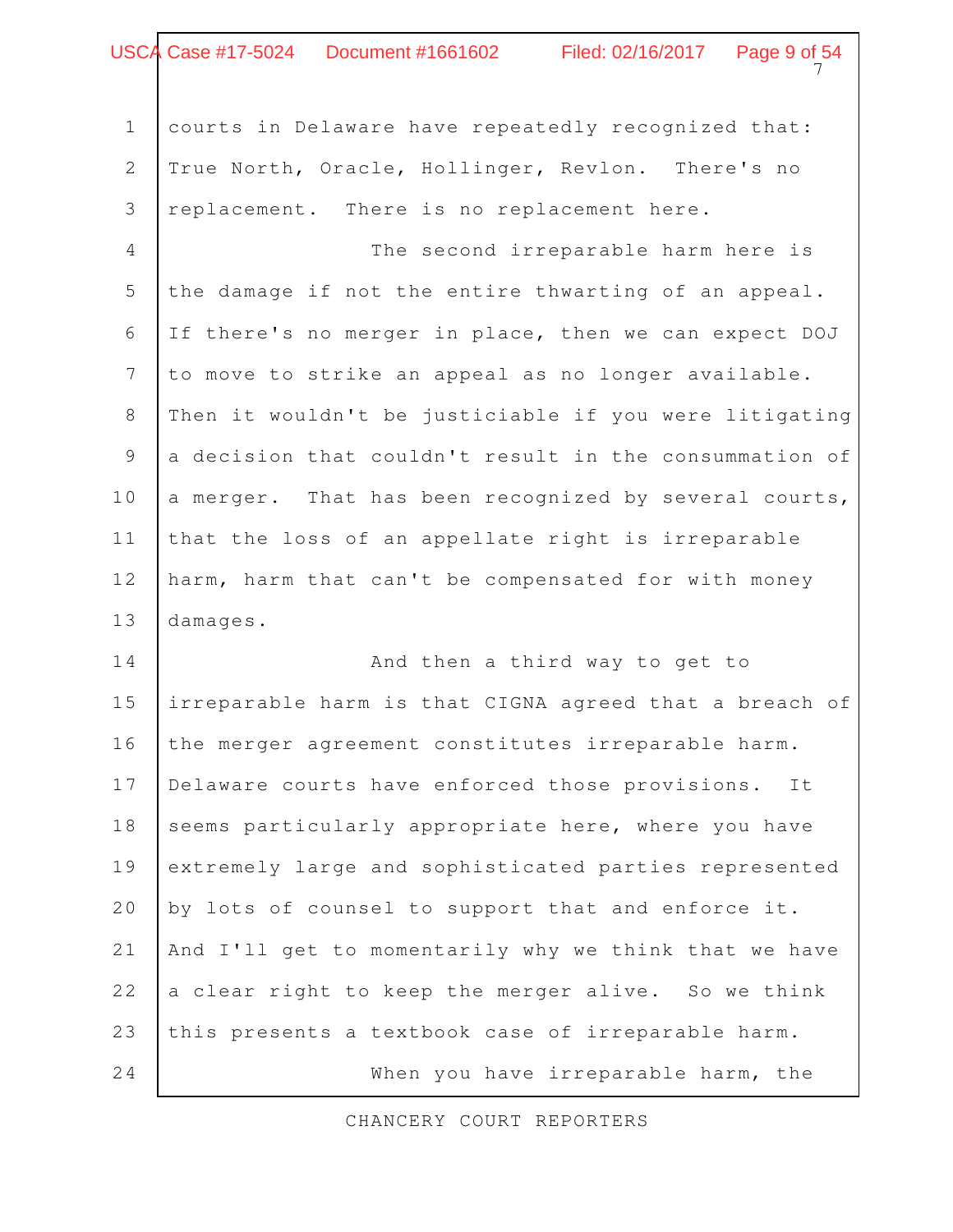# Case #17-5024 Document #1661602 Filed: 02/16/2017 Page 10 of 54

colorable claim element of a TRO is a really low threshold, we think. We've seen it described as claims are colorable if the facts that are alleged are true would make them colorable or that they're nonfrivolous. And we think that the verified complaint more than demonstrates colorable claims. We think they're clear. There's fundamentally two claims here at issue. The first one is that Anthem, on January 18th, extended the termination date of the agreement. The original termination date was January 31st. That's Section 7.1(b) of the merger agreement. That's not a drop-dead date. The merger stays in place unless and until it's validly terminated. But the original termination date was January 31st. Section 7.1(b) permitted Anthem to unilaterally extend the termination date through April 30. That's what we did. That's been recognized throughout this case. In fact, at the time that the District court -- and that's the underlying antitrust case -- was considering a schedule, all parties indicated that the merger would stay around through April 30. And in reliance on that, the District Court 1 2 3 4 5 6 7 8 9 10 11 12 13 14 15 16 17 18 19 20 21 22 23 24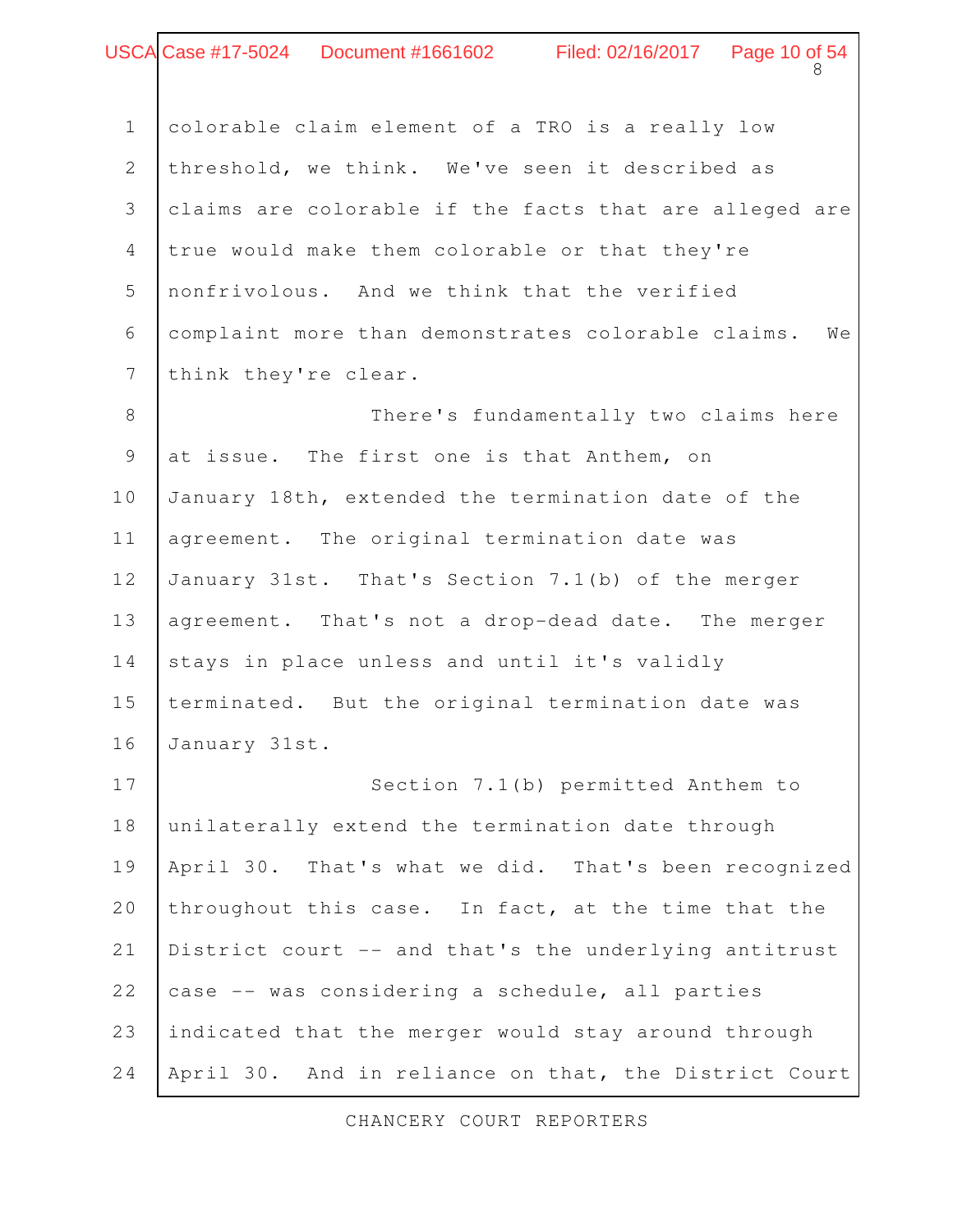|                 | USCA Case #17-5024 Document #1661602 Filed: 02/16/2017 Page 11 of 54 |
|-----------------|----------------------------------------------------------------------|
|                 |                                                                      |
| $\mathbf 1$     | set the schedule. And then, notably, in the recent                   |
| $\overline{2}$  | opinion in which the Court enjoined the transaction,                 |
| 3               | she said that the merger agreement is in place through               |
| 4               | April 30.                                                            |
| 5               | So we think that one is more than                                    |
| 6               | colorable. We think that's clear. That maybe even                    |
| $7\overline{ }$ | irrefutable. I'll come back in a second to CIGNA's                   |
| 8               | response to that.                                                    |
| 9               | The second reason that a termination                                 |
| 10              | would be invalid is that CIGNA just doesn't have a                   |
| 11              | right to terminate because the termination right, as                 |
| 12              | set forth in 7.1(b), does not permit termination where               |
| 13              | a party has failed to fully perform its obligations in               |
| 14              | a manner that proximately causes the merger to not                   |
| 15              | close by the termination date.                                       |
| 16              | We set out a whole host of conduct                                   |
| 17              | that I won't go over, given the Court's statement on                 |
| 18              | it, about why we think that's a pretty clear breach.                 |
| 19              | I will say only as an overall matter that you have two               |
| 20              | different stories. You have identified, that's true,                 |
| 21              | I think, that when the time comes to get into the                    |
| 22              | details, you know, we'll be able to demonstrate why                  |
| 23              | our story is the right one.                                          |
| 24              | But I think, objectively, looking at                                 |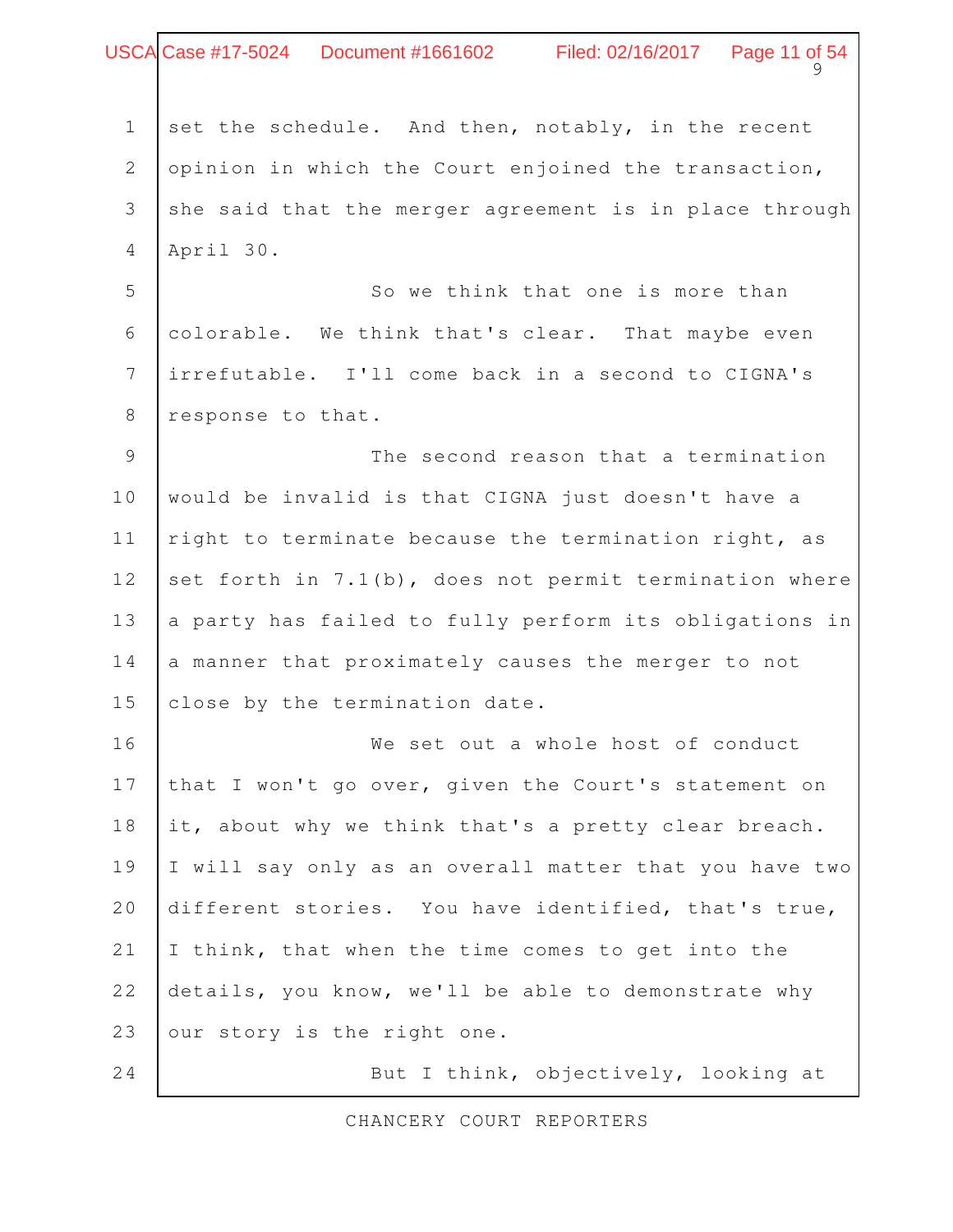#### 10 USCA Case #17-5024 Document #1661602 Filed: 02/16/2017 Page 12 of 54

| $\mathbf 1$     | what happened and didn't happen, we demonstrated very |
|-----------------|-------------------------------------------------------|
| $\mathbf{2}$    | clearly a breach of best efforts. Best efforts is a   |
| 3               | daunting standard. It's got a hell or high water      |
| $\overline{4}$  | obligation with respect to the regulatory clearance   |
| 5               | matter. That's been described as bracketed only by    |
| 6               | financial disaster by a leading case, Bloor v.        |
| $7\phantom{.0}$ | Falstaff, which was also cited in Hexion, in this     |
| $8\,$           | court, as the standard.                               |
| 9               | And we think that if Your Honor looks                 |
| 10              | at all the conduct that's been pled, you'll see that, |
| 11              | objectively, that's a lack of best efforts and that   |
| 12              | the kinds of things that CIGNA raises are in the      |
| 13              | nature of excuses. And the best efforts is an         |
| 14              | objective criteria that doesn't really accommodate    |
| 15              | excuses or reasons. It demands behavior.              |
| 16              | The balancing of equities -- actually                 |
| 17              | I'll direct my comments to the balancing of the       |
| 18              | equities but I'll also note that the merger agreement |
| 19              | contains a provision where the parties agree that     |
| 20              | injunctive relief should be issued to enjoin breaches |
| 21              | of the agreement. It also includes specific           |
| 22              | performance. We obviously haven't sought that today.  |
|                 |                                                       |

And, again, we're with sophisticated parties, and we think that we've pretty clearly 23 24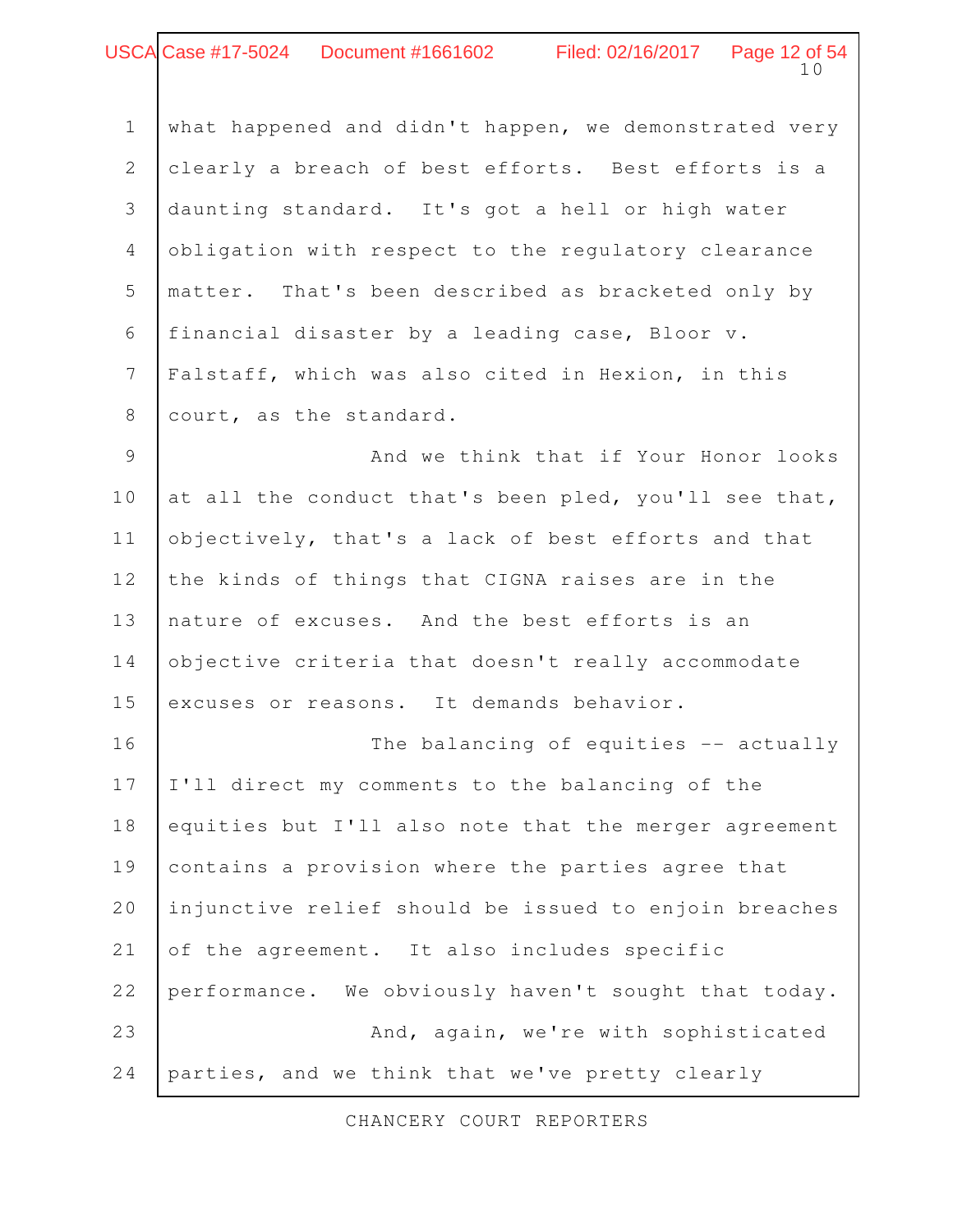|                | USCA Case #17-5024 Document #1661602 Filed: 02/16/2017 Page 13 of 54 |
|----------------|----------------------------------------------------------------------|
|                | 11                                                                   |
| $\mathbf 1$    | demonstrated that these are breaches; that a                         |
| 2              | termination is a breach in and of itself, in addition                |
| 3              | to the best efforts issues.                                          |
| $\overline{4}$ | Balancing of the equities we think                                   |
| 5              | decisively weighs in favor of a TRO. As I've already                 |
| 6              | addressed, there's enormous irreparable harm to Anthem               |
| 7              | in losing a unique and transformative merger. The                    |
| 8              | same is true with respect to tens of millions of                     |
| 9              | consumers who will lose out on better and less                       |
| 10             | expensive health care at a time when health care is in               |
| 11             | a bit of a state of flux if not distress.                            |
| 12             | And then, of course, CIGNA                                           |
| 13             | stockholders stand to lose \$13 billion of deal premium              |
| 14             | that's not easily replicated either.                                 |
| 15             | When balancing that against CIGNA, we                                |
| 16             | think it's pretty overwhelming. I don't see any harm                 |
| 17             | to CIGNA. CIGNA is merely basically sitting around,                  |
| 18             | probably, while we try to get this deal through.<br>And              |
| 19             | it's abiding by the terms of the agreement. And the                  |
| 20             | only thing it loses is its ability to continue its                   |
| 21             | efforts to avoid a merger.                                           |
| 22             | And we're going to work diligently.                                  |
| 23             | And if we can get the merger cleared through a                       |
| 24             | settlement or through an appeal, then everybody is                   |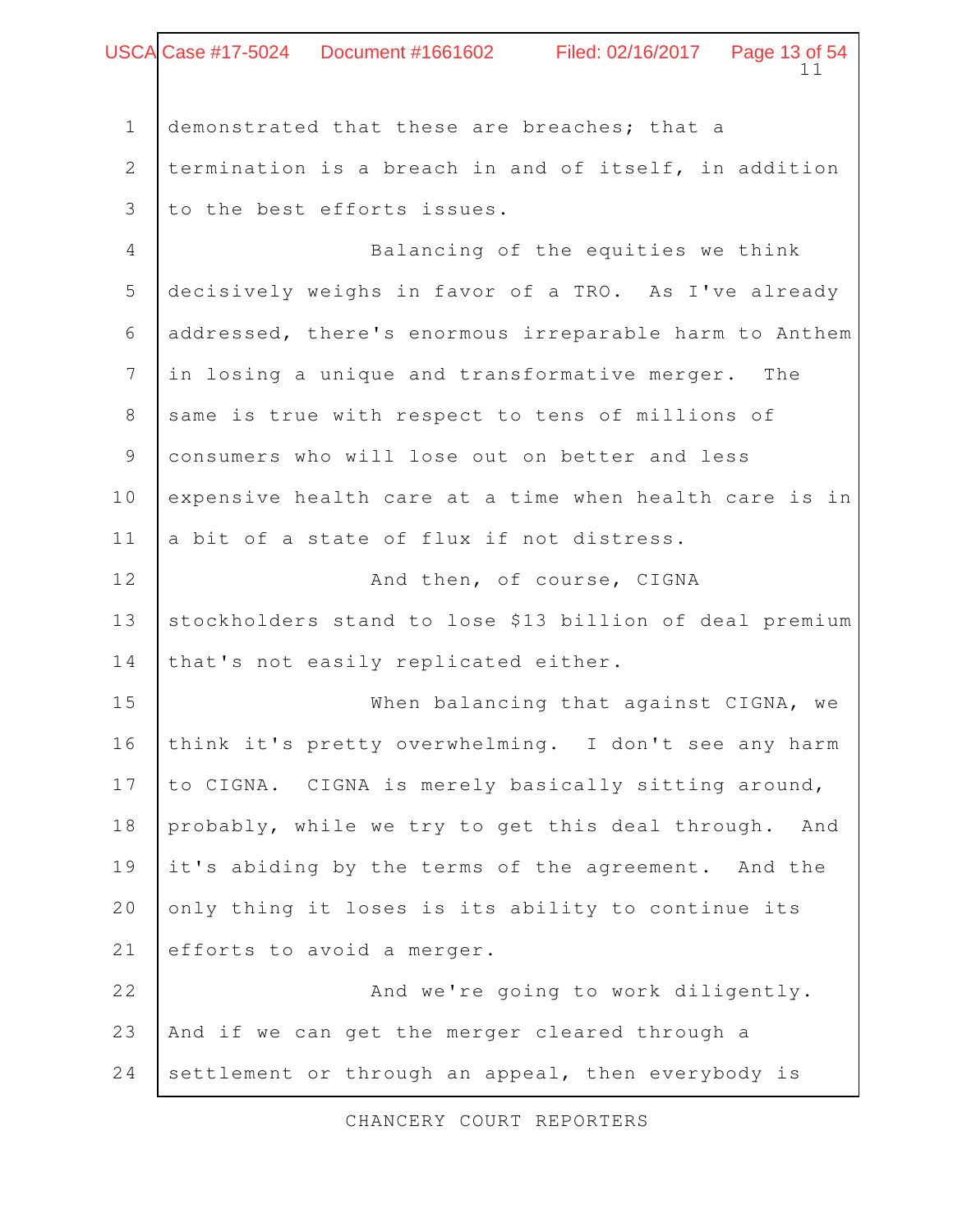| USCA Case #17-5024    Document #1661602<br>Filed: 02/16/2017   Page 14 of 54<br>12 |                                                        |
|------------------------------------------------------------------------------------|--------------------------------------------------------|
|                                                                                    |                                                        |
| $\mathbf 1$                                                                        | going to benefit. And if we are unsuccessful in that,  |
| 2                                                                                  | then the termination is going to come soon enough.     |
| 3                                                                                  | But certainly there's no urgency to                    |
| $\overline{4}$                                                                     | anything that's going on in terms of CIGNA being       |
| 5                                                                                  | restrained. And I think some of that is even           |
| 6                                                                                  | reflected in the submission that CIGNA made a few      |
| $\overline{7}$                                                                     | minutes ago, which we sort of have been able to get    |
| 8                                                                                  | through but largely seems to suggest that they would   |
| 9                                                                                  | continue to cooperate, going forward, both on an       |
| 10                                                                                 | appeal -- and I don't think that actually works        |
| 11                                                                                 | because I think they've just undermined, and hopefully |
| 12                                                                                 | not irreparably, our motion to expedite -- but also in |
| 13                                                                                 | terms of taking steps to get to a close.               |
| 14                                                                                 | And CIGNA points out that they're not                  |
| 15                                                                                 | at the point -- it's not imminent that they need to    |
| 16                                                                                 | sign certificates of merger or anything like that.     |
| 17                                                                                 | And I agree with that. We haven't asked for that.      |
| 18                                                                                 | But the reality is if this is a                        |
| 19                                                                                 | terminated deal, then the cost of entry for us in      |
| 20                                                                                 | settlement has been revoked, and, as I mentioned, I    |
| 21                                                                                 | think also potentially our appeal. We can't go and     |
| 22                                                                                 | negotiate a settlement, with or without divestitures,  |
| 23                                                                                 | with new DOJ if DOJ says, Well, you don't have a       |
| 24                                                                                 | merger to negotiate around.                            |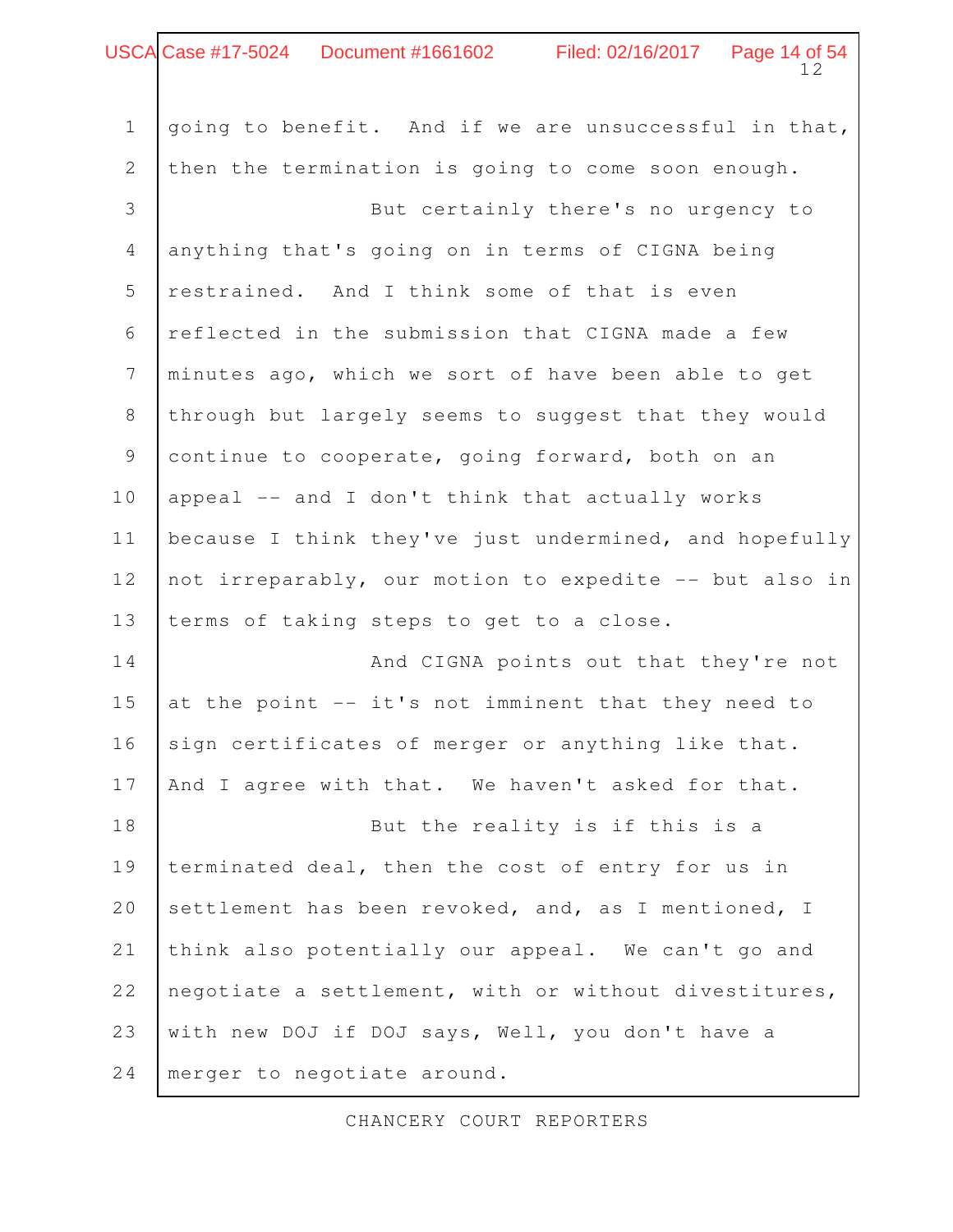And as I mentioned, we're a little afraid that there will be a problem perfecting an appeal in the D.C. Circuit if there is an argument that's already been made heavily by DOJ that there's no merger to protect. 1 2 3 4 5

So there's a lot of damage here. We lose a deal, and we lose an appeal, potentially, on one end; and there's really nothing that we see on the other end. CIGNA has been living around the merger agreement for many, many months. It contracted to live through April 30, just for the asking. And we don't see any harm at all. And, frankly, by the time we get to April 30, we probably have a better record and understanding about where we can go with this. 6 7 8 9 10 11 12 13 14

And then the last thing that I'd like to address, Your Honor, is the CIGNA notion that Anthem is in breach of the agreement and, therefore, Anthem is not able to extend the -- and I know there hasn't been a lot of time to focus on the niceties of the language, but 7.1(b), that provides for both pieces of the puzzle. One is the termination right, which is surrounded by the breach language. That's the right that requires a party, before they could exercise termination, to have performed fully the 15 16 17 18 19 20 21 22 23 24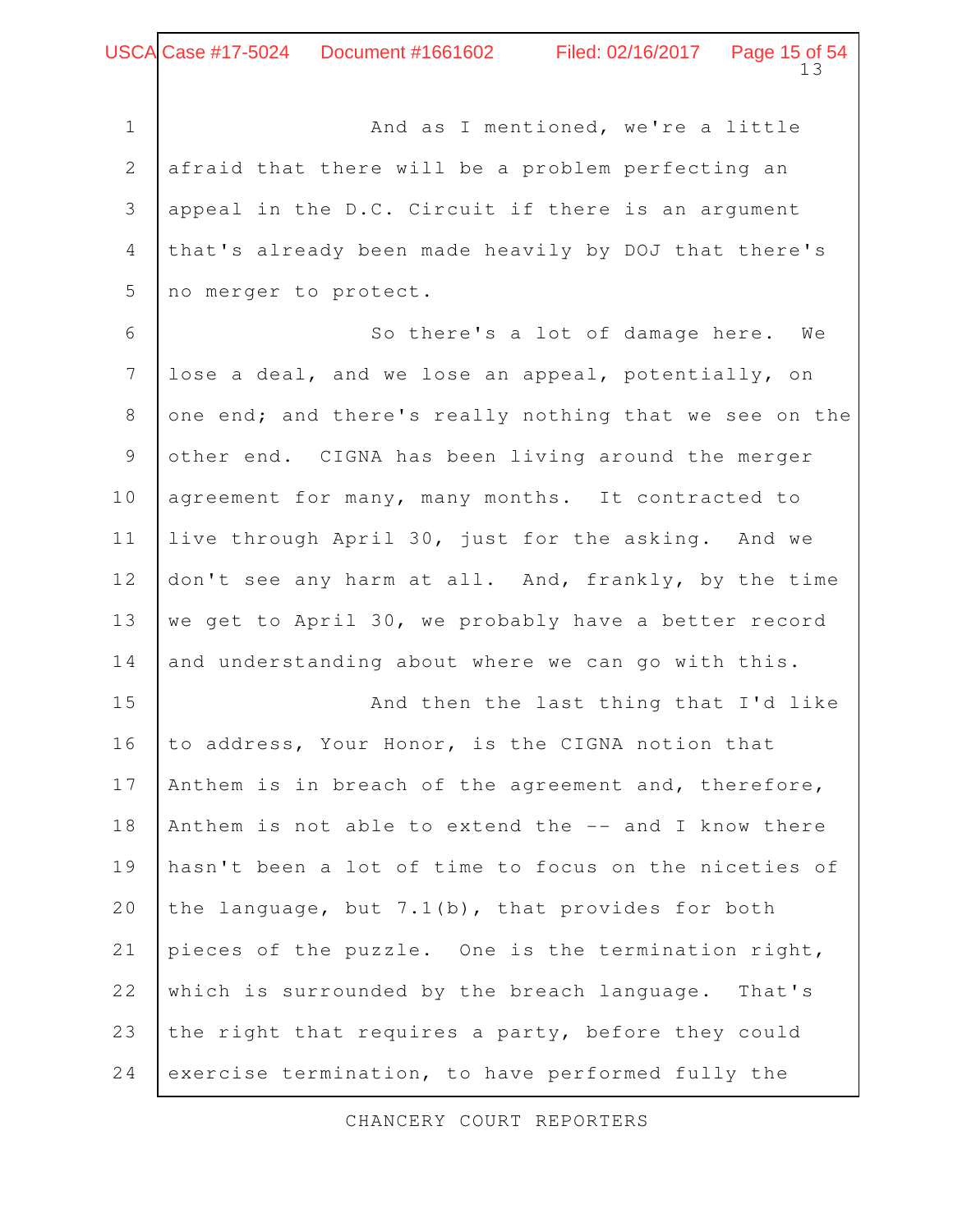|              | USCA Case #17-5024    Document #1661602<br>Filed: 02/16/2017   Page 16 of 54<br>14 |
|--------------|------------------------------------------------------------------------------------|
|              |                                                                                    |
| $\mathbf 1$  | obligations, not have breached them, and not to have                               |
| $\mathbf{2}$ | proximately caused the problem.                                                    |
| 3            | The extension, which was designed just                                             |
| 4            | to allow the parties to extend in order to get more                                |
| 5            | time if more time was needed with regulators, doesn't                              |
| 6            | replicate that language at all. It just talks about                                |
| 7            | conditions other than regulatory approval that are                                 |
| 8            | satisfied or are capable of being satisfied. And, of                               |
| 9            | course, all of this is still capable of being                                      |
| 10           | satisfied. We can still get regulatory approval.                                   |
| 11           | And even as to the best efforts                                                    |
| 12           | allegations, if regulatory approval is forthcoming,                                |
| 13           | then there can't really be an argument that we got                                 |
| 14           | there but we didn't get there in the best possible way                             |
| 15           | and that, therefore, somehow, there's no need to close                             |
| 16           | the transaction.                                                                   |
| 17           | And the last point on the contract is                                              |
| 18           | the condition is set up, it cross-references over to                               |
| 19           | the Article Sixth conditions. And those conditions                                 |
| 20           | are satisfied expressly, either by satisfaction of the                             |
| 21           | condition or waiver of it. And, again, it's                                        |
| 22           | capable -- the magic language in the contract -- the                               |
| 23           | condition is capable of being satisfied, not only,                                 |
| 24           | therefore, through the regulatory approval but also                                |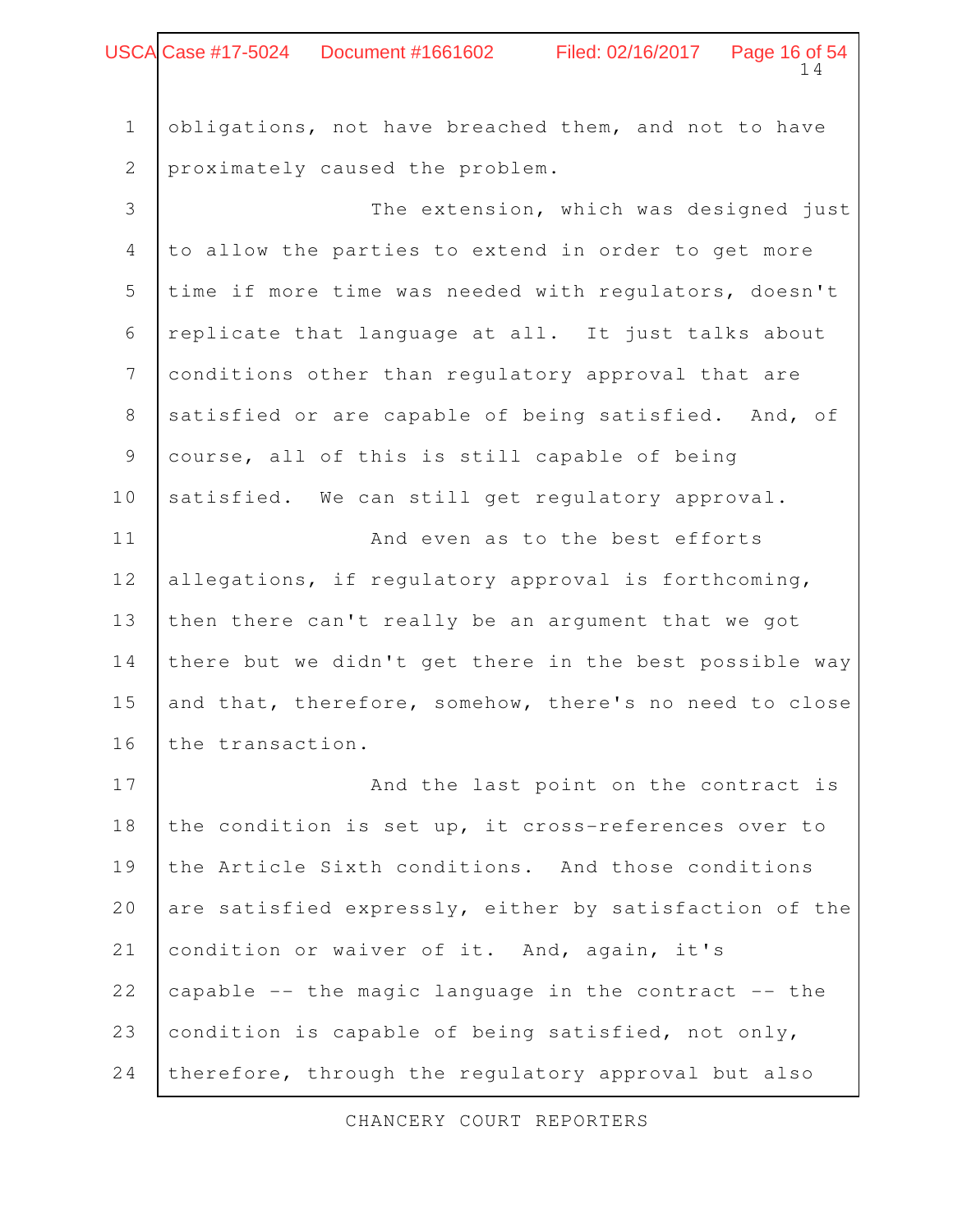|                | USCA Case #17-5024  Document #1661602   Filed: 02/16/2017   Page 17 of 54<br>15 |
|----------------|---------------------------------------------------------------------------------|
| $\mathbf 1$    | it's capable of being satisfied through waiver.                                 |
| $\overline{2}$ | So I'm happy to answer questions, but                                           |
| 3              | without getting into any of the factual matters that                            |
| $\overline{4}$ | Your Honor has read and didn't need repeated, that                              |
| 5              | would be my opening remarks.                                                    |
| 6              | THE COURT: That's helpful.                                                      |
| 7              | Let me ask you a couple questions                                               |
| $8\,$          | before I go to Mr. Savitt.                                                      |
| $\mathcal{G}$  | Assuming that I were to give you a TRO                                          |
| $10$           | today, one would normally think we'd have to come back                          |
| 11             | relatively soon for some type of preliminary                                    |
| 12             | injunction. What would be your preference for when                              |
| 13             | that would occur?                                                               |
| 14             | MR. KURTZ: Well, we are prepared to                                             |
| 15             | move on any schedule, light speed or otherwise, as the                          |
| 16             | Court would like to see, or CIGNA would like to see.                            |
| 17             | We're sort of protected with a TRO. It may be that                              |
| 18             | CIGNA would have a bigger interest.                                             |
| 19             | If I were going to make a suggestion                                            |
| 20             | on my own, it would probably be if we got ourselves to                          |
| 21             | April 30, then we could deal with at a preliminary                              |
| 22             | injunction stage the issue about whether or not CIGNA                           |
| 23             | has any right to terminate in light of the breaches.                            |
| 24             | But we're also prepared to move next                                            |

 $\Gamma$ 

٦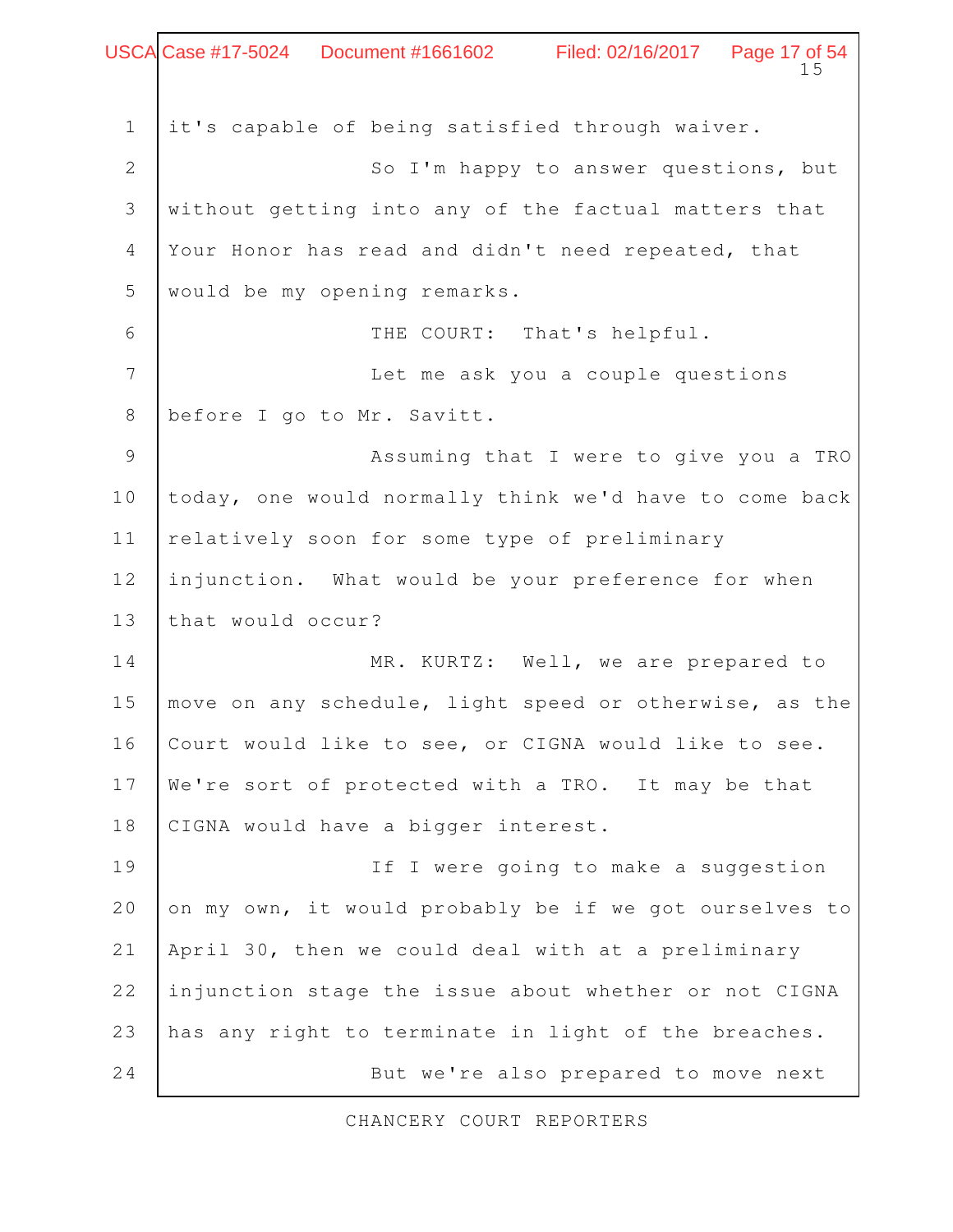Page 18 of 54<br>16 week or any other time, if CIGNA wants it or Your Honor wants it. THE COURT: All right. That's probably enough of an answer on that, then. Let me hear from Mr. Savitt. MR. KURTZ: Thank you. MR. SAVITT: Thank you, Your Honor. And thank you for hearing us. We are digesting this morning's filings from our good friends on the other side. I think I can, in summary, respond, however, to the information that's been put before the Court and the parties. The remedy that's been sought, as the Court, of course, knows, is an extraordinary one, not readily granted, notwithstanding my friends' suggestion to the contrary. It requires a showing on the merits. It requires a showing as to harm. And the short answer for why a TRO ought not be entered here is that there has been no showing on the merits and no showing as to harm. As to the merits  $--$  and I will, with fidelity, Your Honor, respect your suggestion that we not litigate the facts. It is for sure that there is 1 2 3 4 5 6 7 8 9 10 11 12 13 14 15 16 17 18 19 20 21 22 23 24 Case #17-5024 Document #1661602 Filed: 02/16/2017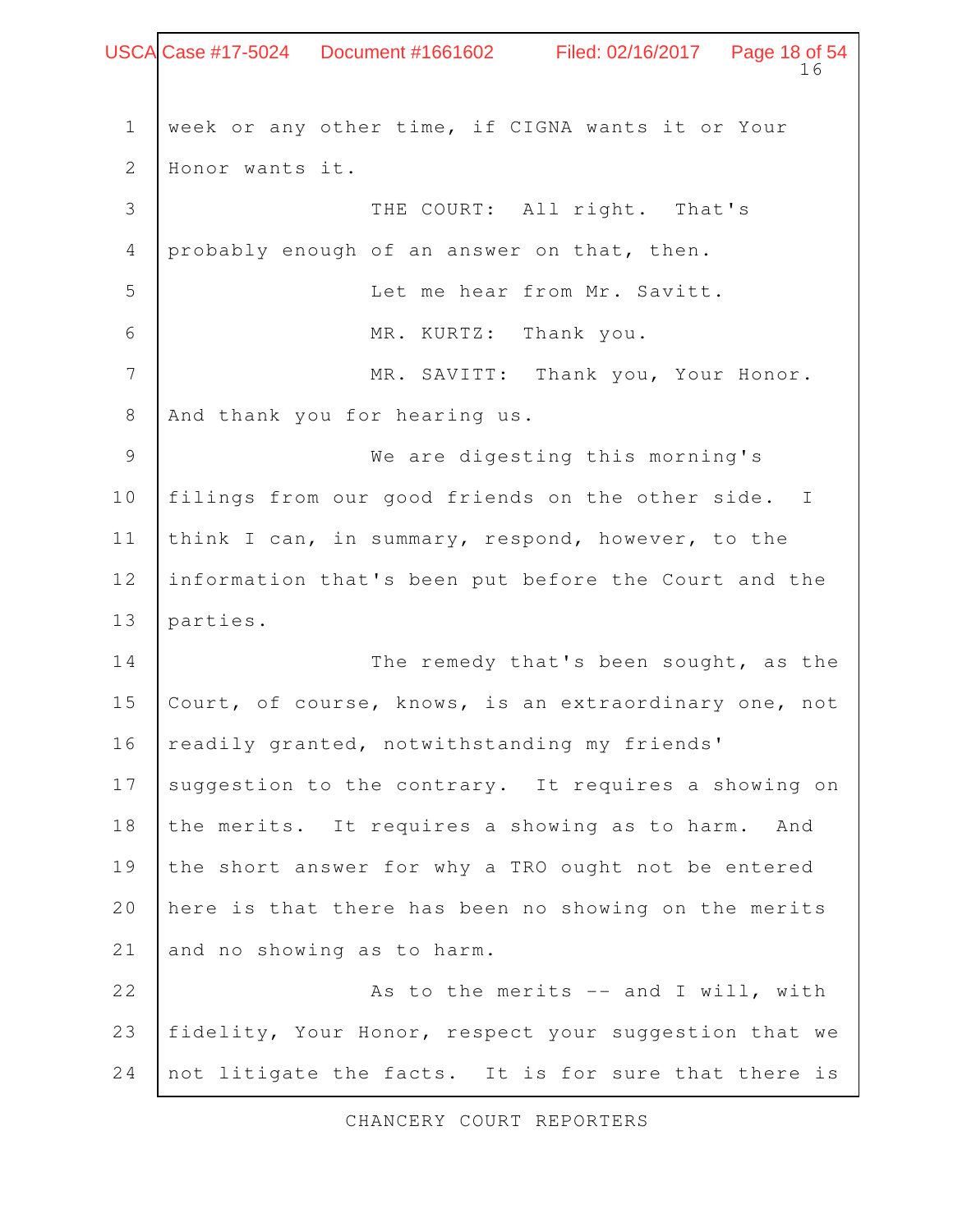#### Page 19 of 54 Case #17-5024 Document #1661602 Filed: 02/16/2017

a significant disagreement with respect to how the events over the past 18 months plus have unfolded. We register our disagreement with what's been said on the other side of it, and particularly with respect to what's been suggested about the impact for the insurance market, the health insurance markets and health insurance industry and health care industry in the United States as a whole, but will not use the Court's time to litigate that matter except to register our disagreement. The folks on the other side seeking a TRO have to make a showing, and what they have to make a showing of is that they haven't breached the agreement. The allegations in our verified complaint are detailed and extensive and we think will be abundantly supported by massive evidence at trial. I'm not litigating that now, of course, Your Honor, but the question is whether there's been a showing that that hasn't happened. And there has been no showing. Literally nothing. Zero. They haven't even tried to make such a showing, and there is nothing before the Court in the nature of evidence that could support a restraining order. 1 2 3 4 5 6 7 8 9 10 11 12 13 14 15 16 17 18 19 20 21 22 23

CHANCERY COURT REPORTERS

24

It's not as though Anthem has been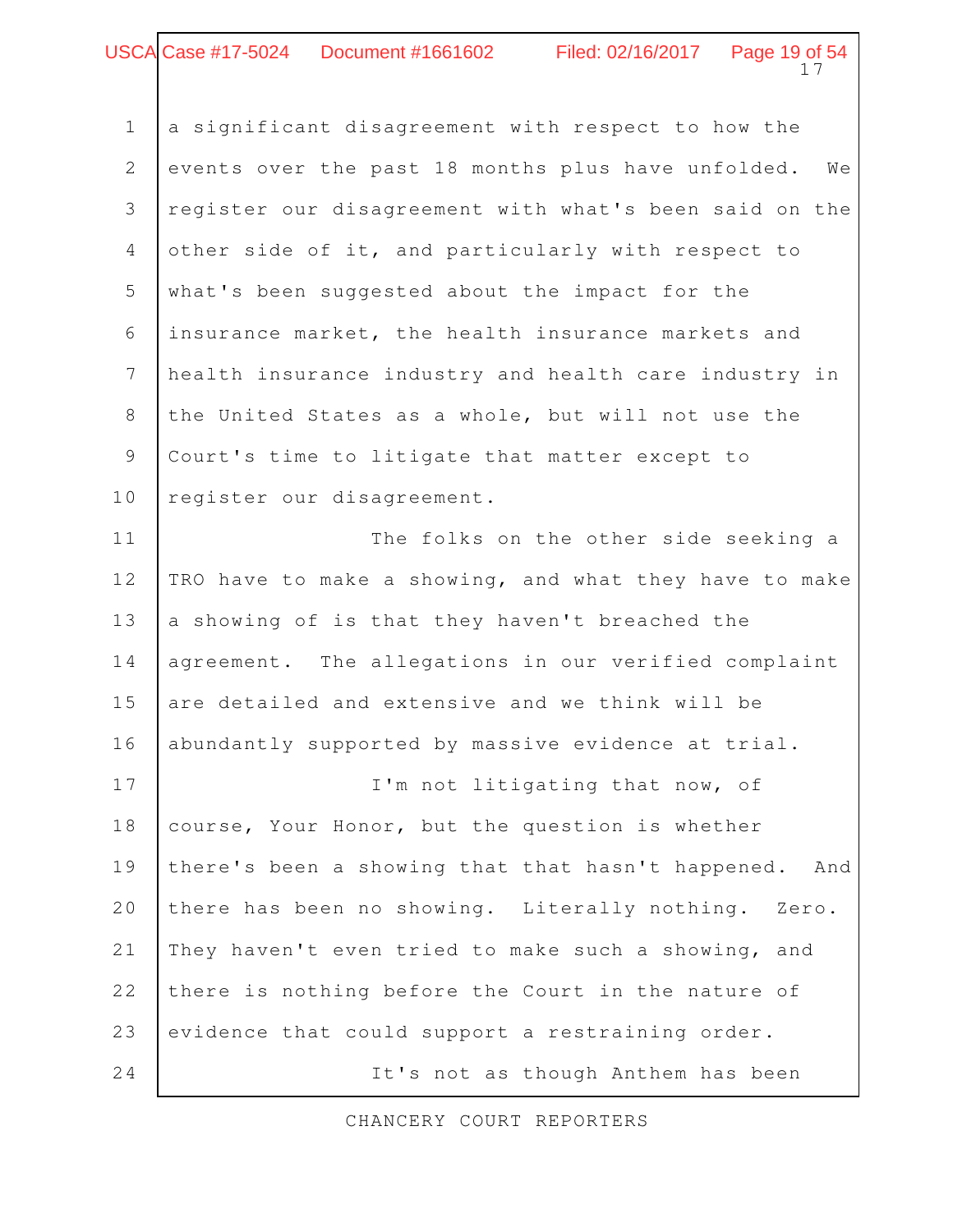Page 20 of 54<br>18 taken by surprise with respect to this situation, what with a 55-page brief. It seems rather more that they were waiting for this to happen. You can't do a TRO without a showing on the merits, and there hasn't been one. And by that, to be express, Your Honor, I mean there hasn't been a showing that CIGNA does not have a right to terminate. And it's not as though this is a new issue that cries out for resolution right now or - for the love of Mike, the issue of the parties' dispute was front and center in the litigation in the District of Columbia, and it figured in Judge Berman's decision, which I believe the Court now has. As to the harm, the irreparable harm piece of it, we don't think there's been any showing on that either, Your Honor. Now, some of what my friends said I think confuses the issue whether there would be irreparable harm with respect to an ultimate judgment that the merger was terminated, that is to say whether the remedy of an injunction is an adequate substitute for an award of damages. That is an irreparable harm 1 2 3 4 5 6 7 8 9 10 11 12 13 14 15 16 17 18 19 20 21 22 23 Case #17-5024 Document #1661602 Filed: 02/16/2017

CHANCERY COURT REPORTERS

question, but it's not the precise irreparable harm

24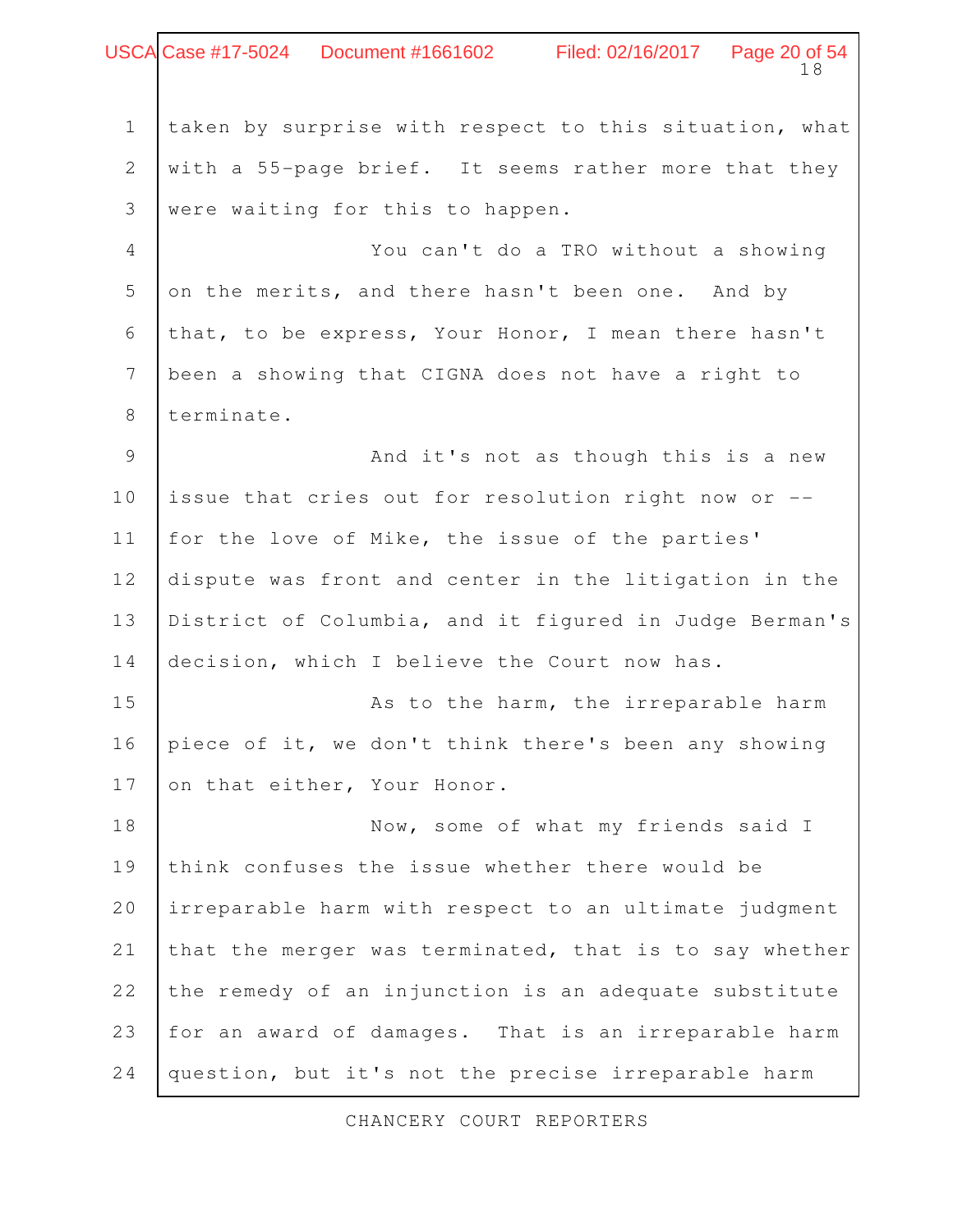#### Page 21 of 54<br>19 Case #17-5024 Document #1661602 Filed: 02/16/2017

question we're dealing with now. What we're dealing with now is the irreparable harm question whether, absent a restraining order, the extraordinary device that Anthem proposes, it will suffer irreparable harm. We think there's been no showing there either. We are struggling to define with precision what even is alleged to be the irreparable harm. Reference was made in my friend's presentation to the loss of a valuable transaction, but that's not the irreparable harm here. At the end of trial, if the Court believes that Anthem is correct, then it can order specific performance and the transaction will proceed, assuming that it's able to clear the other conditions necessary for consummation, which we think is exceedingly unlikely, but that's another matter. The irreparable harm that is on issue here, that's on offer here, seems to be the argument that without an order of this Court, Anthem won't be able to proceed with its appeal, and Anthem won't be able to take steps to continue to get regulatory approval. We don't see a showing that that's so. 1 2 3 4 5 6 7 8 9 10 11 12 13 14 15 16 17 18 19 20 21 22 23 24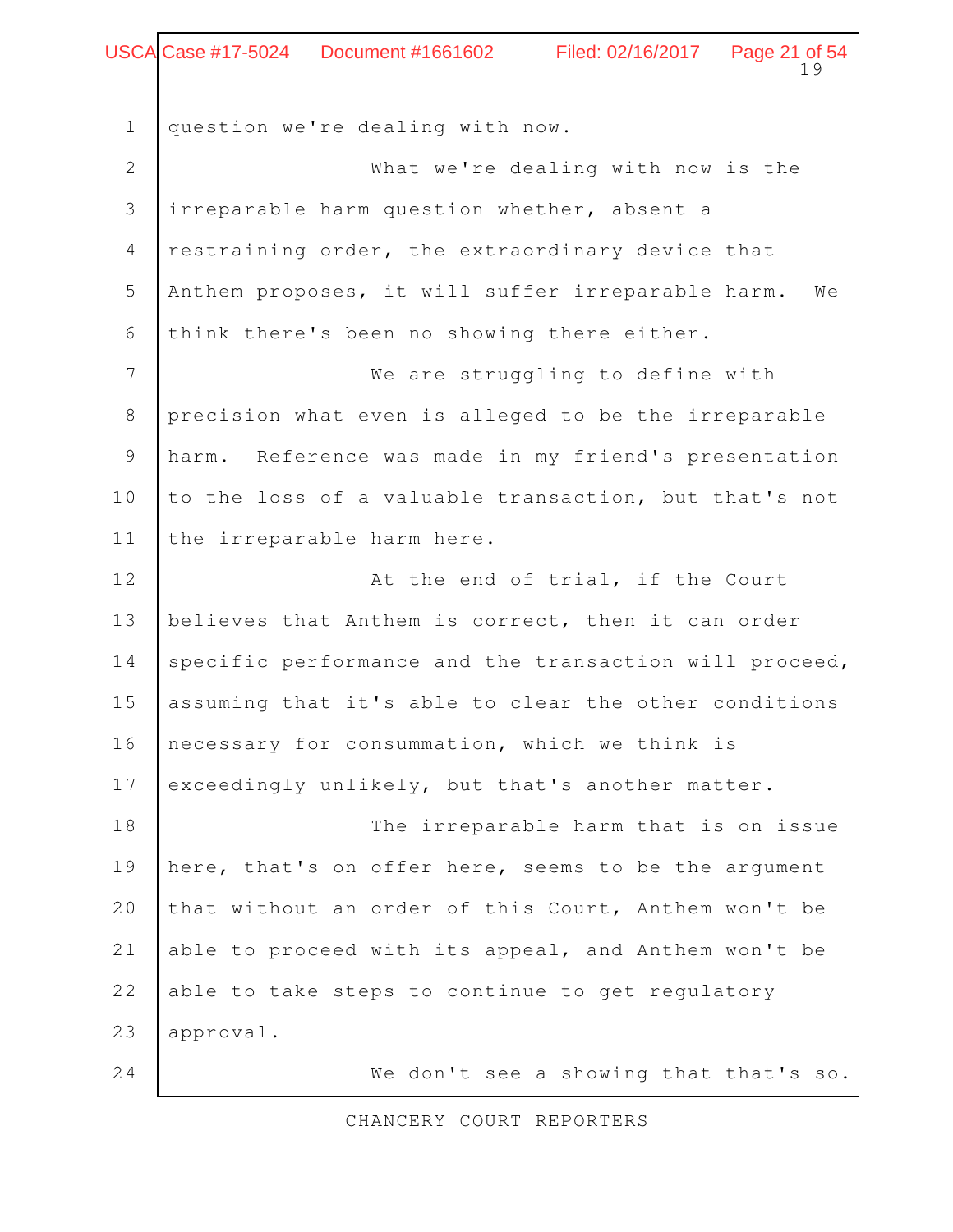# Page 22 of 54<br>20 They can prosecute their appeal without us. Anthem indeed took its appeal without CIGNA as a participant in that appeal. What they can tell the District of Columbia Circuit is the truth, which is perfectly clear, not just from today's filings but what has come before, which is the parties dispute whether there has been a breach and whether there are termination rights. They can say that that issue is before Your Honor, and they can tell the D.C. Circuit that the parties to that dispute, to the dispute we are presently on the phone about, agree -- at least we do -- that we should try to ensure that whatever ruling this Court ultimately makes can be given proper effect. A principle that we think is important in the context of evaluating a motion for a TRO which we're happy to say we clearly agree with. To the extent there is an argument regarding whether Vice President Pence thinks that the merger ought to be approved, well, it's not in any papers as far as we can tell. Their arguments regarding new DOJ, the fact is there is no new DOJ. There is only old DOJ. 1 2 3 4 5 6 7 8 9 10 11 12 13 14 15 16 17 18 19 20 21 22 23 24 Case #17-5024 Document #1661602 Filed: 02/16/2017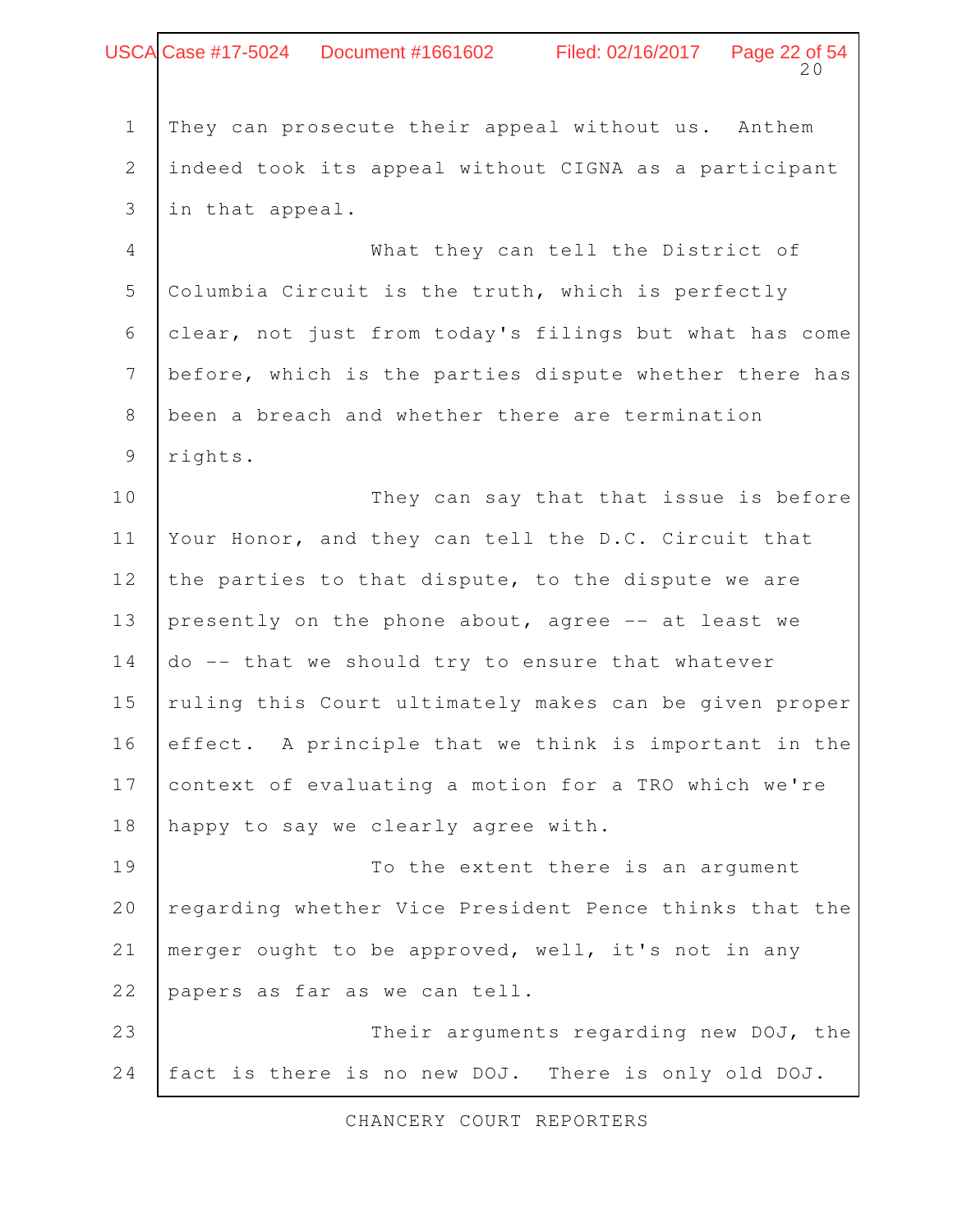# Page 23 of 54<br>21 No new DOJ personnel has been appointed or approved. And the idea that we are doing anything on the CIGNA side of things to impair any discussions there is without any basis, as is the suggestion that there is some new DOJ to talk to. I did want to address the question why what's happened happened now because my friend adverted to it with a suggestion -- false -- that it was driven by their motion to expedite. What's happened, Your Honor, is that Anthem has only now, recently, in the past number of days, made clear that it believes CIGNA has no right to terminate the merger agreement, not to January 31st, not on April 30th, as my friend suggested, but ever. Their position is that Anthem is -- is that CIGNA can't terminate the merger agreement 1 2 3 4 5 6 7 8 9 10 11 12 13 14 15 16 Case #17-5024 Document #1661602 Filed: 02/16/2017

because it's breached the merger agreement in ways that precluded regulatory approval. If that's right, then by Anthem's light, CIGNA is on the hook 17 18 19

indefinitely. That rendered the dispute presently before the Court utterly inevitable, because it is as certain as the day is long that April 30th will come and go and regulatory approval for this transaction 20 21 22 23 24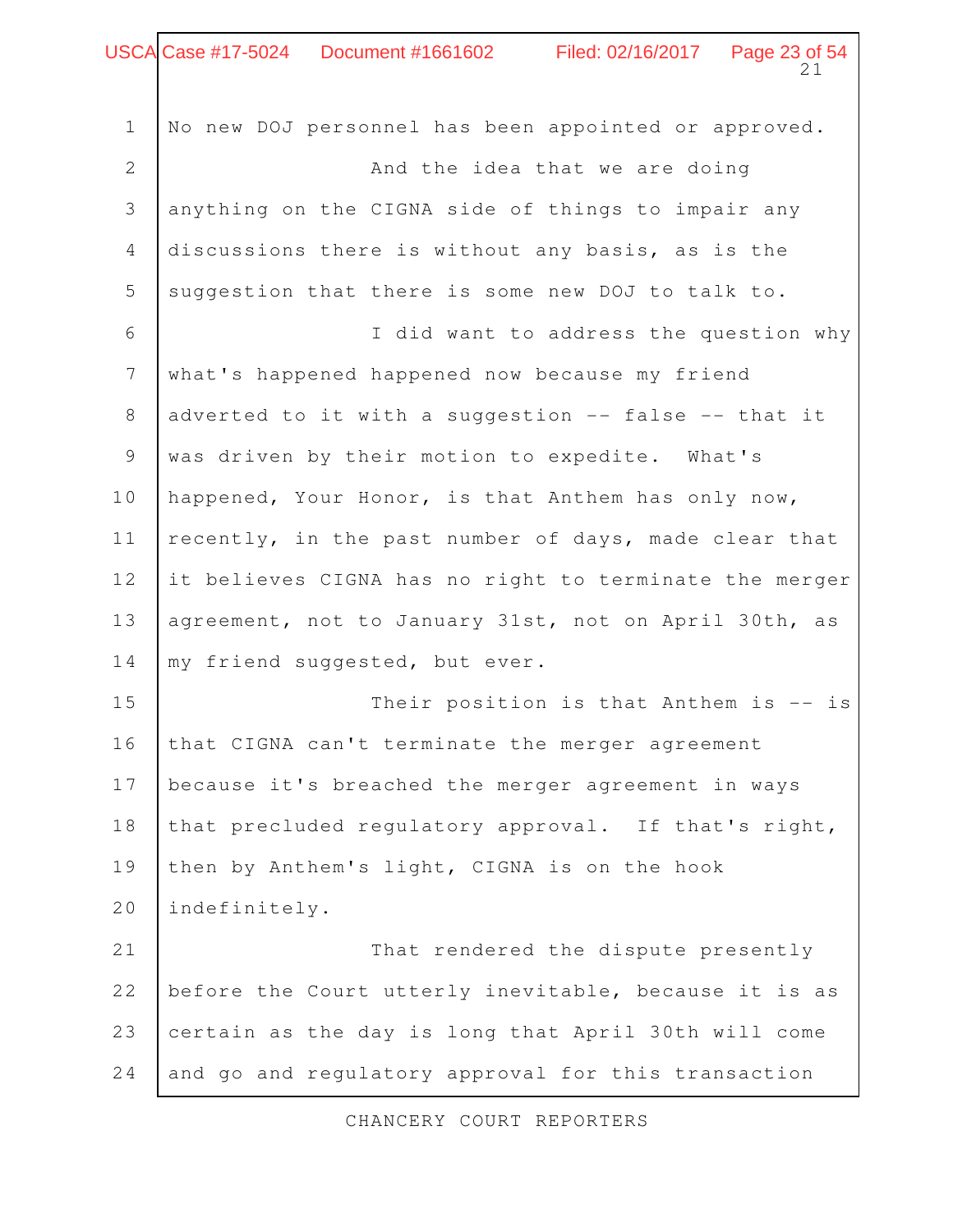|                 | USCA Case #17-5024 Document #1661602 Filed: 02/16/2017 Page 24 of 54<br>22 |
|-----------------|----------------------------------------------------------------------------|
| $1\,$           | will not be had. I doubt I will even hear my good                          |
| $\mathbf{2}$    | friend on the other side dispute it.                                       |
| 3               | It is Anthem's own words that it's 120                                     |
| 4               | days from Court approval until regulatory approval can                     |
| 5               | be had. From today, that takes us into June. And                           |
| 6               | we're not going to start today. We're going to start                       |
| $7\phantom{.0}$ | only after an appeal on whatever calendar is decided                       |
| 8               | by the D.C. Circuit, and in the event of a favorable                       |
| 9               | ruling for the transaction in the D.C. Circuit, a                          |
| 10              | remand for further proceedings in the District Court.                      |
| 11              | There isn't any question that April 30th is not going                      |
| 12              | to see regulatory approval.                                                |
| 13              | But what's fundamental now is Anthem's                                     |
| 14              | position that CIGNA is precluded from escaping the                         |
| 15              | merger agreement, terminating the merger agreement,                        |
| 16              | even then. This isn't a circumstance where Anthem                          |
| 17              | said, Well, give us until April 30th and we'll see                         |
| 18              | where we are. Anthem has taken precisely the opposite                      |
| 19              | position.                                                                  |
| 20              | And even then, so the Court                                                |
| 21              | understands, it's very difficult for CIGNA to continue                     |
| 22              | to perform this contract even if it was otherwise able                     |
| 23              | to. We are being asked to approve of filings in the                        |
| 24              | District of Columbia Circuit Court that we believe are                     |

Г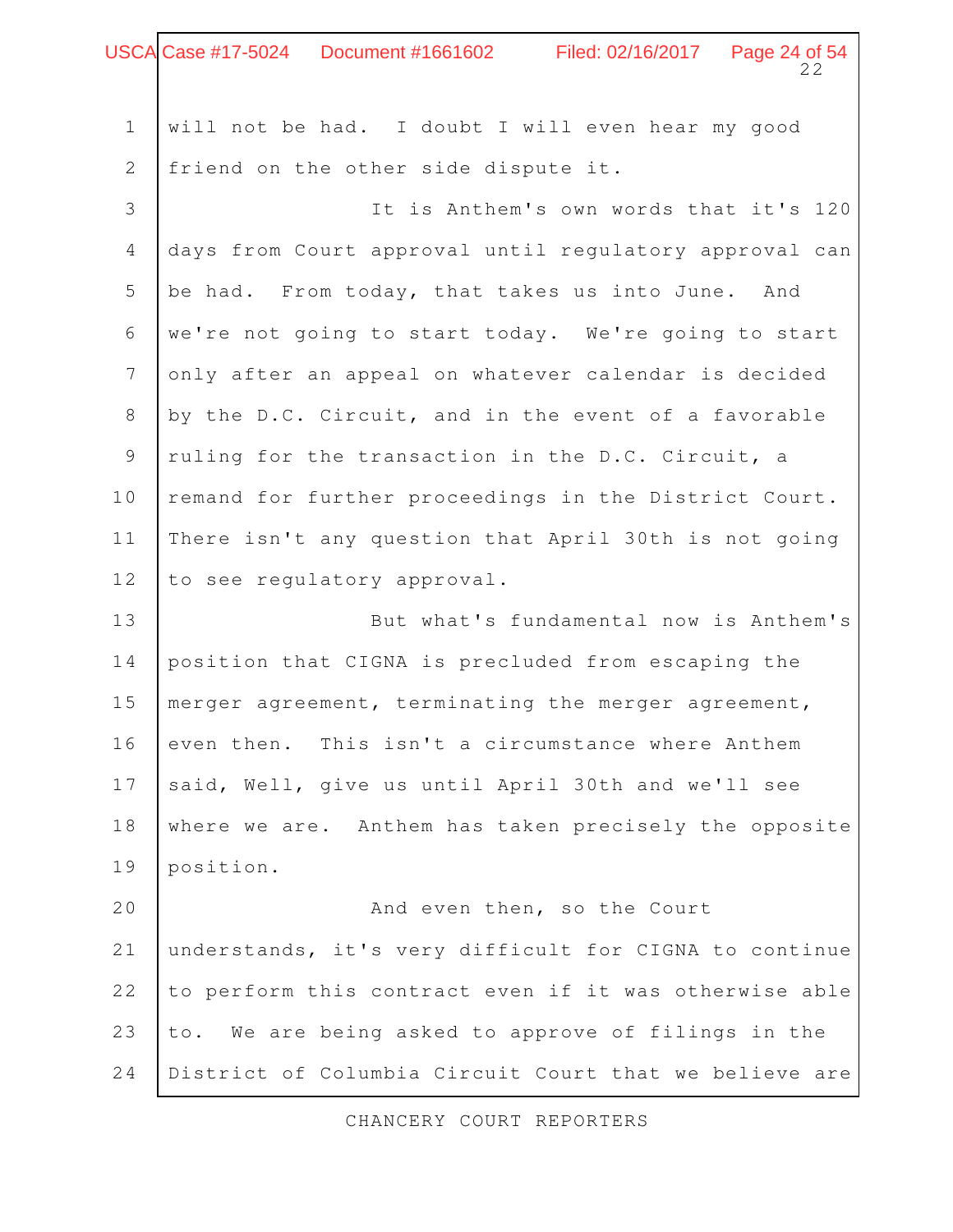#### 23 Case #17-5024 Document #1661602 Filed: 02/16/2017 Page 25 of 54

legally misguided and are factually inaccurate. We've navigated this tension as best we could in the District Court but we couldn't continue to be bound by any obligation to cooperate in the Circuit Court, given the increasingly irresponsible litigating positions Anthem has taken, especially when balanced against the literally zero percent chance of success on the regulatory front by April 30th. And in few of all this -- and I'm coming to a point, Your Honor, that we believe is important for purposes of responding to what the folks on the other side have said -- we've concluded that what's happening here is Anthem wants to keep CIGNA on ice. It wants to continue to keep a competitor from competing. It wants to continue exploiting the merger agreement for its own narrow gain. That's what they've done for over a year and a half. We've been tied up for over a year and a half. And they aren't entitled to do it anymore. CIGNA has a right to terminate. It has obligations to stockholders and to customers and the people it serves to move to put a deal behind it that cannot be done when a termination right is ripe, 1 2 3 4 5 6 7 8 9 10 11 12 13 14 15 16 17 18 19 20 21 22 23 24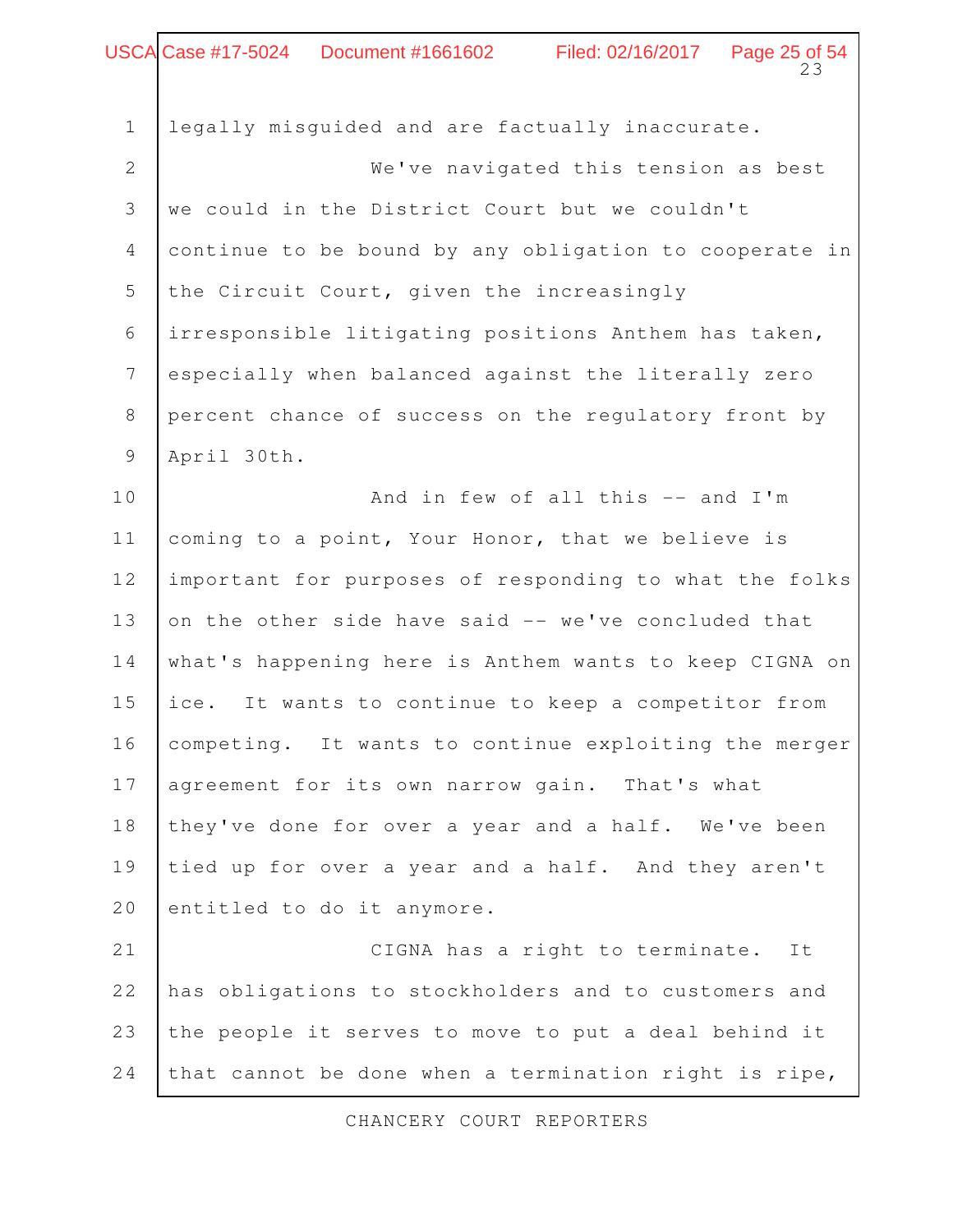## USCA Case #17-5024 Document #1661602 Filed: 02/16/2017 Page 26 of 54

which it is. 1

| $\overline{2}$ | My friend made reference to $--$ I think                            |
|----------------|---------------------------------------------------------------------|
| 3              | he said that there was no harm because CIGNA would                  |
| $\overline{4}$ | just be basically sitting around while the months ran               |
| 5              | off the clock and Anthem pursued increasingly hopeless              |
| 6              | regulatory strategy. But large public companies worth               |
| $\overline{7}$ | many tens of billions of dollars with obligations to                |
| $8\,$          | stockholders and constituencies don't basically sit                 |
| $\overline{9}$ | around. There is a strategy to be deployed. There                   |
| 10             | are capital deployments to be made. There are any                   |
| 11             | number of initiatives that each of these companies,                 |
| 12             | CIGNA and Anthem, need to get to if they're going to                |
| 13             | go about their business.                                            |
| 14             | The idea that an ongoing temporary                                  |
| $15$           | restraining order is cost-free to CIGNA is false, just              |
| 16             | plain false. There's no showing of it. And handcuffs                |
| 17             | of the sort that Anthem proposes to continue to bind                |
| 18             | CIGNA are not justified on the facts, not justified on              |
| 19             | the contract, and not at all cost-free.                             |
| 20             | Now, it's our position that we've                                   |
| 21             | complied with our obligations under the merger                      |
| 22             | agreement, and I think the evidence will show that.<br>$\mathbb{I}$ |
| 23             | know the Court doesn't want to hear about it and,                   |
| 24             | candidly, I don't want to talk about it now.                        |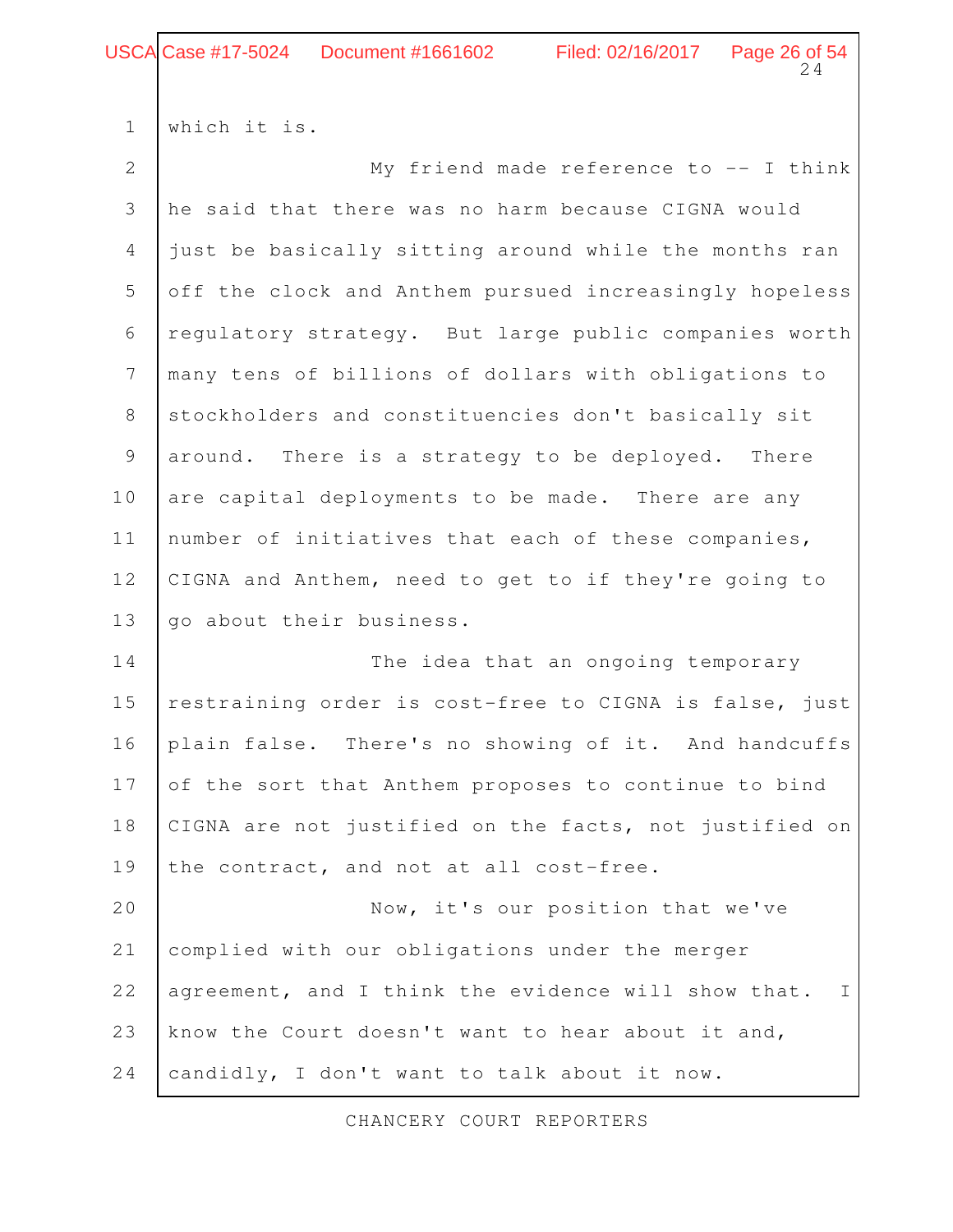I do want to say that we are keen on the CIGNA side to continue to conduct ourselves so as to ensure that any relief the Court orders will be capable of being given effect. What we are not trying to do here is 1 2 3 4 5

to short-circuit the ability of this Court or any other to have its rulings enforced. Candidly, we don't think, ultimately, an order of specific performance can happen here because we don't think there's any way this transaction can ever be approved, given the self-interested way in which Anthem has gone about seeking regulatory approval. 6 7 8 9 10 11 12

But we have no interest in doing anything to impair this Court's remedial authority. If anything, candidly, Your Honor, it's the Anthem side of the equation that is ignoring the merger agreement. 13 14 15 16 17

As an illustration, both companies have covenants in the merger agreement that restrict their ability to deploy capital for share repurchases. As the Court knows, this is an important issue from a governance and capital management perspective. CIGNA announced to Wall Street in the past number of days that it would undertake 18 19 20 21 22 23 24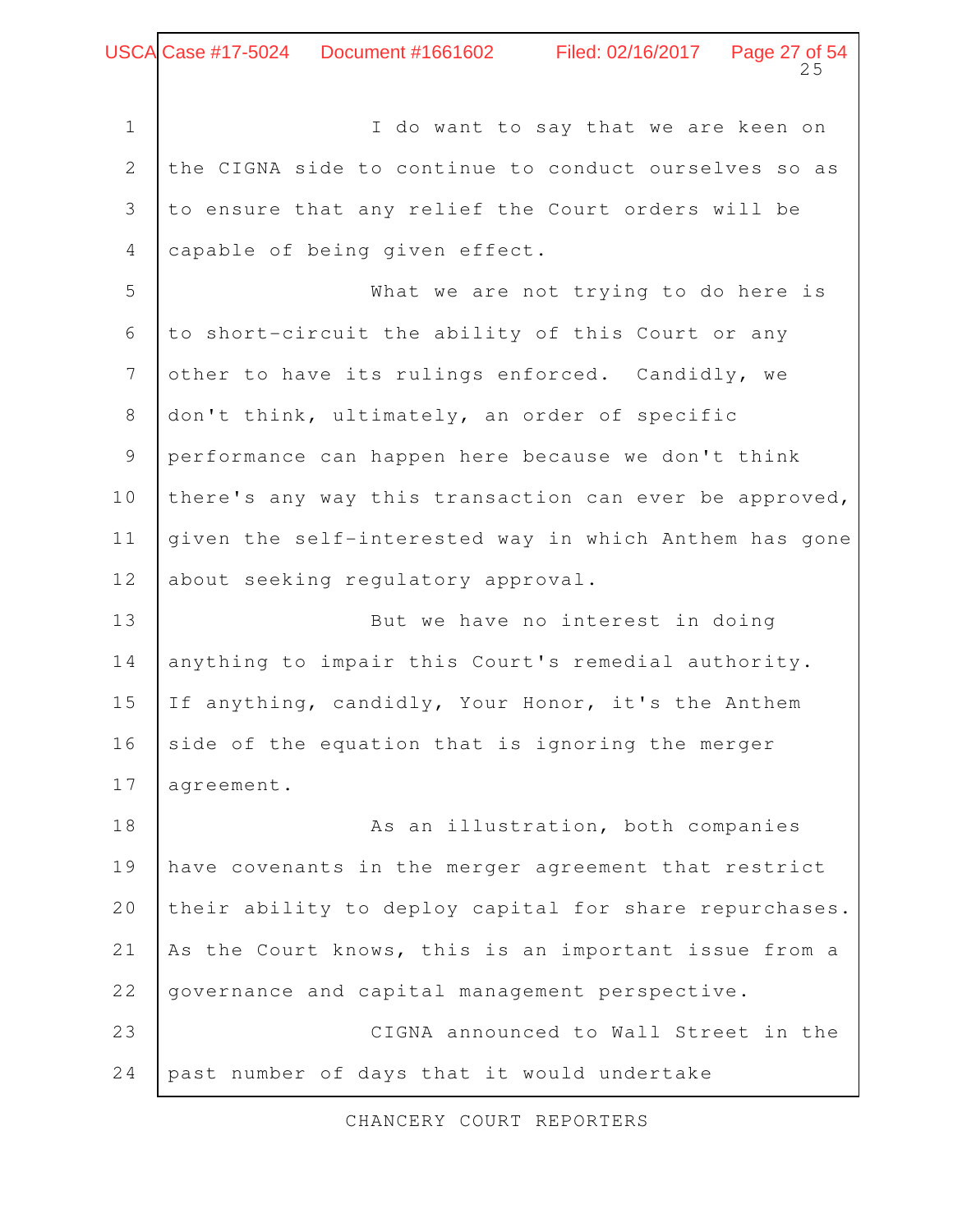#### Page 28 of 54<br>26 Case #17-5024 Document #1661602 Filed: 02/16/2017

1

repurchases this year only within the tolerance

permitted by the merger agreement, attempting to live within the boundaries of the merger agreement so as to ensure the capacity of the Court to order effective relief. That's a company that's trying to remain compliant. 2 3 4 5 6

Anthem, on the other hand, announced to Wall Street that they'll undertake buybacks this year that will exceed the amount permitted by the merger agreement. That is a company that is not coloring within the lines of the merger agreement. 7 8 9 10 11

There are all sorts of other matters pertinent to integration that evince Anthem's failure to do its contractual duty, and it just can't be said, Your Honor, that the situation is cost-free or that either party should be put in the position of having to indefinitely comply with the restrictions of the agreement. 12 13 14 15 16 17 18

Finally, I think I heard the other side say that CIGNA has conceded that the contract could be extended to April 30th, and I think that was in their papers as well. That just is not true. Anthem, to be sure, argued before Judge Jackson in the D.C. Circuit that the trial 19 20 21 22 23 24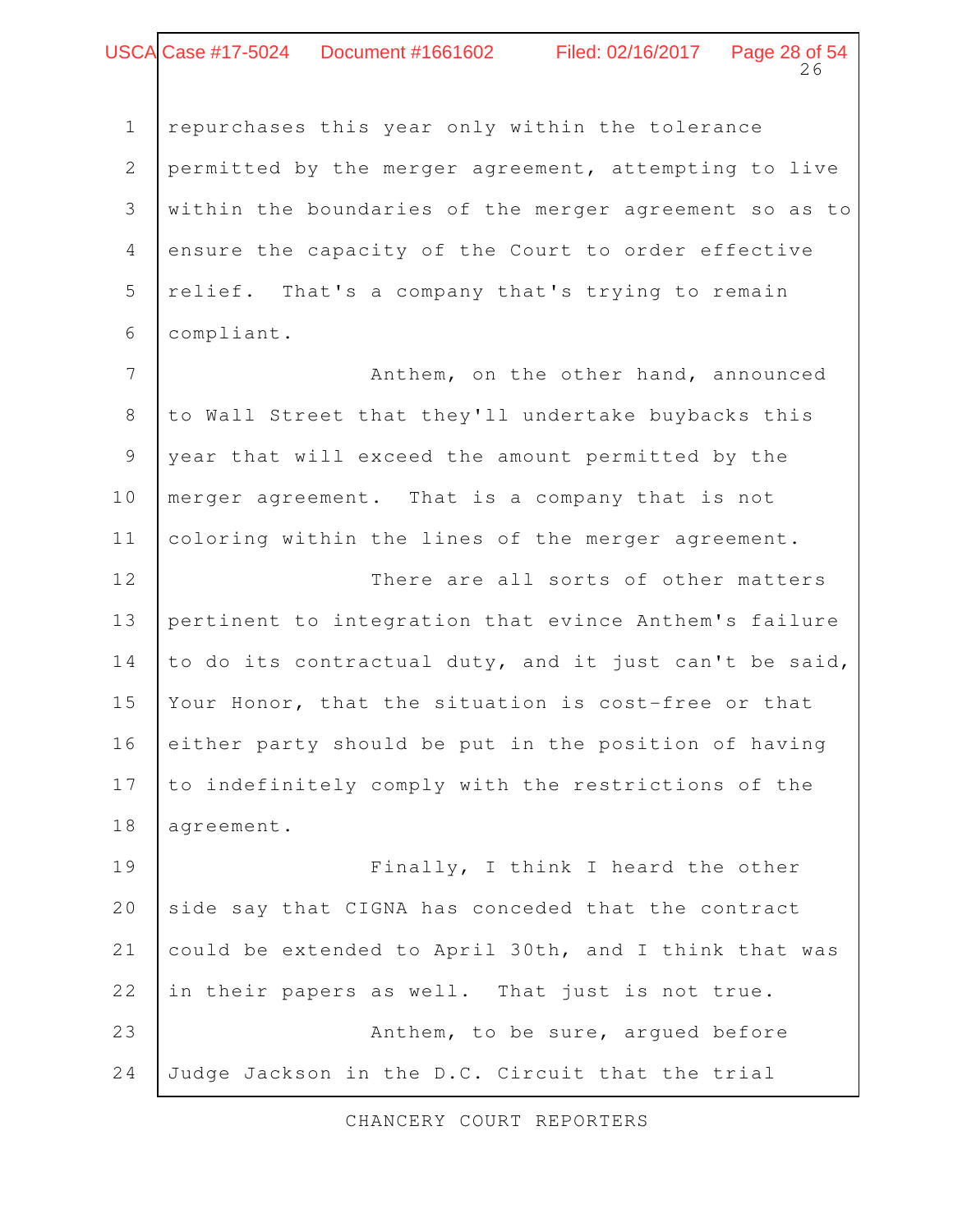## $27$ USCA Case #17-5024 Document #1661602 Filed: 02/16/2017 Page 29 of 54

| $\mathbf 1$    | schedule needs to be compressed to hit an April 30th     |
|----------------|----------------------------------------------------------|
| $\mathbf{2}$   | deadline, but among other things, they told the Court    |
| 3              | that it needed to be finished 120 days before            |
| $\overline{4}$ | April 30th so they could have time to appeal so they     |
| 5              | could have time to implement a favorable ruling.         |
| 6              | So all that does is confirm that                         |
| $\overline{7}$ | April 30th is no longer even remotely in prospect.<br>It |
| $\,8\,$        | doesn't do anything to support the idea that anyone on   |
| $\overline{9}$ | the CIGNA side made such a concession.                   |
| 10             | Anthem cites in page 3 of its papers a                   |
| 11             | statement from the District Court's opinion enjoining    |
| 12             | the merger that the parties are bound by their merger    |
| 13             | agreement through April 30th, but all the Court was      |
| 14             | citing there was a unilateral filing of Anthem in        |
| 15             | which Anthem made the point that expedition was          |
| 16             | necessary.                                               |
| 17             | I mean, it's kind of worth noting that                   |
| 18             | Anthem doesn't think that the statement is true          |
| 19             | because Anthem thinks that CIGNA is bound well beyond    |
| 20             | April 30th, as it has made perfectly clear.              |
| 21             | These issues come together, Your                         |
| 22             | Honor, in our response to the temporary restraining      |
| 23             | order because we submit that what has not been shown     |
| 24             | is, on the merits, a sufficient likelihood of success    |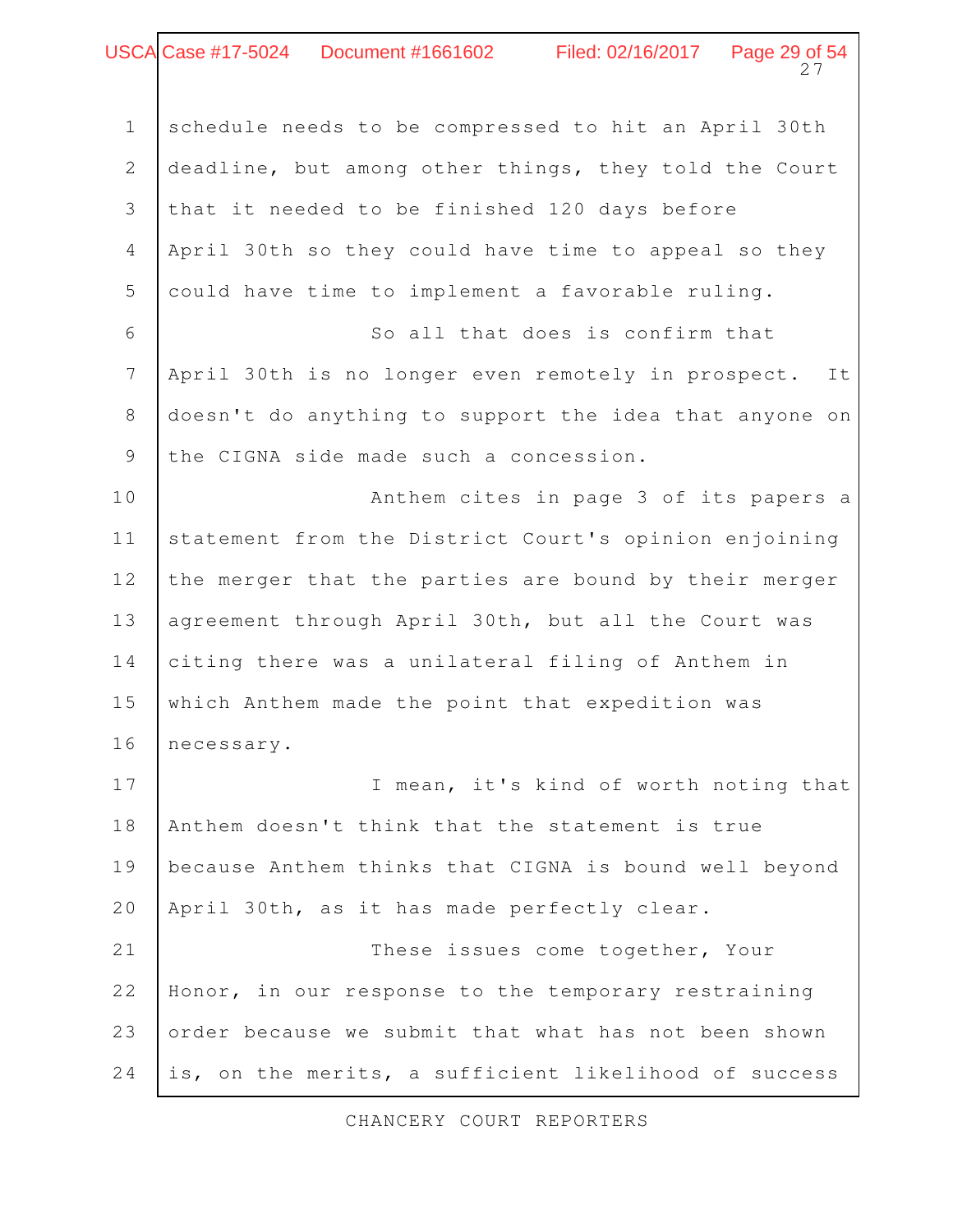| <b>USCA Case #17-5024</b><br>Document #1661602 | Filed: 02/16/2017 | Page 30 of 54 |
|------------------------------------------------|-------------------|---------------|
|------------------------------------------------|-------------------|---------------|

to allow the extraordinary remedy ordered, or on the irreparable harm, to justify the extraordinary relief that's been requested. 1 2 3

I've said it a couple of times and I'll say it again, and it's in Mr. Ross' letter, we believe that we should get this case tried. We believe we should get it tried promptly. It's complicated, and it's going to be very fact-intensive. We want to make sure the Court has an adequate record, but we are ready to get to work on it. And we're also ready to do that in a way that will ensure the Court's ultimate ability to do substantial justice as it sees fit. And we're happy to cooperate with our friends on the other side of the caption to see to it. Having said all that, the idea that a sufficient record has been submitted to justify a temporary restraining order, we would submit, Your Honor, is inaccurate and ought not be countenanced. So I'll stop there and, of course, be delighted to take any questions that the Court might have. THE COURT: Thank you, Mr. Savitt. Mr. Kurtz, do you have anything you 4 5 6 7 8 9 10 11 12 13 14 15 16 17 18 19 20 21 22 23

want to reply? 24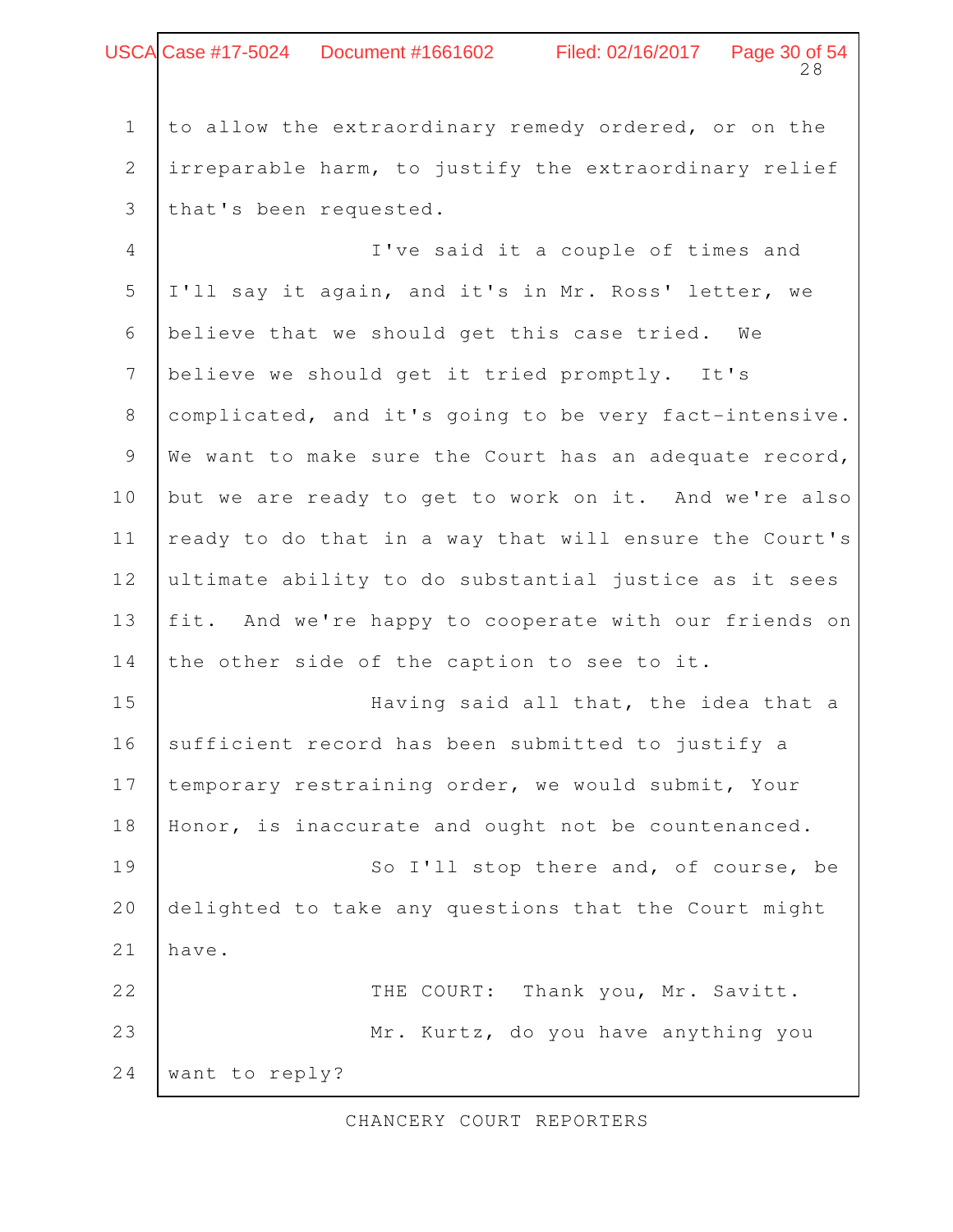Page 31 of 54 MR. KURTZ: Yes. Thank you, Your Honor. I'll be brief, but let me take the big issues on, at least. On the merits, I think I accurately described the standards, which is colorable claim, which is, in fact, a low threshold. I also walked through and we briefed that breach -- and that's the only basis on which CIGNA says that the extension is improper, that there was a breach. I walked through in the brief and we walked through today, Your Honor, that 7.1(b) extensions are not attached to breaches; that, instead, it just has to be a condition that's capable of being satisfied. And my brethren didn't respond to that, but that's a legal issue. Your Honor can look at the words and decide yourself. Also, the notion, factually, that Anthem is in breach is not supported even by the complaint. We have proof by Your Honor in the form of our verified complaint that Anthem, in fact, incurred \$520 million, which may be a record -- I don't know - in trying to get through regulatory clearance. We've walked through -- and I won't repeat the facts -- obviously, just tireless work. 1 2 3 4 5 6 7 8 9 10 11 12 13 14 15 16 17 18 19 20 21 22 23 24 Case #17-5024 Document #1661602 Filed: 02/16/2017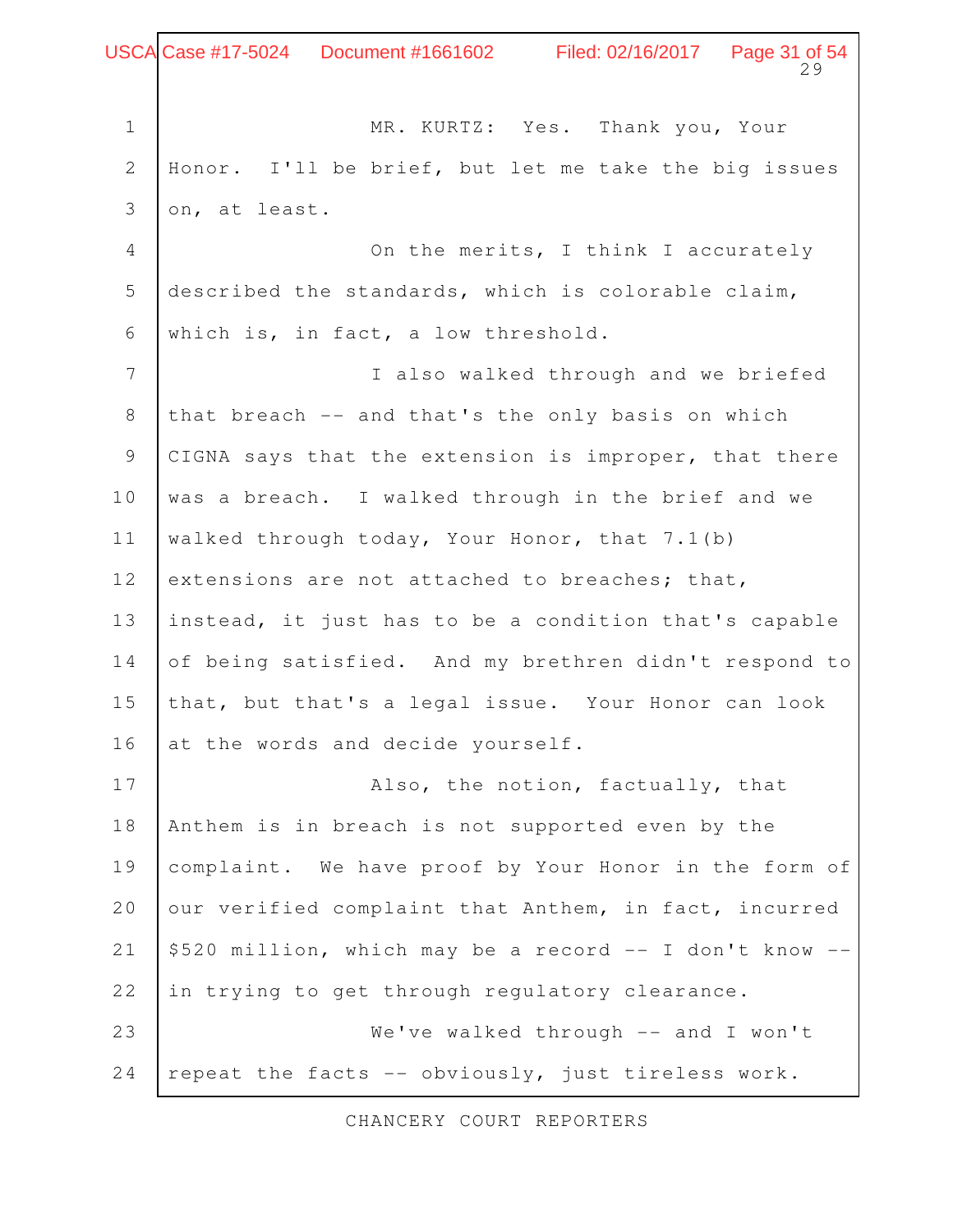### Page 32 of 54 Case #17-5024 Document #1661602 Filed: 02/16/2017

| $\mathbf 1$    | And we continue to work. And a lot of times, I think  |
|----------------|-------------------------------------------------------|
| $\mathbf{2}$   | when you're trying to figure out who really did what  |
| 3              | they were supposed to do, maybe you look at parties'  |
| $\overline{4}$ | interests, because people tend to act in their own    |
| 5              | interests. And you can see our interest has been at   |
| 6              | the outset to merge. We reinitiated it over           |
| $7\phantom{.}$ | resistance. And here we are, later in the game, and   |
| $\,8\,$        | we're fighting for it. And we're reaching out to DOJ, |
| $\overline{9}$ | which is new, by the way. There is a confirmed        |
| 10             | Attorney General, Sessions. And CIGNA is fighting to  |
| 11             | terminate it.                                         |
| 12             | So I think on the merits, which is a                  |
| 13             | low threshold, I don't know if it had to be an        |
| 14             | overwhelming likelihood of success on the merits, but |
| 15             | I think we have met it.                               |
| 16             | And on that April 30 date, you can                    |
| 17             | look to our brief on pages 30 and 31 and you can get  |

the quotes. It's not just Anthem that was at April 30. It was also CIGNA that stood up and said, We agree. And the Court, of course, established that date as the foundational basis for a trial schedule and reiterated that in the recent decision. So it's only CIGNA that's trying to change the timing rules as they got here. 18 19 20 21 22 23 24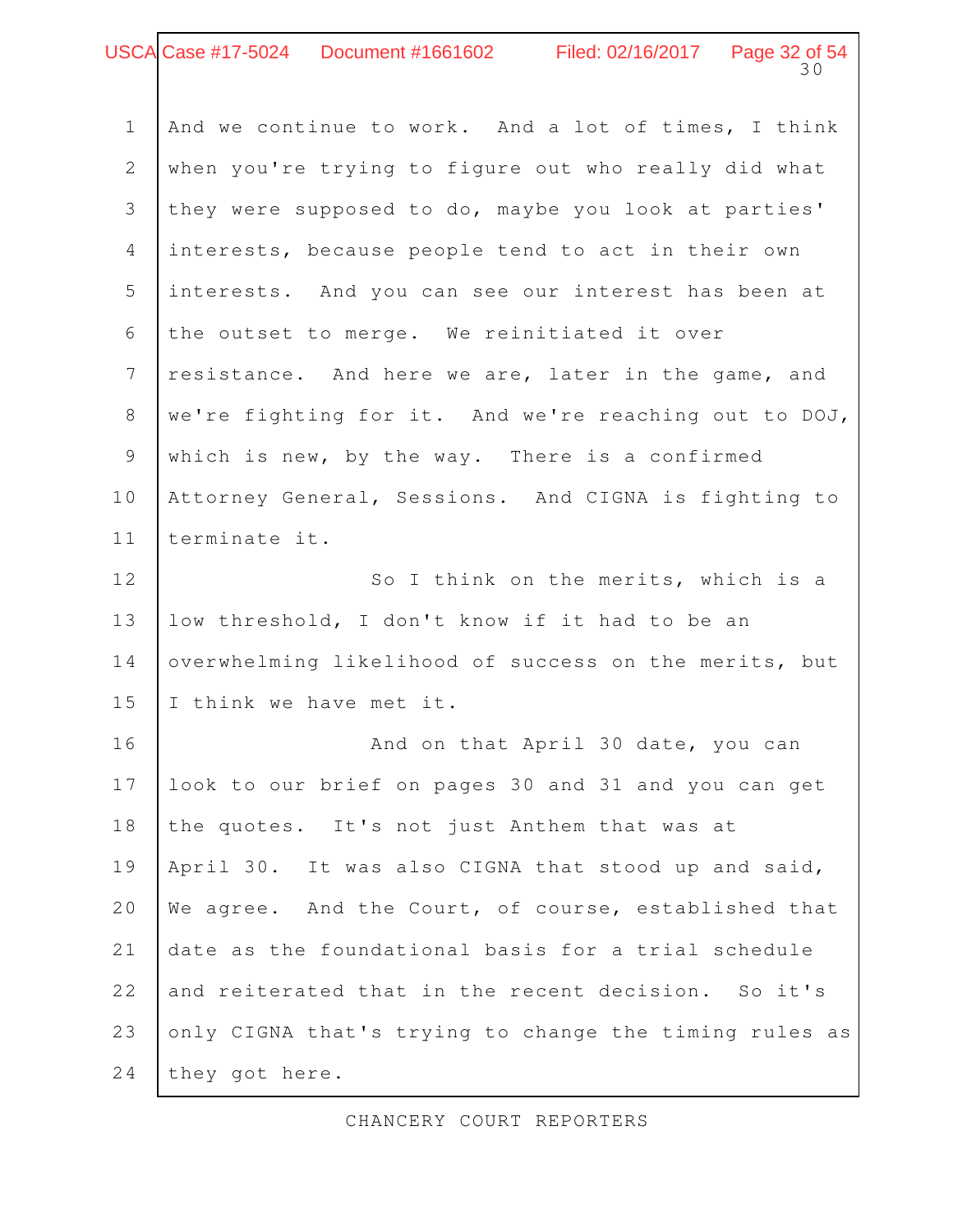Page 33 of 54<br>31 In terms of harm, I'm not sure how it could credibly be argued that the loss of a transformative merger is not irreparable harm. It's textbook irreparable harm. The appeal, which I'm not sure my friend responded to, likewise, the loss of an appellate right is irreparable harm. I think the response was, Oh, it's okay, you can argue your position, but, unfortunately, our position is compromised in the event of a termination. And I'll quote from a DOJ filing today, where DOJ said CIGNA's termination "gut" Anthem's argument for expedited appellate review. "Since CIGNA has already terminated the agreement, expedited review and perhaps any appellate review" - any appellate review -- "would be futile." So I don't really think we can argue about the harm this is discussing. CIGNA says, Well, the harm isn't the loss of the transaction because we're still available, but there is no way to make progress on the transaction if you don't have a merger agreement that purports to still be in place. No one will talk with you. Nobody will -- we can't negotiate divestitures 1 2 3 4 5 6 7 8 9 10 11 12 13 14 15 16 17 18 19 20 21 22 23 24 Case #17-5024 Document #1661602 Filed: 02/16/2017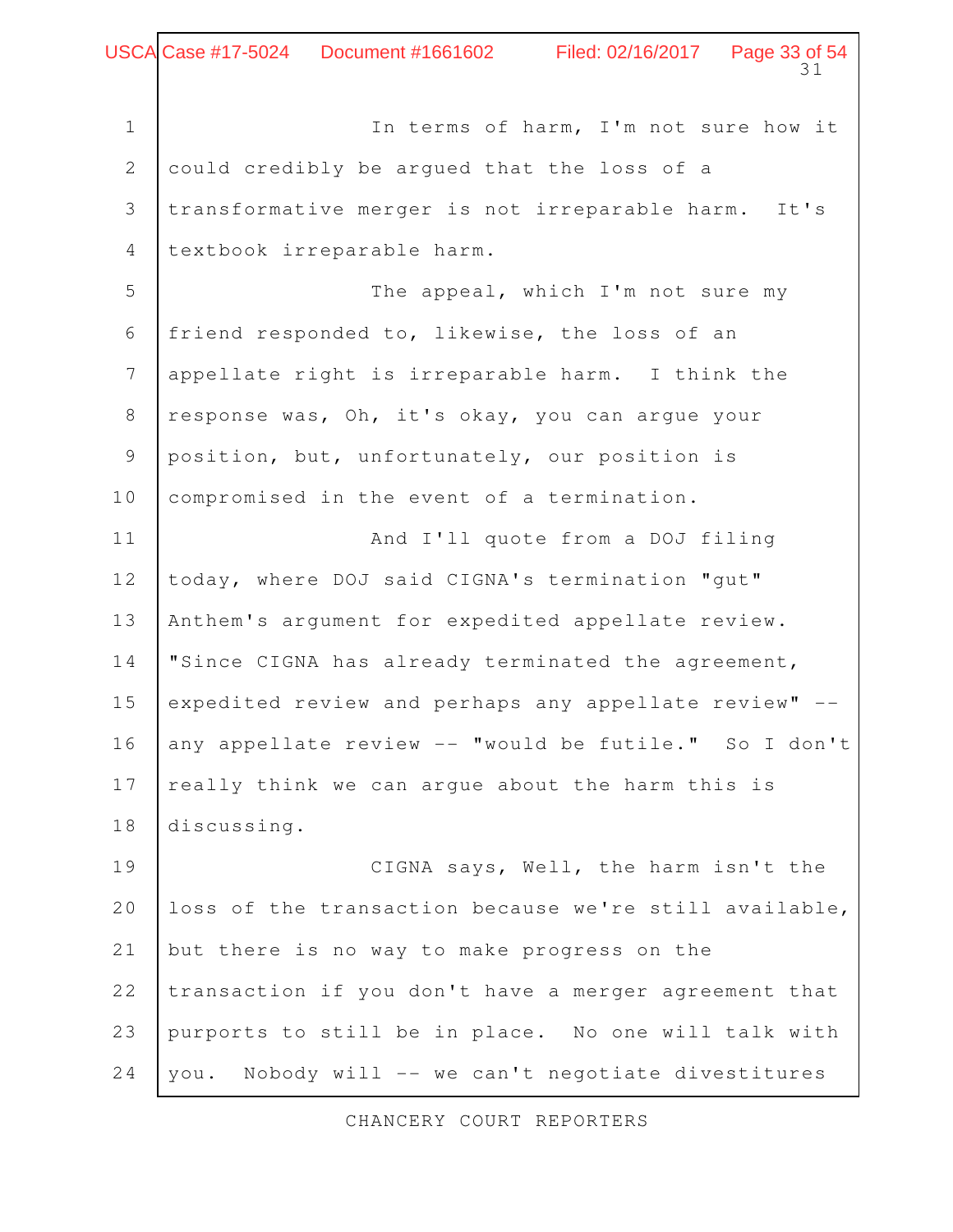## $32$ USCA Case #17-5024 Document #1661602 Filed: 02/16/2017 Page 34 of 54

| $\mathbf 1$     | or approvals, and we may not be able to take an        |
|-----------------|--------------------------------------------------------|
| $\mathbf{2}$    | appeal.                                                |
| 3               | And counsel says, Well, look, this is                  |
| $\overline{4}$  | not painless. There's a cost. I don't dispute          |
| 5               | there's a cost for all parties. That's the cost that   |
| 6               | they undertook when they entered into an agreement     |
| $7\phantom{.0}$ | that, in fact, had an extension date for the asking,   |
| 8               | unilaterally, through April 30.                        |
| $\mathcal{G}$   | And that became the cost also when                     |
| 10              | they chose to attack the merger instead of support it, |
| 11              | because under the terms of the agreement between these |
| 12              | sophisticated commercial parties, that breached it.    |
| 13              | If you breach, you don't get to terminate. So we're    |
| 14              | not asking them to do anything outside the agreement.  |
| 15              | And it is indefinite. We don't                         |
| 16              | dispute it's indefinite. It's indefinite because       |
| 17              | we're where we are, based on the conduct of CIGNA.     |
| 18              | But having said that, as I said                        |
| 19              | before, nobody is looking to delay this. We're going   |
| 20              | to try to get it through, which is going to create     |
| 21              | enormous benefit for everyone. And if it doesn't get   |
| 22              | through, we have the same interest as CIGNA has in     |
| 23              | terminating.                                           |
| 24              | And I'll tell you, we had I think it                   |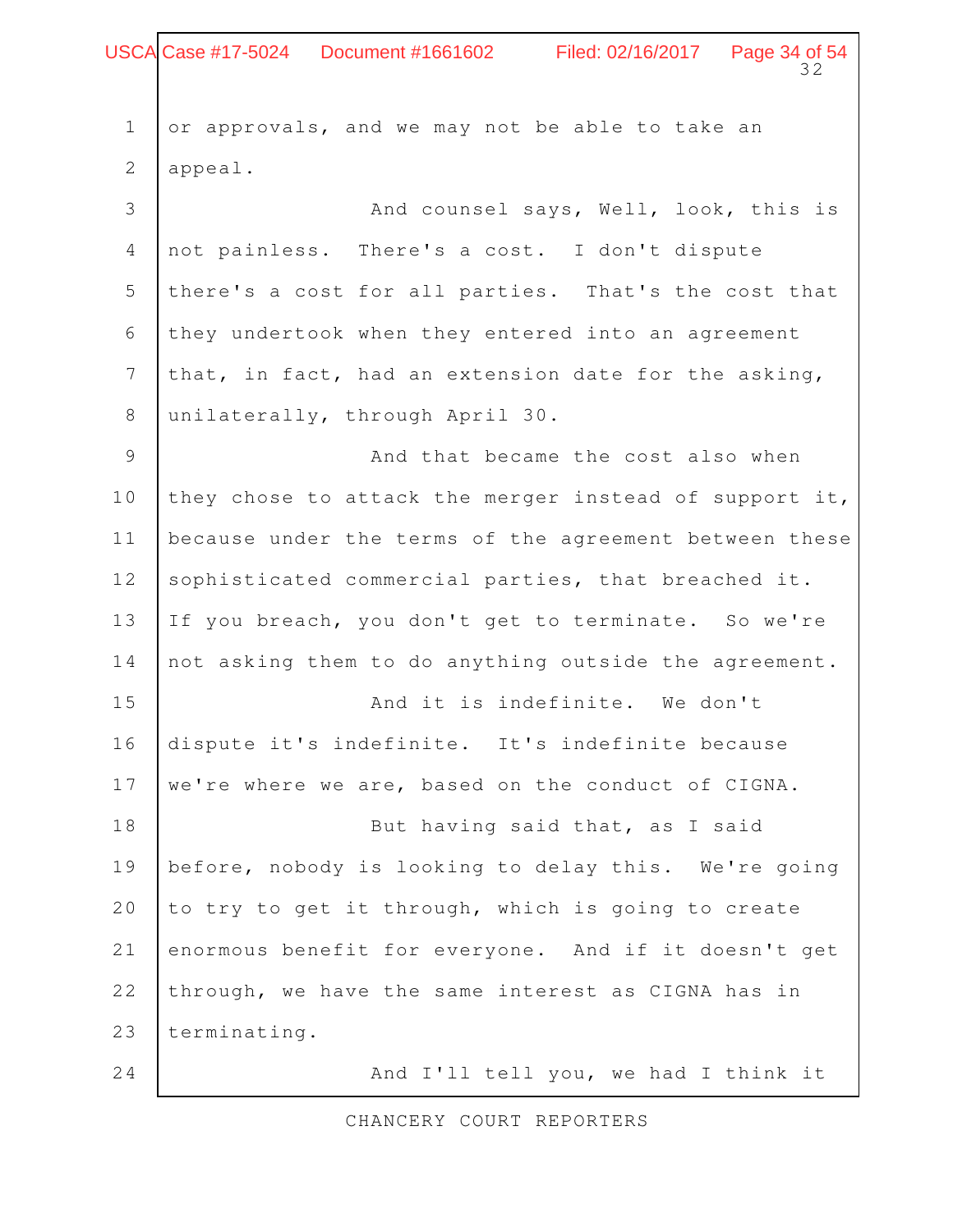## $33$ USCA Case #17-5024 Document #1661602 Filed: 02/16/2017 Page 35 of 54

| $\mathbf 1$    | was a \$120 million commitment fee payment due on our  |
|----------------|--------------------------------------------------------|
| 2              | extension. Our financing only went through             |
| 3              | January 31st. That's real dollars spent in support of  |
| $\overline{4}$ | trying to clear a merger with a real belief that we    |
| 5              | have an opportunity to do so. Companies don't          |
| 6              | undertake extended financing commitment fees in the    |
| 7              | nine figures lightly.                                  |
| $\,8\,$        | And we're certainly not trying to keep                 |
| $\mathsf 9$    | CIGNA on ice. I don't know how CIGNA is on ice.        |
| 10             | Maybe they have an equity repurchase interest that I   |
| 11             | don't know about. But they're out competing and        |
| 12             | trying to get more work and operating their businesses |
| 13             | and making various flowery and optimistic statements   |
| 14             | into the marketplace about their abilities to continue |
| 15             | on in business.                                        |
| 16             | And any ice that is involved in                        |
| 17             | remaining tied to the agreement that the parties       |
| 18             | signed, it applies both ways. And, obviously, Anthem   |
| 19             | isn't looking to put itself on ice either, which is    |
| 20             | why we're moving diligently and tirelessly to get to a |
| 21             | result here.                                           |
| 22             | The idea -- the conspiracy theory that                 |
| 23             | Anthem spent \$520 million, including a \$120 million  |
| 24             | commitment fee, just to extend and is pursuing         |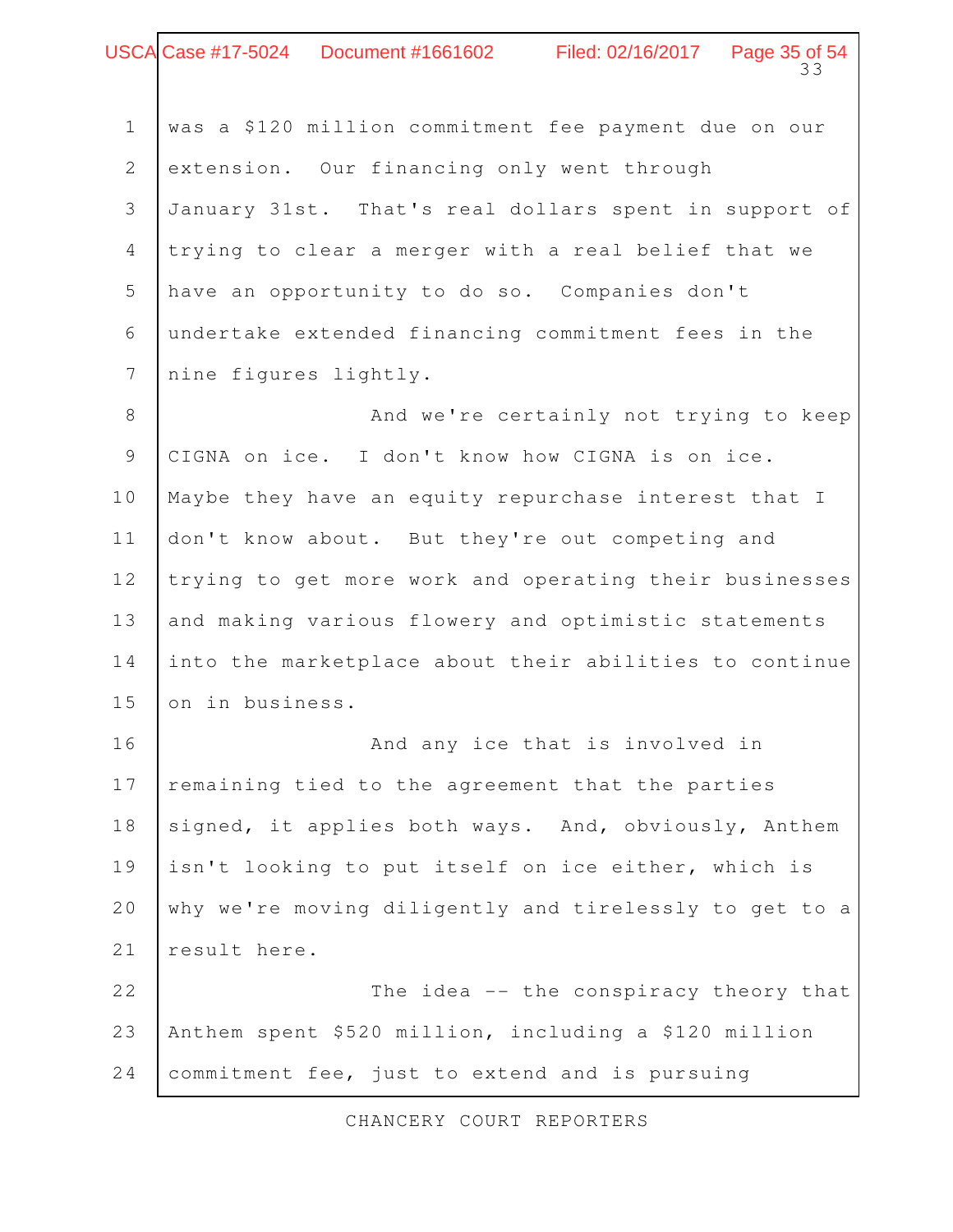### Page 36 of 54<br>34 Case #17-5024 Document #1661602 Filed: 02/16/2017

settlement and appeal somehow to harm CIGNA really is a little offensive. It also doesn't make any sense. There is no harm attendant to efforts to continue to clear the merger or to take an appeal. It's a little bit fantasy, and there is no way that it actually could be happening. There's no handicuffs at all. 1 2 3 4 5 6

So we think that this is a TRO that doesn't hurt CIGNA, even with respect to the matters that they've identified, because they say they'll come right back. They'll come right back if we win at the trial. But the problem is we'll have lost all the time between now and then, because we have an agreement that by all public accounts has been terminated and not reinstated through our TRO. 7 8 9 10 11 12 13 14

And so talk about being on ice. The progress of the deal is on ice. And there's no way, then -- when we get to a hearing, if we win, you're starting from scratch, but you've lost your appeal right, potentially. The D.C. Circuit doesn't get to play the game that we start and stop whenever we feel like it because we can put the genie back in the bottle. It's a public termination. 15 16 17 18 19 20 21 22

And CIGNA's statement that it didn't make that to coincide at all with the motion to 23 24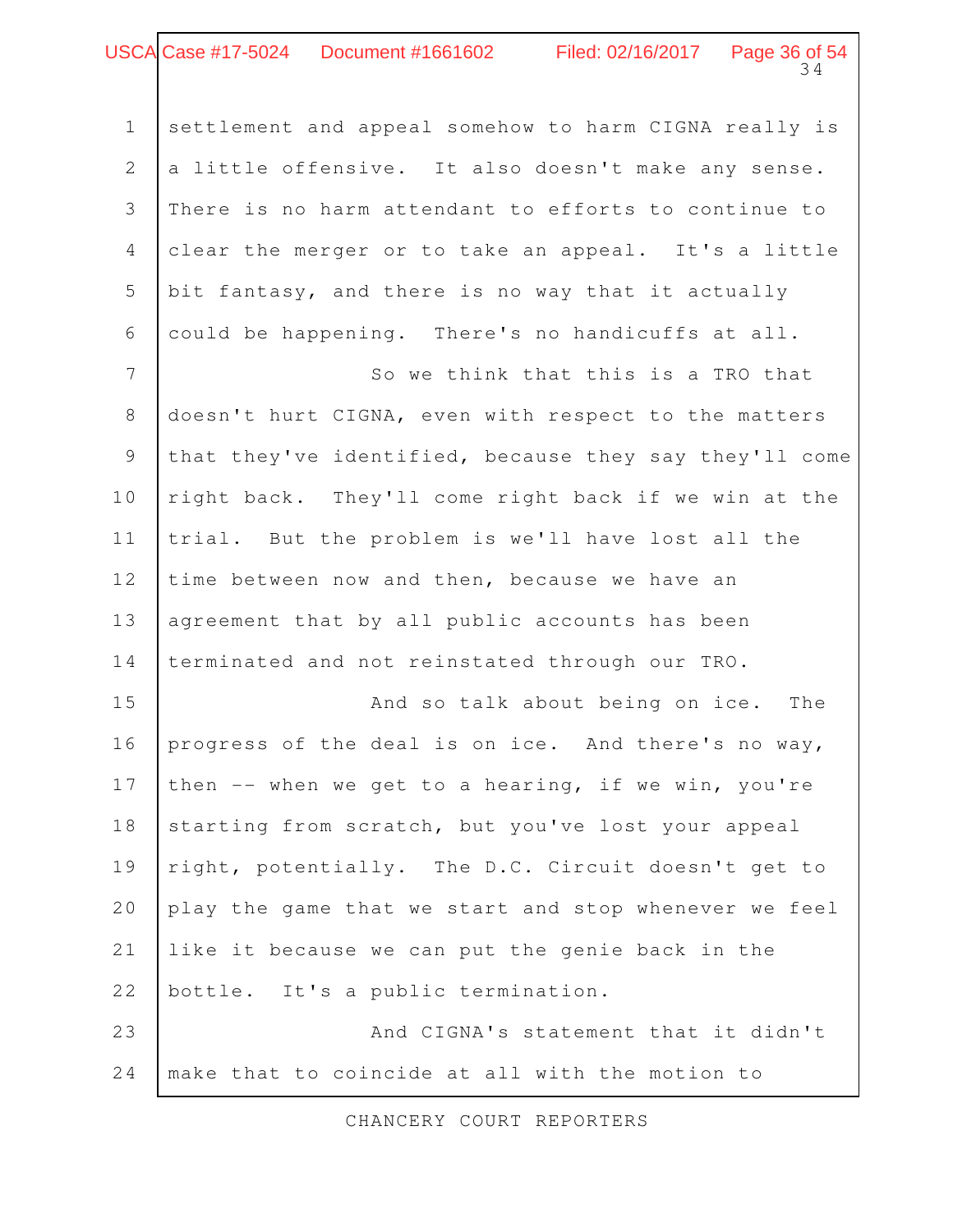### 35 Case #17-5024 Document #1661602 Filed: 02/16/2017 Page 37 of 54

expedite is at least a little suspect, given that we only had to get through tomorrow before we could have seen if we got an expedited motion before feeding the DOJ juicy quotes for their opposition. 1 2 3 4

But at the end of the day, all we're trying to do here -- we're not asking to require them to sign over shares or sign stock certificates or provide due diligence, which we'll need at some point in order to divest assets, if a divestiture of assets is required to remediate in order to get a settlement. 5 6 7 8 9 10

All we're saying now is the termination is stayed, the invalid piece of paper that got sent across the wire is stayed, and that CIGNA can't interfere with our efforts to get it cleared, at least through April 30th, pending Your Honor's determination of the next step, trial or preliminary injunction, however people want to proceed. Which, as I said, maybe makes sense to do sometime before April 30, by which time Your Honor will have more record. And, obviously, my friend over there 11 12 13 14 15 16 17 18 19 20 21

says the record indisputably is going to undermine me, so that will help him. I'm not nearly as convinced. I think that we have the ability to make progress, and 22 23 24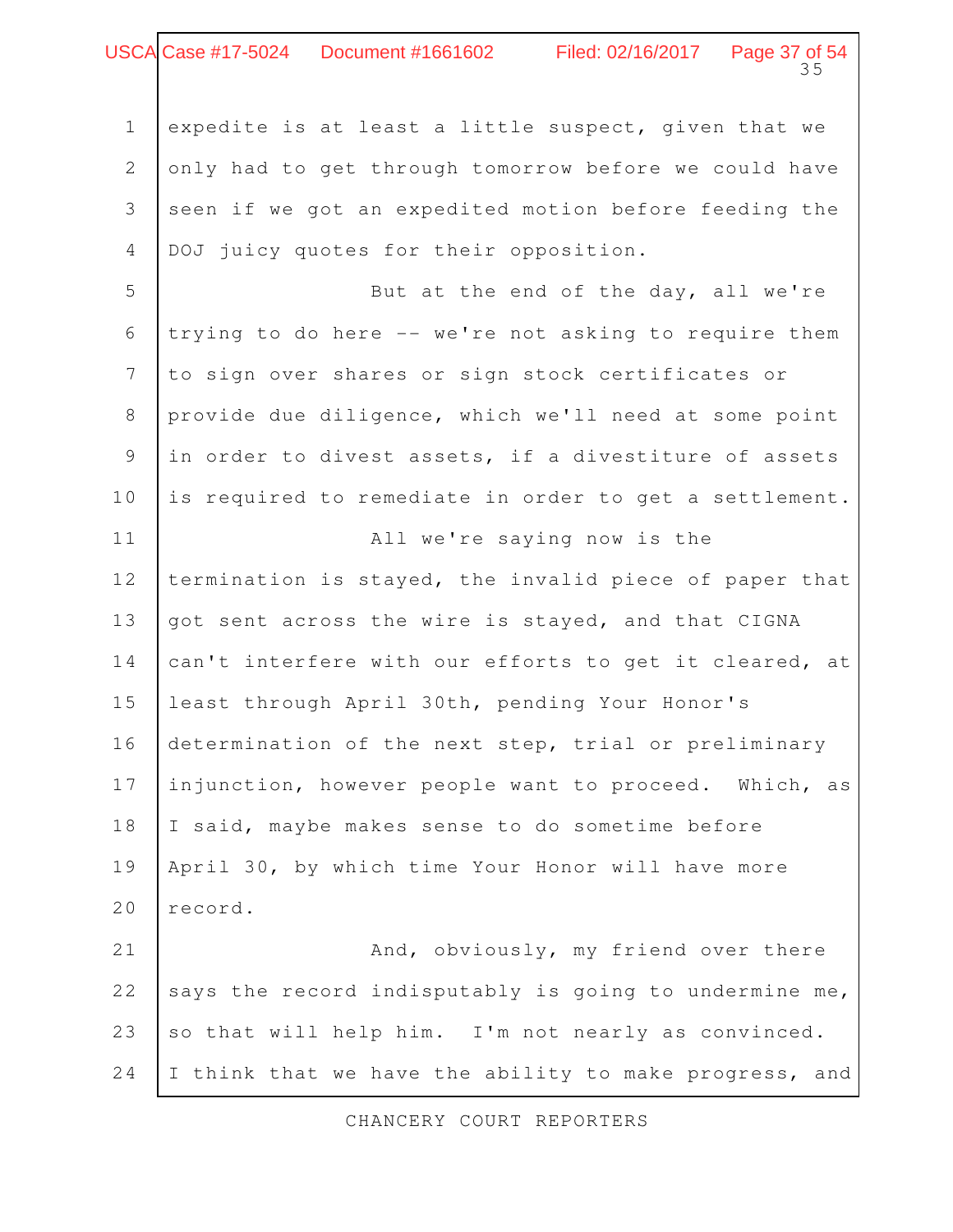Page 38 of 54 we'll be in a position to report into that over time. So we believe we're entitled to a TRO, and we would ask for it. THE COURT: All right. Thank you both for your eloquence. MR. SAVITT: Your Honor, I apologize for interrupting. If I may make a couple points. And I will be still briefer than my good friend on the other side. THE COURT: Very quickly. MR. SAVITT: One is to observe -- and this is in Mr. Ross' letter -- but the matter of breach, the short of it is that if there's been a breach of obligation on Anthem's part, its right to extend is terminated. That is a function of the interplay of Section 6.3(b) and Section 7.1(b) of the merger agreement. As to this business about being on ice, we have been, and as long as we're subject to the merger agreement, are trying to comply with that. We doubt Anthem is. It's not a trivial matter in the least. Conspiracy theory. Well, it only takes -- you need two to conspire. So there is no 1 2 3 4 5 6 7 8 9 10 11 12 13 14 15 16 17 18 19 20 21 22 23 24 Case #17-5024 Document #1661602 Filed: 02/16/2017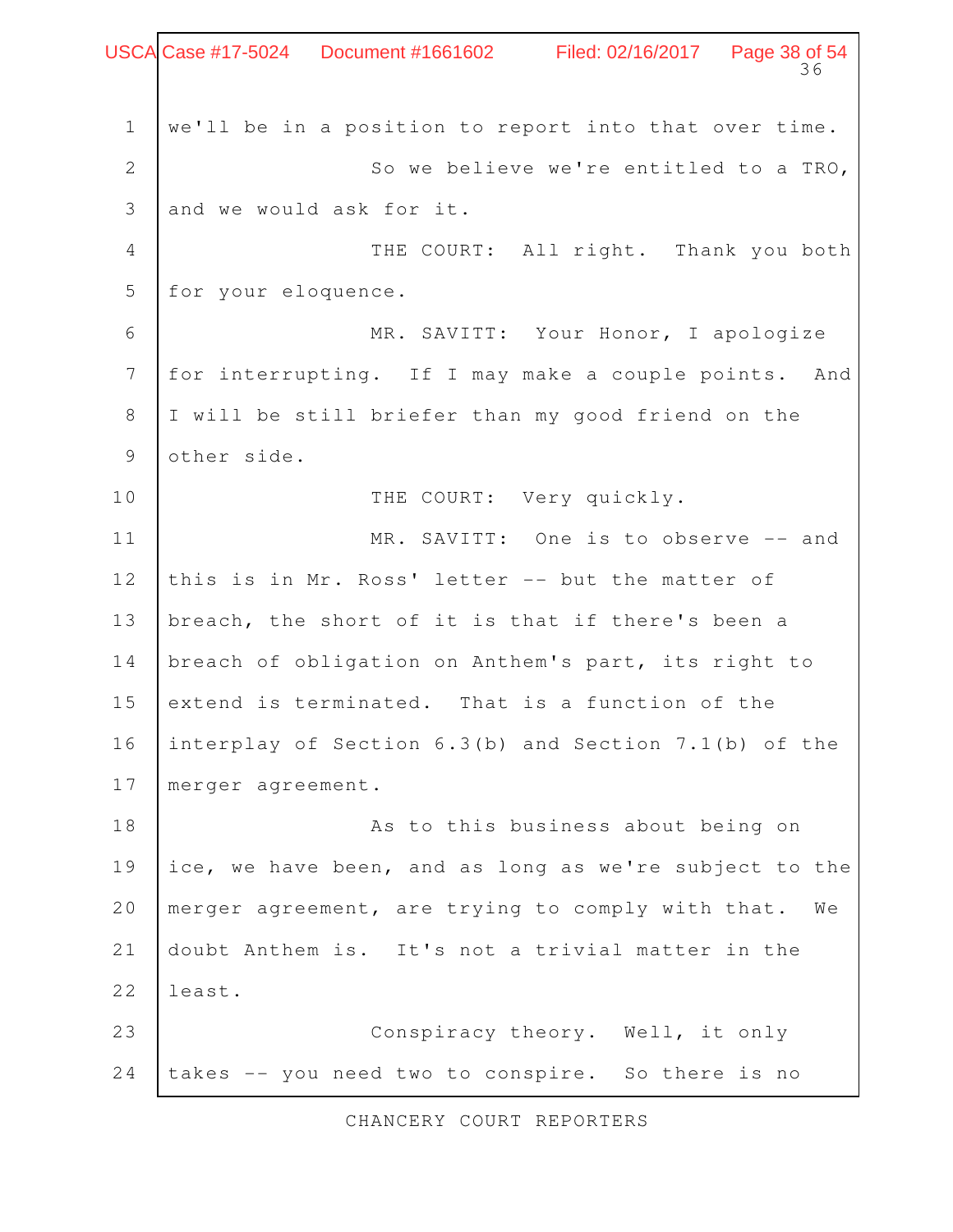### 37 Case #17-5024 Document #1661602 Filed: 02/16/2017 Page 39 of 54

conspiracy theory. It's all Anthem. But what doesn't make a lot of sense is that CIGNA would throw down - would file a complaint and terminate if it didn't need to escape the deal for legitimate purposes, if it didn't need to invoke its rights for legitimate purposes. 1 2 3 4 5 6

If it was as simple as waiting for April 30th to come and go, then there's no reason we wouldn't have done that. We couldn't do it because we were being put in an impossible legal and business position by the conduct of Anthem. 7 8 9 10 11

And as to the relief with respect to not interfering with their efforts, no one is interfering with their efforts. It's not even alleged. The question of whether it's an invalid piece of paper, that's not a fit subject for a TRO or preliminary injunctive, frankly. It's essentially final relief in the case and requires a trial. I apologize, Your Honor, and I appreciate the indulgence. THE COURT: All right. Thank you. I'm going to go ahead and give you all my ruling now. I am granting the TRO. Here's my reasoning. 12 13 14 15 16 17 18 19 20 21 22 23 24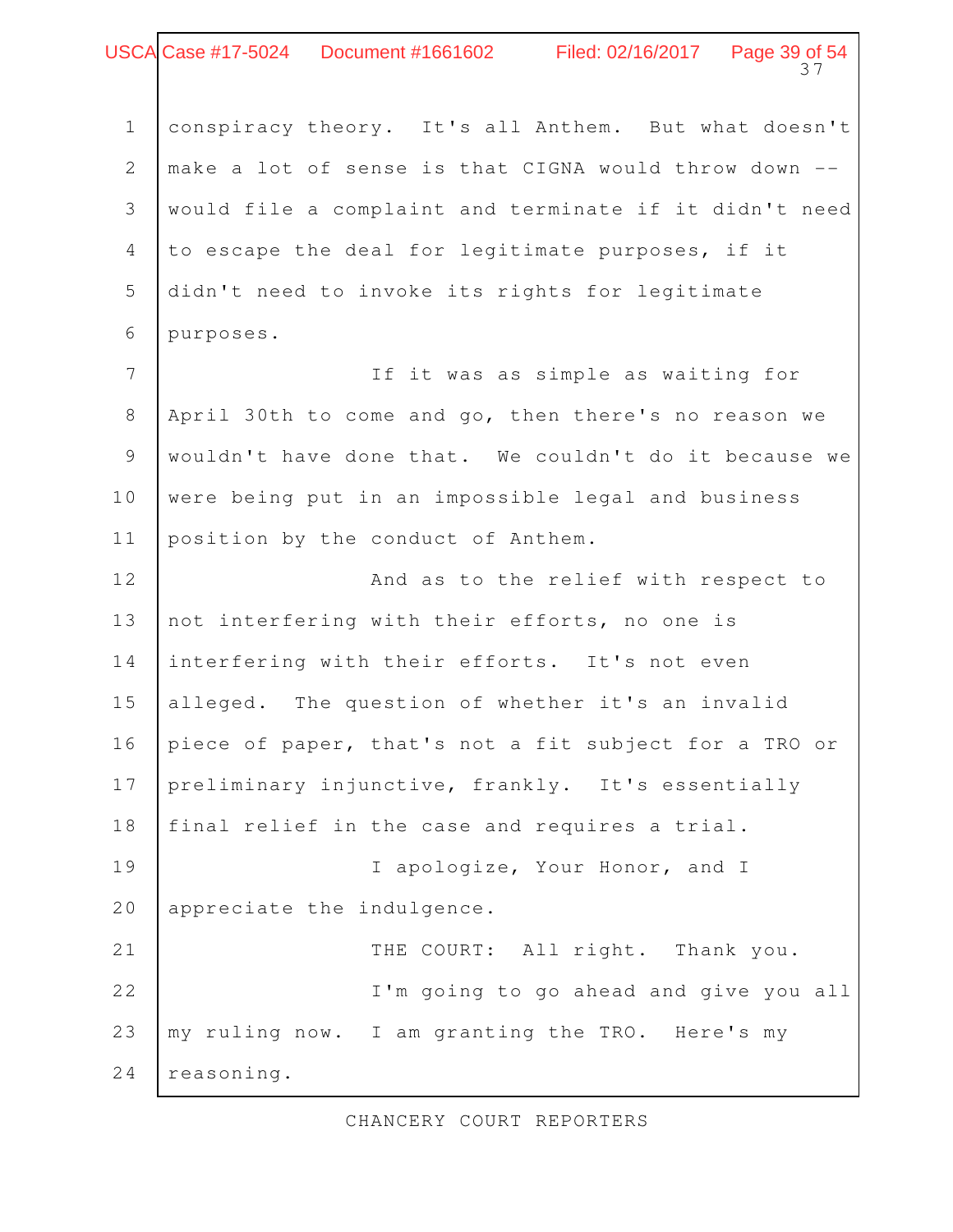I won't go into the details of the situation that the parties have presented except to say that Anthem and CIGNA are parties to a detailed merger agreement. There has been an injunction issued by the District Court of the District of Columbia blocking the merger. 1 2 3 4 5 6

Anthem desires avidly to appeal that injunction. It has argued, and I think it has the better reading of the merger agreement on this point, that CIGNA is required to support it in its appeal. Notwithstanding that fact, CIGNA has issued a termination notice purporting to terminate the agreement and has filed a lawsuit seeking to establish that it complied with its obligations and that Anthem, in fact, breached its obligations under the agreement. 7 8 9 10 11 12 13 14 15 16

We are technically here on Anthem's countersuit which seeks, in the first instance, to hold CIGNA to its agreement and, in the second instance, should that not be possible, to recover damages. 17 18 19 20 21

The relief that is sought today is a temporary restraining order that would preserve the status quo so that this case can be litigated and this 22 23 24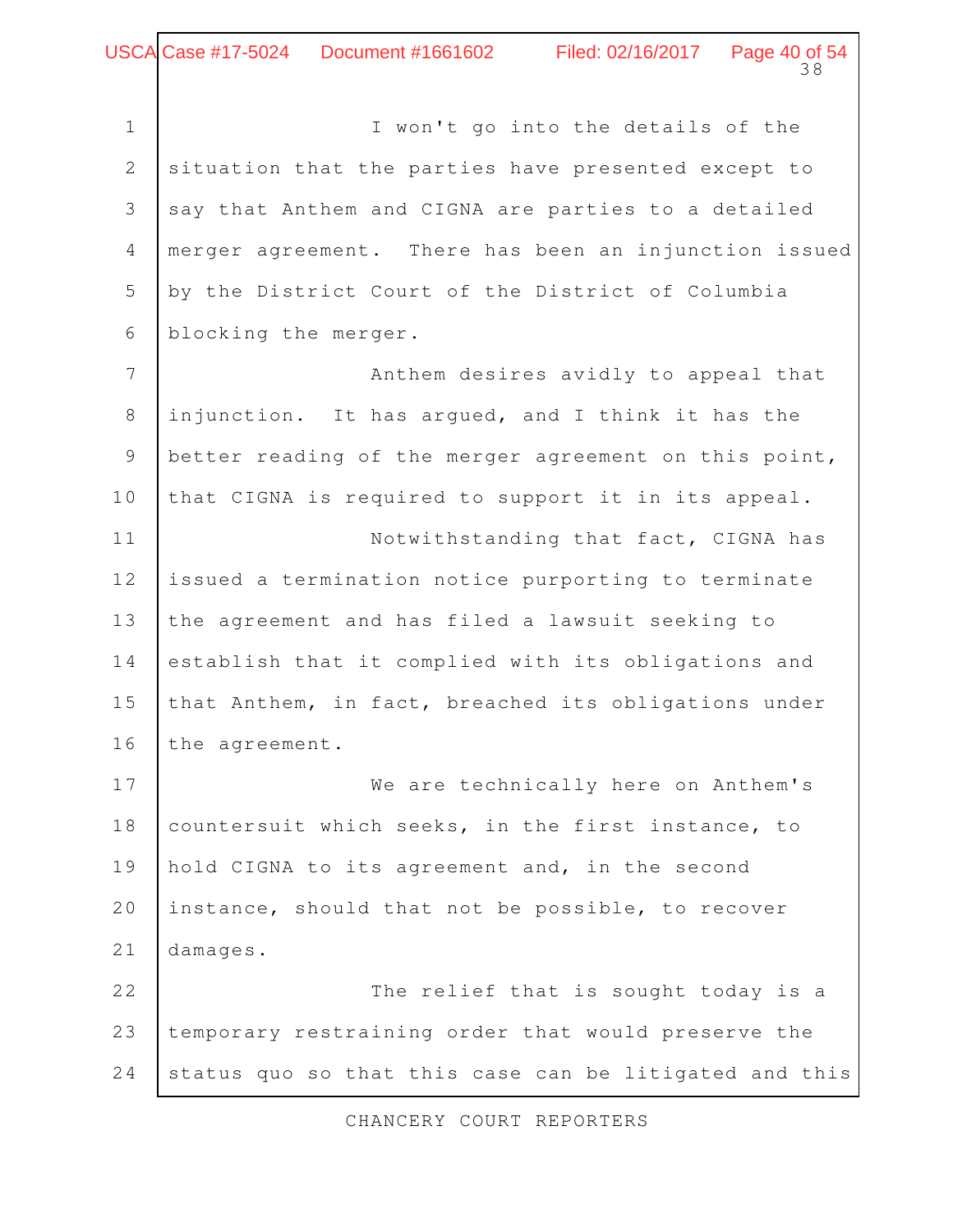|                | USCA Case #17-5024  Document #1661602  Filed: 02/16/2017  Page 41 of 54<br>39 |
|----------------|-------------------------------------------------------------------------------|
|                |                                                                               |
| $\mathbf 1$    | Court can indeed grant final relief, if appropriate,                          |
| $\mathbf{2}$   | enforcing the merger agreement through a decree of                            |
| 3              | specific performance.                                                         |
| 4              | It is also a TRO that is designed to                                          |
| 5              | preserve the status quo pending April 30, 2017, which                         |
| 6              | is the drop-dead date for the merger agreement,                               |
| $\overline{7}$ | assuming that neither party establishes a breach that                         |
| 8              | would prevent the other party from terminating as of                          |
| 9              | April 30th.                                                                   |
| 10             | A status quo order that would keep the                                        |
| 11             | merger agreement in place pending that date is                                |
| 12             | critically important because, otherwise, without that                         |
| 13             | type of temporary restraining order, CIGNA can claim,                         |
| 14             | as it has, to have terminated the merger agreement.                           |
| 15             | That obviously has real-world                                                 |
| 16             | consequences, notwithstanding the suggestion by                               |
| 17             | CIGNA's counsel to the contrary. One of those                                 |
| 18             | real-world consequences is that if the merger                                 |
| 19             | agreement is terminated, then the injunction issued by                        |
| 20             | the District Court is arguably moot. That, in turn,                           |
| 21             | would prevent the Court of Appeals for the District of                        |
| 22             | Columbia from reviewing that injunction.                                      |
| 23             | I can tell you, as a trial judge, that                                        |
| 24             | while it seems highly likely, having read the District                        |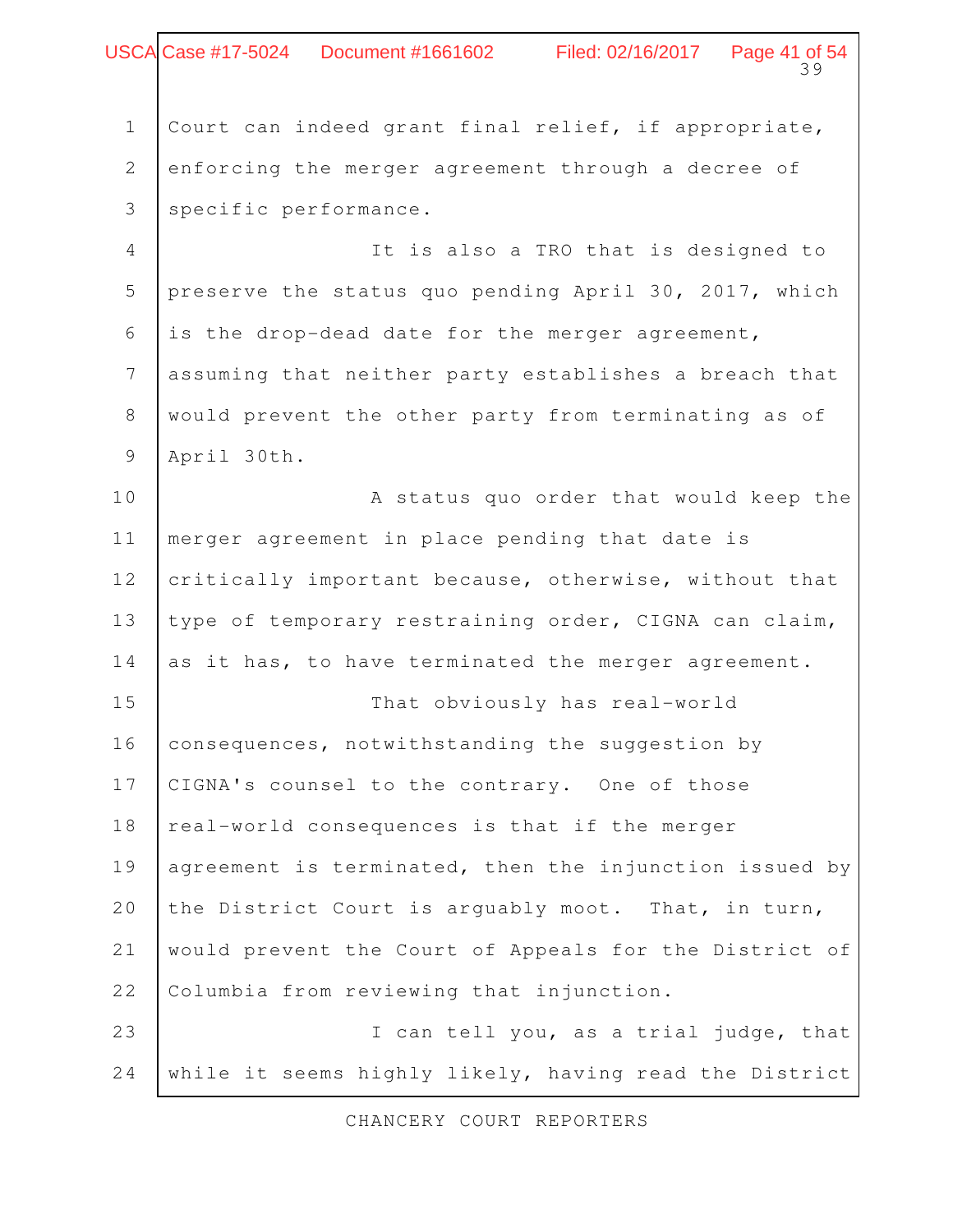# Case #17-5024 Document #1661602 Filed: 02/16/2017 Page 42 of 54

40

Court's opinion, that the government has the strong hand going into that appeal, I have been reversed on many occasions where I had thought I had gotten it right, and so it is certainly possible that the Court of Appeals could reverse that decision and result in the elimination of an impediment to the closing. It's also possible that with the merger agreement still in place, impediments to the closing could be addressed through other ways. Mr. Kurtz has cited several of them. This brings us to the analysis of the TRO application. It requires, in the first instance, a colorable claim. It requires, in the second instance, a showing of irreparable harm. And then the Court, as it always must, has to take into account the balancing of the hardships. CIGNA's counsel starts from the proposition that this is an extraordinary remedy. It is an extraordinary remedy but in the sense of a non-ordinary remedy. It is an out-of-the-ordinary remedy. It is not an extraordinary remedy in the 1 2 3 4 5 6 7 8 9 10 11 12 13 14 15 16 17 18 19 20 21

extraordinary superpowers or things that a Court just 23

sense of "The League of Extraordinary Gentlemen" or

never does. 24

22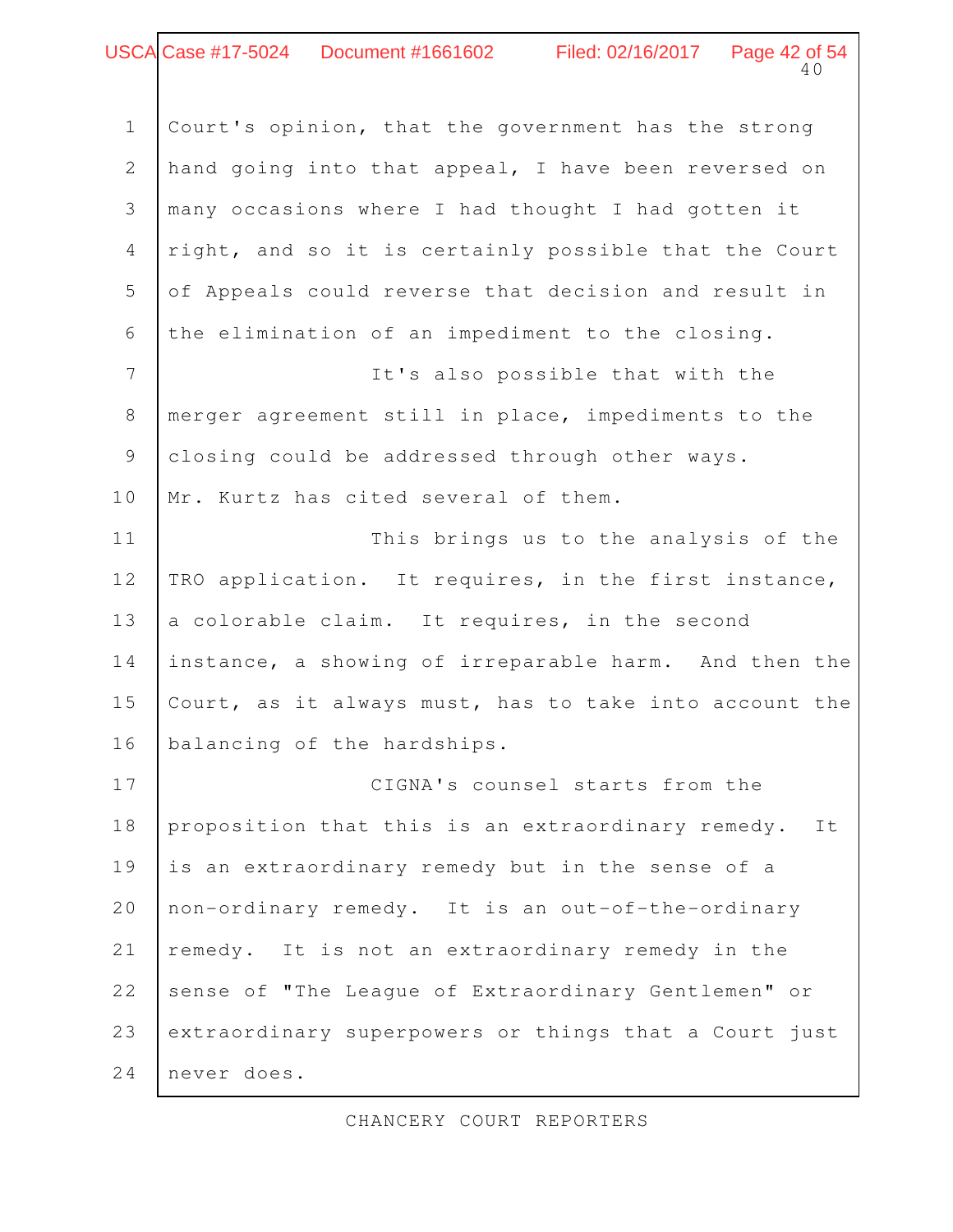It is out of the ordinary in the sense that cases normally do not proceed at an expedited pace and normally do not involve preliminary injunctive relief, whether as a temporary restraining order or otherwise, to preserve the status quo. We normally proceed in a nonexpedited fashion to a trial. So in that sense and only that sense is preliminary injunctive relief extraordinary. But preliminary injunctive relief including a TRO is quite common, particularly in this Court, which deals with a lot of similar and, using the word in the same sense, extraordinary situations where it is necessary to preserve the status quo so that effective legal relief can be granted. This is an extraordinary transaction. And I say that not in the sense of whether I believe it's a great deal, as Mr. Kurtz cleverly put it, but in the sense that it is an out-of-the-ordinary transaction. It is quite large. It involves two major companies. It is quite detailed. It is the type of thing that, while it is in place, creates a very different state of play than if it is purportedly terminated. 1 2 3 4 5 6 7 8 9 10 11 12 13 14 15 16 17 18 19 20 21 22 23

24

Preliminary injunctive relief of the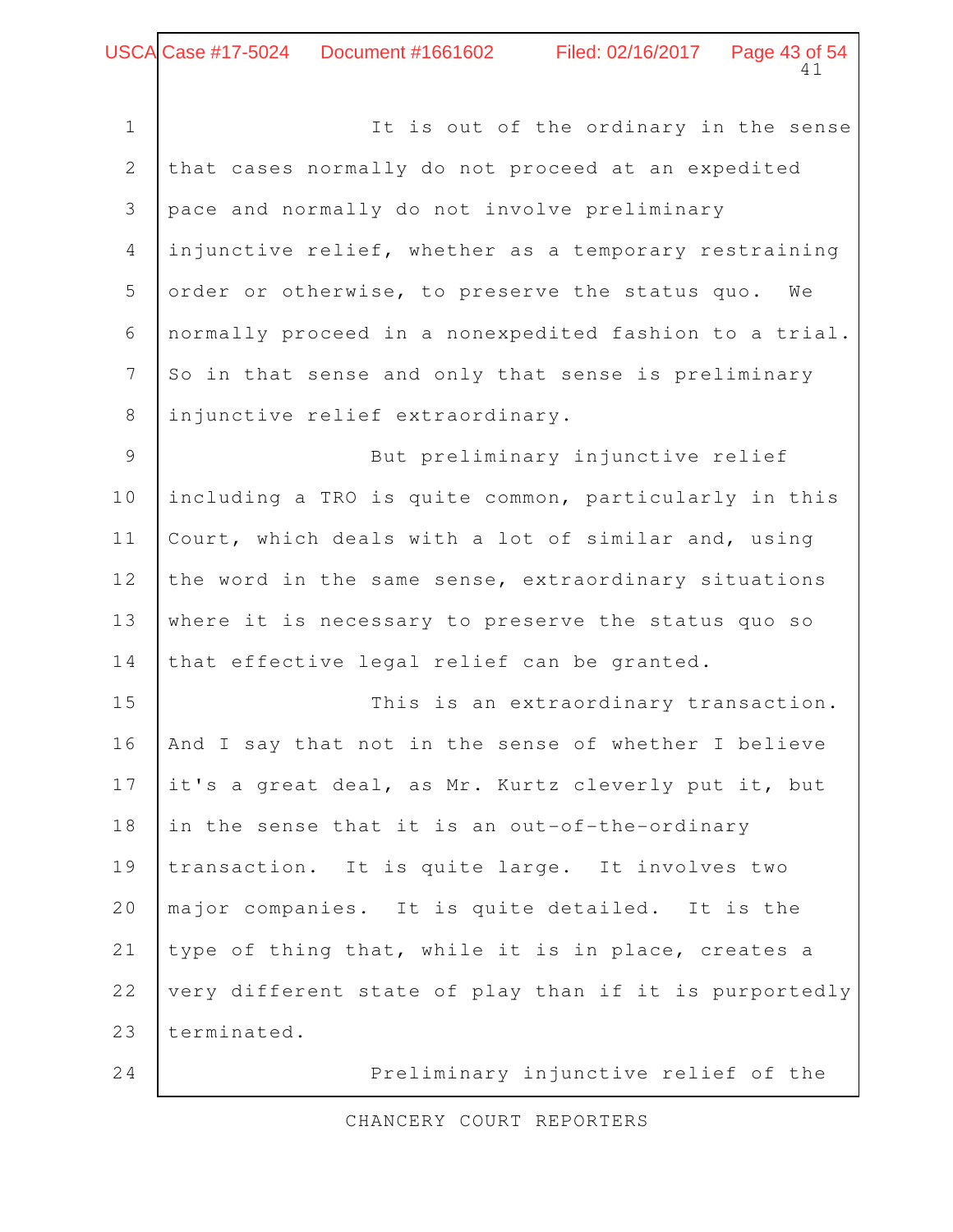### 42 Case #17-5024 Document #1661602 Filed: 02/16/2017 Page 44 of 54

TRO variety or the preliminary injunction variety also becomes less extraordinary where, as here, the parties have agreed to its availability by stipulating in the merger agreement that irreparable harm will arise from breach. 1 2 3 4 5

If parties don't want that, don't put it in your merger agreement. If you want to be able to come in later and say that there's no irreparable harm, don't agree in your merger agreement that there is irreparable harm. It's credibility impairing to say that there's no irreparable harm when there is a provision in the agreement where you stipulated that there is irreparable harm. 6 7 8 9 10 11 12 13

So in terms of the TRO standard, the first question is whether a colorable claim has been asserted. As I see it, the first aspect of the colorable claim is whether the merger agreement remains in existence as of now but for the termination because of the extension of the drop-dead date through April 30, 2017. In my view, Anthem's arguments on that 14 15 16 17 18 19 20 21

are not only colorable but are, at least on a preliminary basis, more persuasive. 22 23

24

The termination date provision gives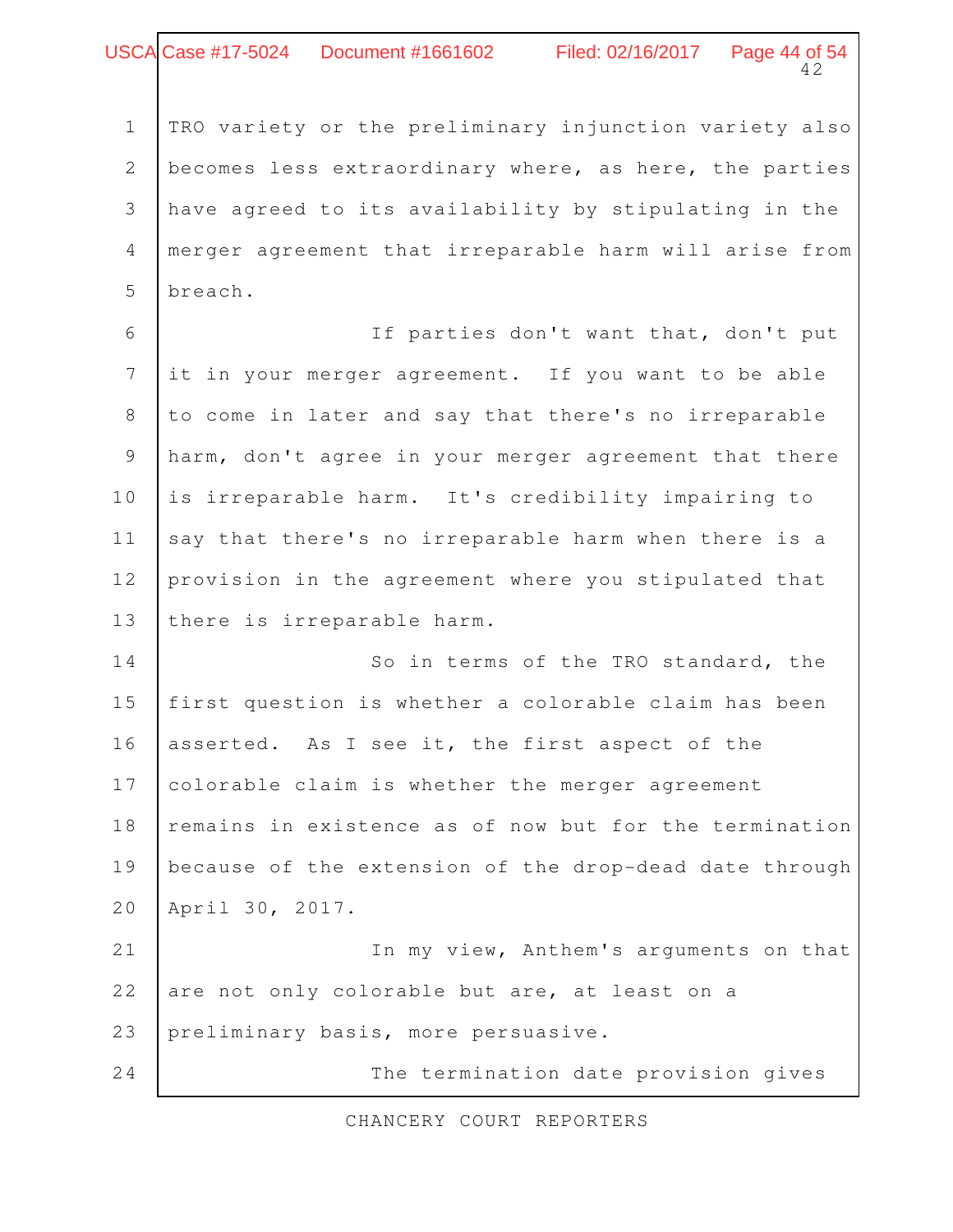### 43 USCA Case #17-5024 Document #1661602 Filed: 02/16/2017 Page 45 of 54

| $\mathbf 1$    | Anthem the right to extend to April 30th not only if   |
|----------------|--------------------------------------------------------|
| $\mathbf{2}$   | the conditions to closing are satisfied as of that     |
| 3              | date but if they are capable of being satisfied.       |
| $\overline{4}$ | What CIGNA would like to say is that                   |
| 5              | Anthem had already breached as of the time when the    |
| 6              | time for extension came and therefore could not        |
| $\overline{7}$ | exercise its extension right. There are several        |
| $\,8\,$        | problems with that argument.                           |
| 9              | The first is that CIGNA's claims of                    |
| 10             | breach themselves have to be proven. It is not         |
| 11             | established. And Anthem has countered that, in fact,   |
| 12             | it did not breach and that it did what it was supposed |
| 13             | to do under the merger agreement. That is contested.   |
| 14             | The second is that it is colorable for                 |
| 15             | purposes of today that Anthem could establish that if  |
| 16             | it had failed to or was not then able to satisfy one   |
| 17             | of the conditions, that it was capable of satisfying   |
| 18             | the conditions by April 30, 2017. It's not clear to    |
| 19             | me that because of that language, an actual breach     |
| 20             | would prevent you from exercising your extension right |
| 21             | to April 30 if that breach, to the extent it existed,  |
| 22             | was curable.                                           |
| 23             | There's a third reason why I think                     |
| 24             | Anthem has the better of the argument on the           |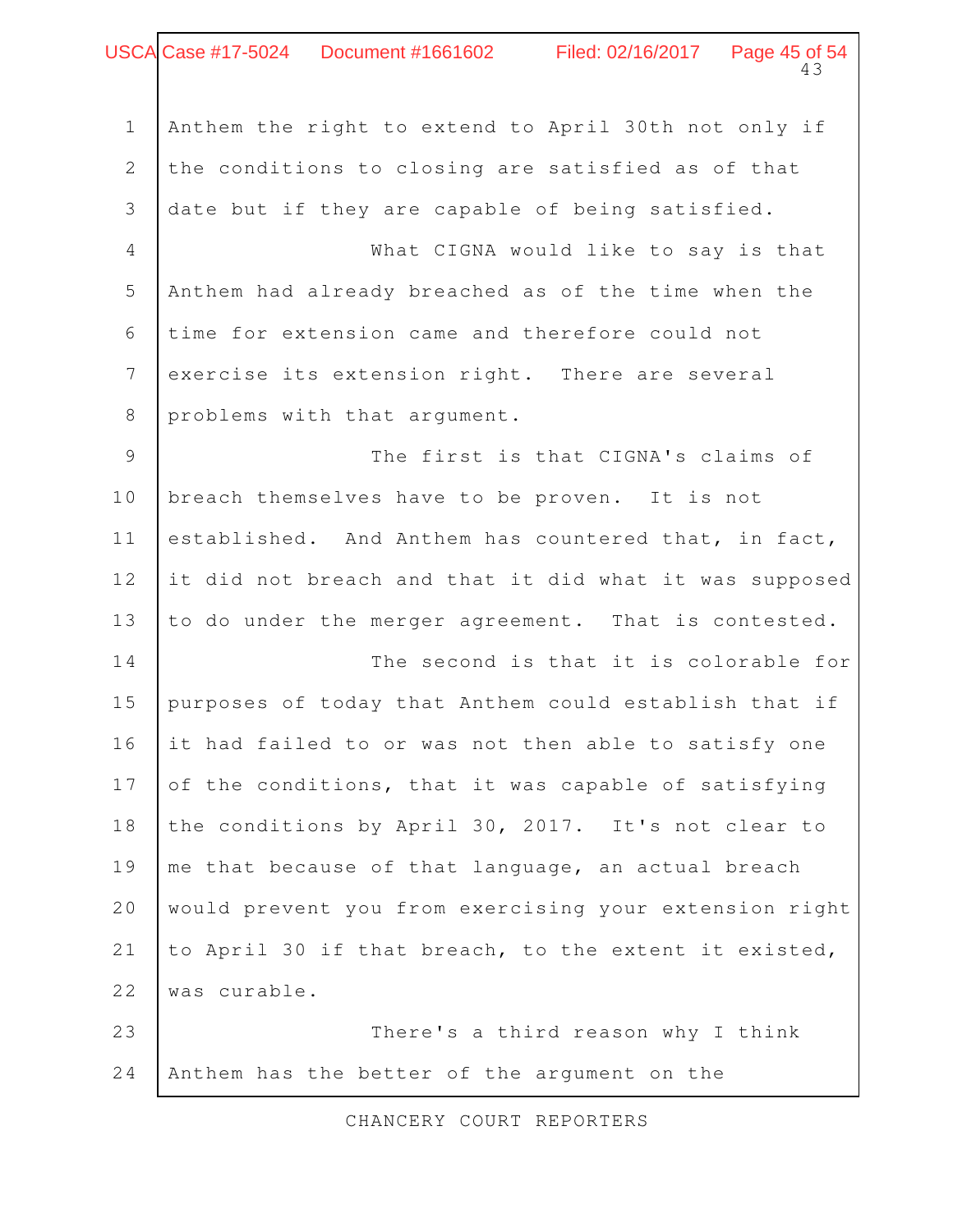### 44 Case #17-5024 Document #1661602 Filed: 02/16/2017 Page 46 of 54

| $\mathbf 1$    | extension, and that's the dialoque with the District   |
|----------------|--------------------------------------------------------|
| 2              | Court in the District of Columbia about the timing of  |
| 3              | the merger agreement and how long it would be in       |
| $\overline{4}$ | place. Nowhere in that dialogue is there any           |
| 5              | indication of CIGNA taking the position that it's      |
| 6              | taking now about the extension right not being able to |
| $\overline{7}$ | be exercised. To the contrary, CIGNA appeared to be    |
| 8              | on all fours with Anthem and with the District Court   |
| $\mathcal{G}$  | in believing that the drop-dead date had been extended |
| 10             | and was then April 30, 2017.                           |
| 11             | What that means, then, is that this                    |
| 12             | agreement, but for CIGNA's purported termination,      |
| 13             | remains in place. And CIGNA's purported termination    |
| 14             | is a change in the status quo that has consequences    |
| 15             | for Anthem.                                            |
|                |                                                        |

As I see it, Anthem has more than cleared the low hurdle for a colorable claim in terms of the agreement remaining in effect. It remains in effect subject to the District Court's order enjoining the parties from proceeding, but that is the current state of play, a binding merger agreement that the parties are not allowed to proceed with because of the District Court's order. That is a very different state of play from what CIGNA would like to achieve, 16 17 18 19 20 21 22 23 24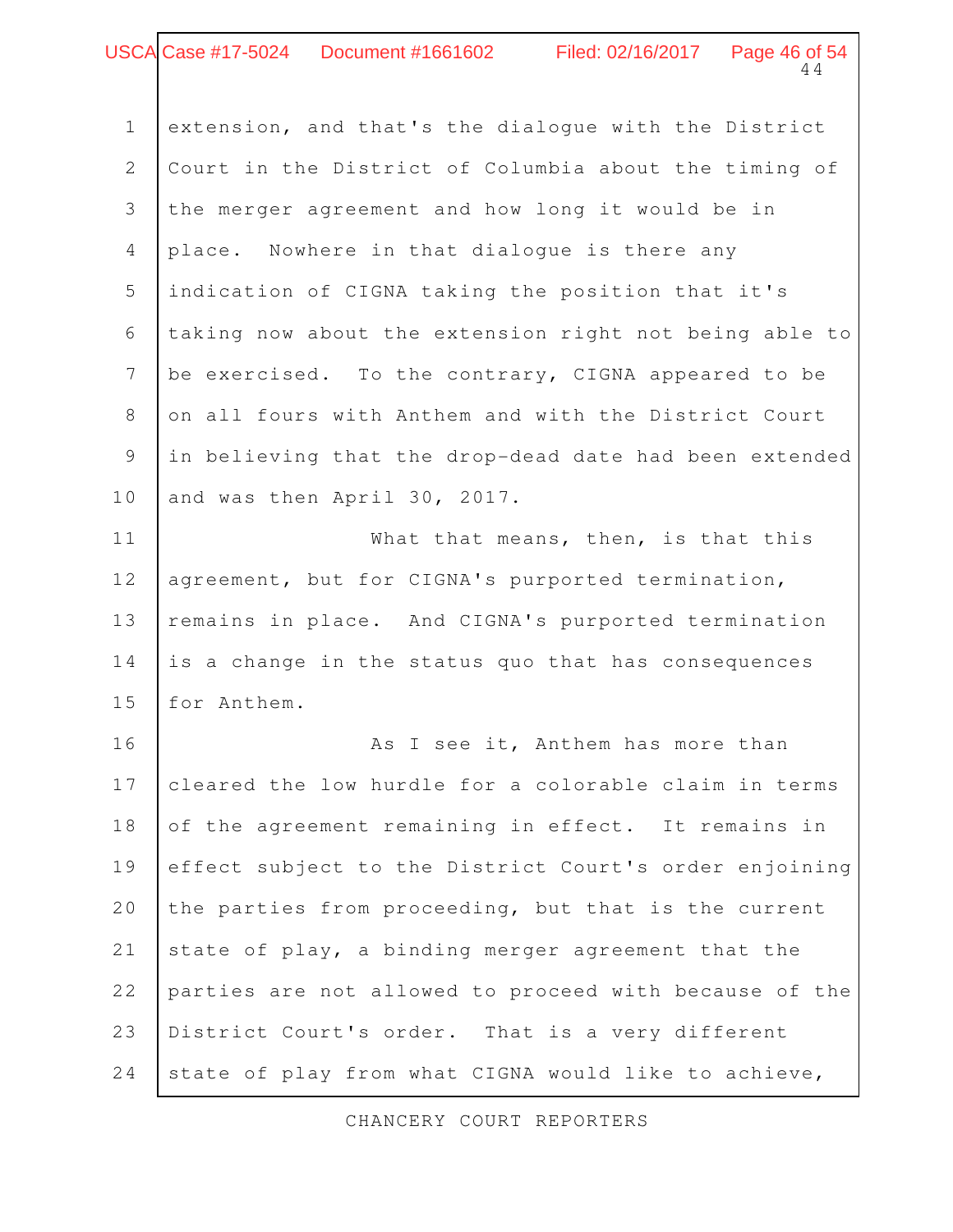|                 | USCA Case #17-5024  Document #1661602  Filed: 02/16/2017  Page 47 of 54<br>45 |
|-----------------|-------------------------------------------------------------------------------|
| $1\,$           | which is a terminated merger agreement that moots the                         |
| $\mathbf{2}$    | District Court's order and the prospect of any appeal.                        |
| 3               | The second claim that I think is in                                           |
| $\overline{4}$  | play in this case is whether, because of the                                  |
| 5               | allegations of breach, the merger agreement can remain                        |
| 6               | in place after April 30, 2017. That possibility                               |
| $7\overline{ }$ | arises because if a party has breached, then a party                          |
| 8               | cannot exercise its termination right.                                        |
| 9               | I don't think I have to express any                                           |
| 10              | view on that today because the question for me today                          |
| 11              | is whether I preserve the status quo through a TRO                            |
| 12              | pending a preliminary injunction hearing later, when                          |
| 13              | we can determine whether the status quo should be                             |
| 14              | continued.                                                                    |
| 15              | I think in connection with the later                                          |
| 16              | preliminary injunction hearing, we will have to deal                          |
| 17              | with the arguments about which sides breached -- maybe                        |
| 18              | both sides breached -- and what the consequences of                           |
| 19              | that are for an April 30th termination. But I think                           |
| 20              | for purposes of today, the fact that the merger                               |
| 21              | agreement would be in place but for CIGNA's attempt to                        |
| 22              | terminate is enough to establish a colorable claim.                           |
| 23              | I then get to the issue of irreparable                                        |
| 24              | And this is the one where I find that CIGNA's<br>harm.                        |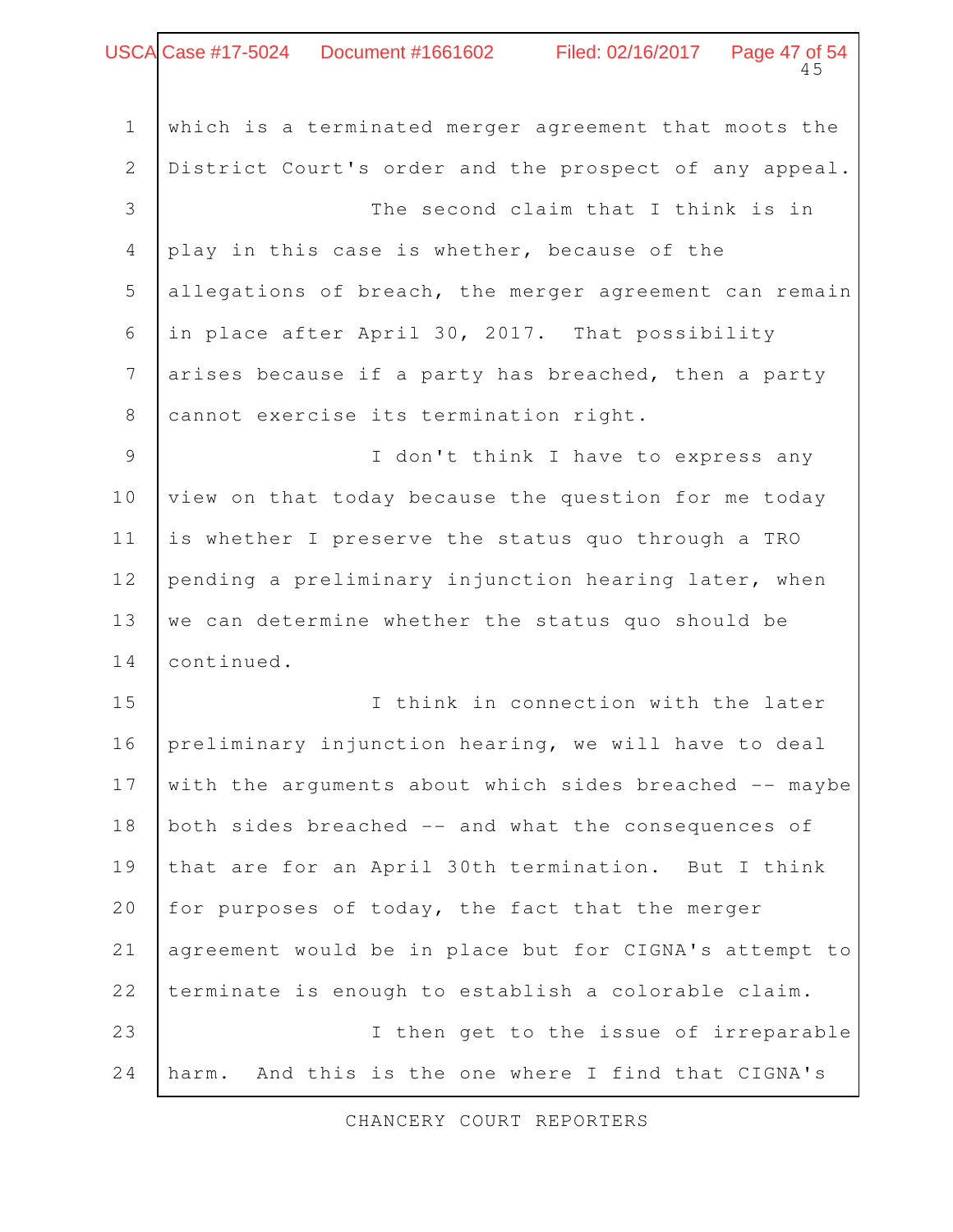#### 46 Case #17-5024 Document #1661602 Filed: 02/16/2017 Page 48 of 54

eloquent arguments are somewhat astounding. Clearly, the loss of a major transaction is irreparable harm. If Anthem is in a position to close this deal or otherwise hold CIGNA to the merger agreement, it is in a very different position than if the agreement is terminated. Those two states of the universe are literally universes apart. They're fundamentally different. Second, in terms of irreparable harm, not only is the deal potentially lost, but the opportunity to pursue things in the interim, such as the appeal, such as potential alternatives to regulatory approval, are also lost. CIGNA's counsel took the strong position that he thought it was certain as the day is long that it would be impossible for Anthem to achieve regulatory approval. This is a year in which we've seen the Cavaliers come back from a 3-1 deficit for the first time in NBA history. This is a year where we've seen the Cubs come back from a 3-1 deficit to win their first World Series in over a century. This is a year where we've seen the Patriots come back from a 28-3 deficit to win the Super Bowl for the first time in overtime. This is a year where the new 1 2 3 4 5 6 7 8 9 10 11 12 13 14 15 16 17 18 19 20 21 22 23 24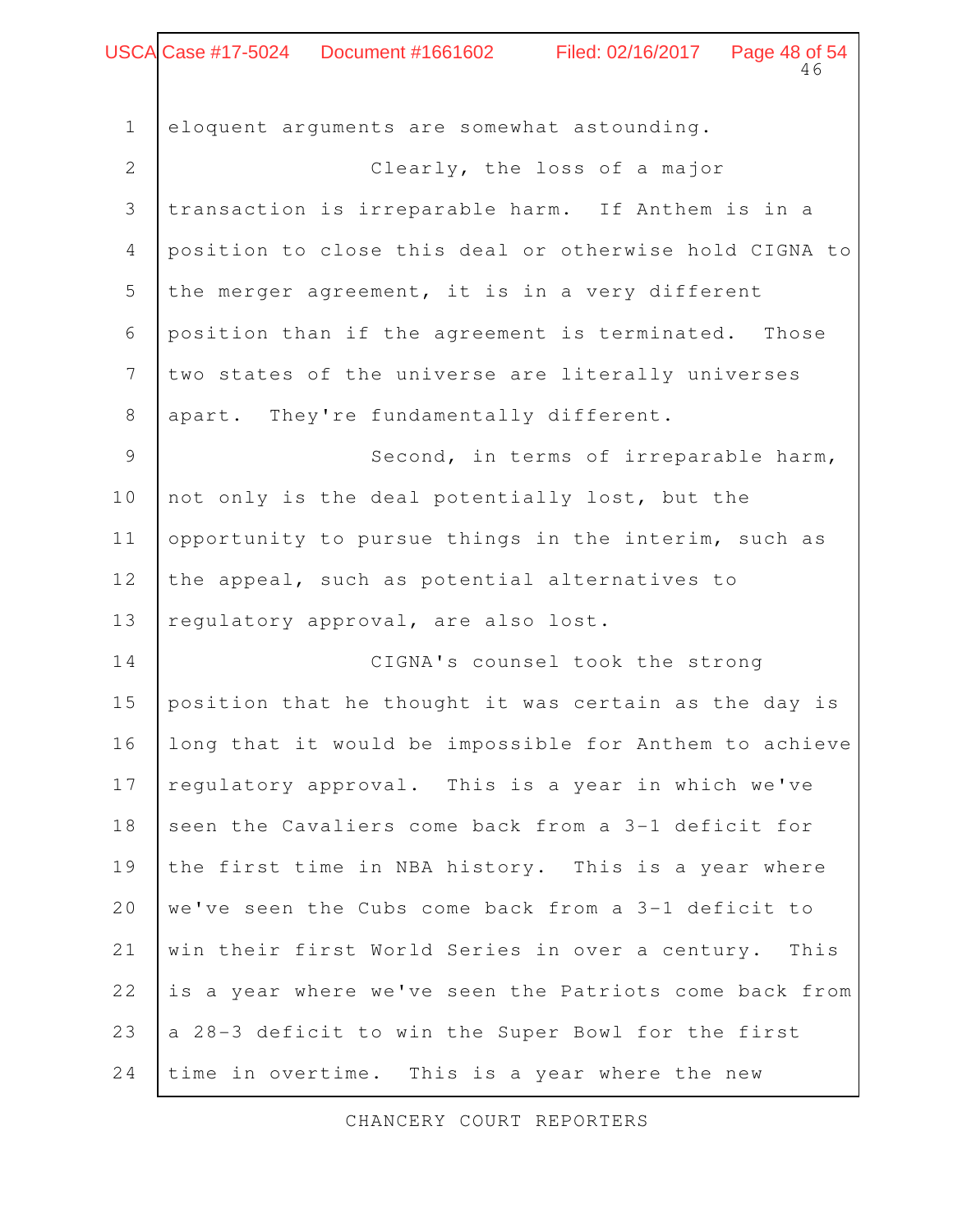# Case #17-5024 Document #1661602 Filed: 02/16/2017 Page 49 of 54

Administration that Mr. Kurtz wants to deal with was not predicted by virtually any political pundit to be the Administration that Mr. Kurtz would be dealing with. I don't think that, given that, this is the year in which someone can reasonably posit and be certain as the day is long that there is no chance for this merger to get approved. 1 2 3 4 5 6 7

47

Yeah, there might be no chance for it to get approved in a traditional fashion, but there are untraditional things that are available, and Mr. Kurtz has identified some routes short of a full-blown appeal followed by state-by-state approval that he thinks theoretically could get him there. At least for purposes of today, I am not going to deny relief and allow the status quo to be fundamentally changed based on overconfidence about what is certain not to happen. We, finally, get to the balancing of the hardships on this issue. I think it's 8 9 10 11 12 13 14 15 16 17 18 19

foreshadowed by my analysis of the irreparable harm. If no TRO issues, then CIGNA gets to claim that the merger agreement is terminated, and any ability to go forward with the transaction is lost. 20 21 22 23

By contrast, if the status quo is 24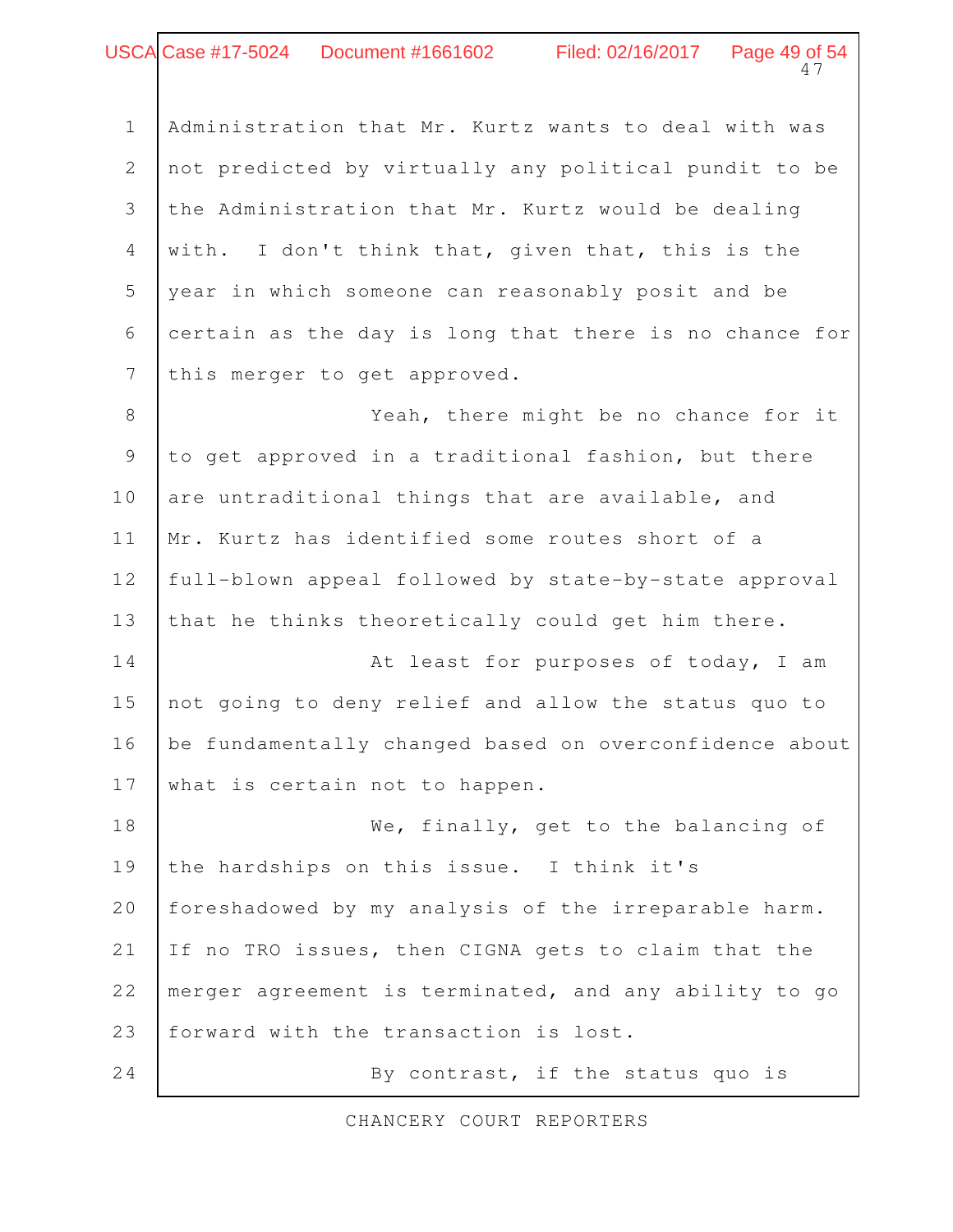## 48 USCA Case #17-5024 Document #1661602 Filed: 02/16/2017 Page 50 of 54

| $\mathbf 1$    | maintained, then that is all that happens. The status   |
|----------------|---------------------------------------------------------|
| $\mathbf{2}$   | quo is maintained. The agreement remains in place.      |
| 3              | The parties continue to comply with it. They're still   |
| $\overline{4}$ | in a situation where they have a binding merger         |
| 5              | agreement that they have been enjoined from proceeding  |
| 6              | Anthem can pursue its appeal. And CIGNA simply<br>with. |
| $\overline{7}$ | has to live by the agreements that it voluntarily       |
| $8\,$          | undertook when it signed up the transaction.            |
| $\mathcal{G}$  | So for all these reasons, I'm granting                  |
| $10$           | the TRO.                                                |
| 11             | I think what you all need to target is                  |
| 12             | a preliminary injunction hearing during the week of     |
| 13             | April 10th. At that preliminary injunction hearing, I   |
| 14             | would be inclined to consider not only the question of  |
| 15             | whether Anthem validly extended in January, which is    |
| 16             | what I've given you a preliminary and tentative view    |
| 17             | on today, but also the question of whether there was a  |
| 18             | sufficient basis to believe that a breach occurred and  |
| 19             | that the breach was by CIGNA such that the merger       |
| 20             | agreement would need to stay in place beyond            |
| 21             | April 30th.                                             |
| 22             | And then we can go from there as to                     |
| 23             | what proceedings we need from that point on in terms    |
| 24             | of a trial for specific performance or damages or       |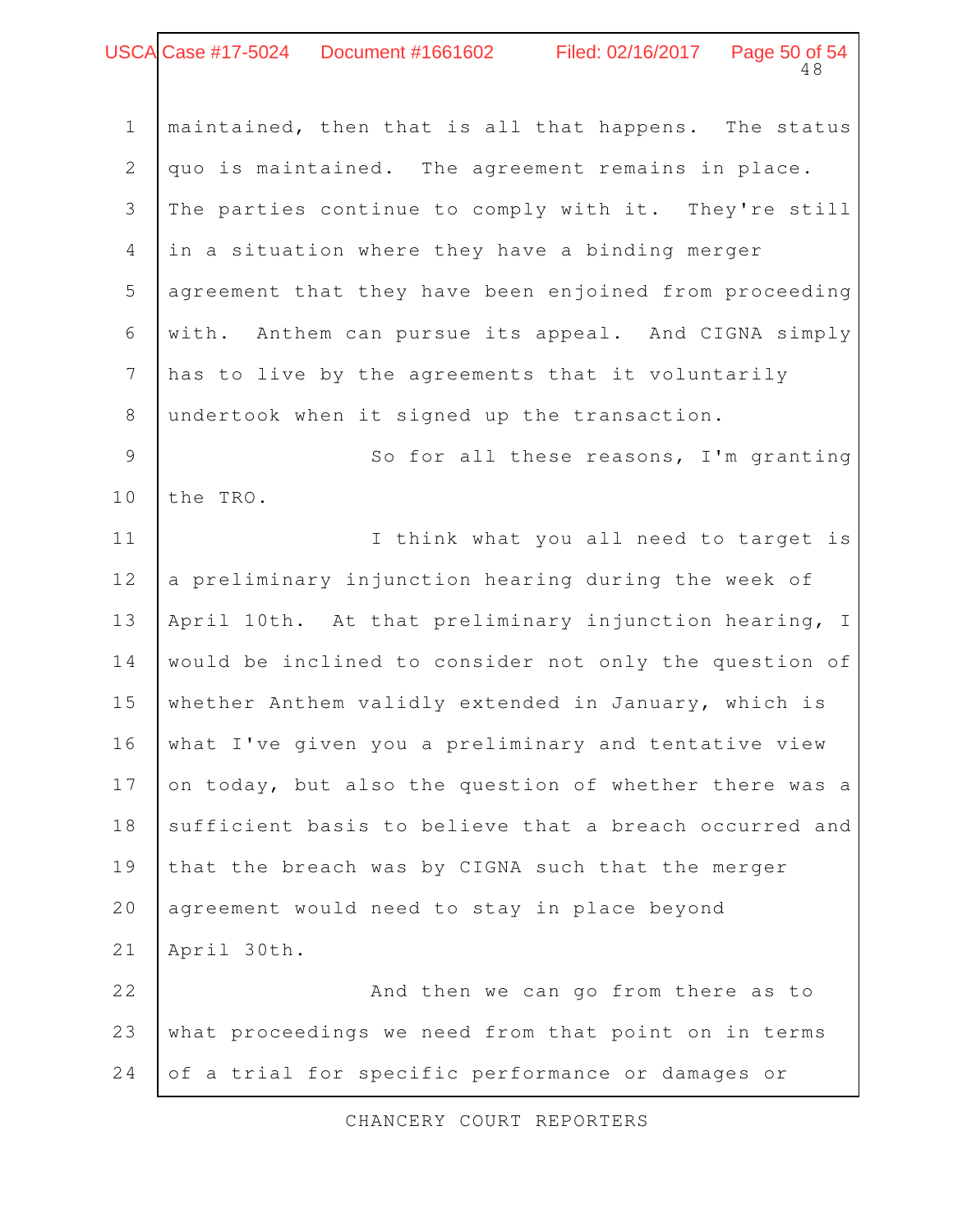#### Page 51 of 54<br>49 Case #17-5024 Document #1661602 Filed: 02/16/2017

whatever has to happen. Now, let me give you a couple caveats. Nothing I say today presages how I view the case as a whole. I've obviously ruled in favor of Anthem. I've obviously expressed some skepticism about some of the arguments that CIGNA has advanced, particularly on the absence of irreparable harm, when we're talking about an agreement governing a front-page Wall Street Journal headline deal that contains an irreparable harm provision. Yeah, I'm skeptical that there's no irreparable harm from the loss of that, and I'm surprised that that argument was made, but that doesn't translate into the idea that Anthem wins the case. It means that for purposes of today, they have cleared the relatively lenient standard for a TRO, which requires only a colorable claim and a threat of irreparable harm and the balancing of hardships, to maintain the status quo pending further proceedings. Certainly, once there is a more developed record in terms of a preliminary injunction, things could be different. And when we ultimately get to the merits in terms of deciding what actually has happened, things could be very different. 1 2 3 4 5 6 7 8 9 10 11 12 13 14 15 16 17 18 19 20 21 22 23 24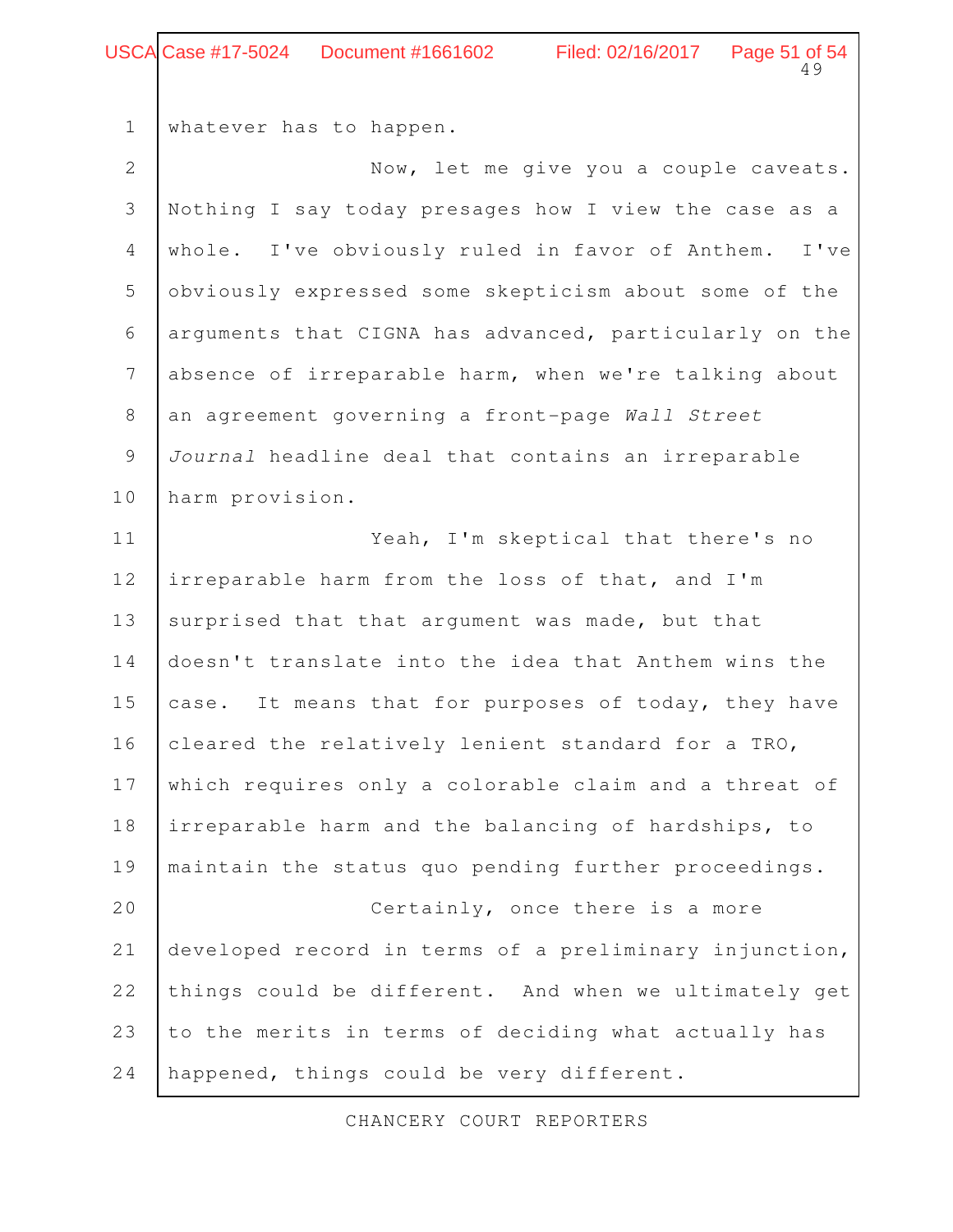Page 52 of 54 Case #17-5024 Document #1661602 Filed: 02/16/2017

I also will say that in terms of the form of temporary restraining order that I'm granting, I am striking the words that appear in the single sentence from "or" to the end. So, in other words, I am enjoining CIGNA from terminating the merger agreement. I am not going further than that. Because once I have enjoined CIGNA from terminating the merger agreement, CIGNA is bound by the provisions under the merger agreement. So is Anthem. But for purposes of any additional restriction on taking any action to prevent or impede regulatory approval on consummation of the merger, the actions that CIGNA is expected to take, is obligated to take, and the things it's obligated not to do, are set forth in the merger agreement. By keeping the merger agreement in place, those restrictions stay in place. I'm not going to substitute for what sophisticated parties agreed to. I'm not going to replace that with whatever this is, a dozen words. You all are going to have to stick with what your sophisticated deal lawyers worked out for you in terms 1 2 3 4 5 6 7 8 9 10 11 12 13 14 15 16 17 18 19 20 21 22 23

CHANCERY COURT REPORTERS

24

of the obligations relating to transactional approval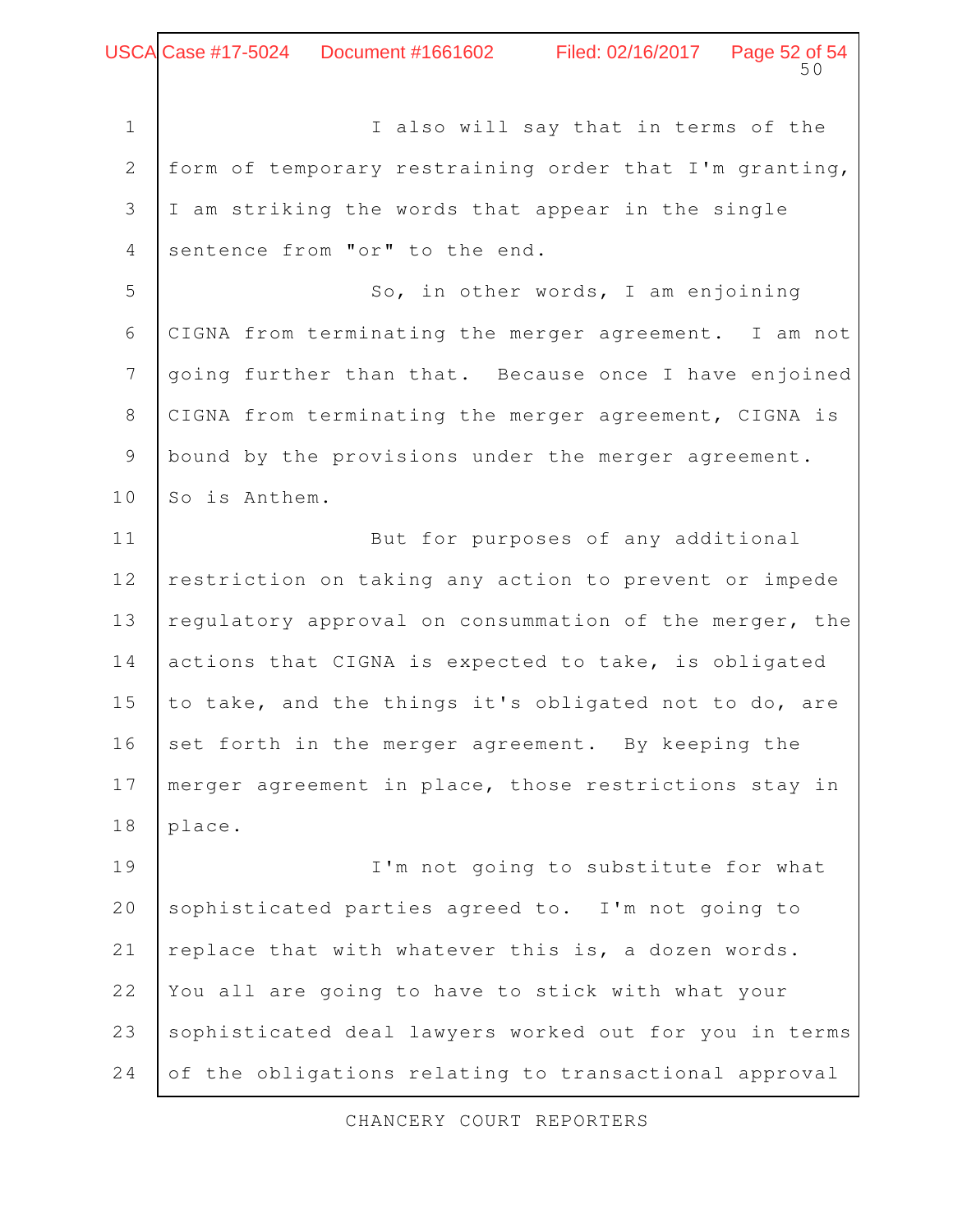Page 53 of 54<br>51 and regulatory approval. All right. I've talked almost as long as you all did, for which I apologize. Mr. Kurtz, you were the movant. What questions do you have? MR. KURTZ: I have no questions, Your Honor. And we appreciate your immediate attention. THE COURT: All right. Mr. Savitt, what questions do you have? MR. SAVITT: No questions, Your Honor. Thank you. THE COURT: All right. I will sign the order in the form that I've suggested, and you all can go from there in terms of pursuing what other issues you want to pursue. Thank you, everyone. (Conference adjourned at 5:08 p.m.)  $-$  1 2 3 4 5 6 7 8 9 10 11 12 13 14 15 16 17 18 19 20 21 22 23 24 USCA Case #17-5024 Document #1661602 Filed: 02/16/2017